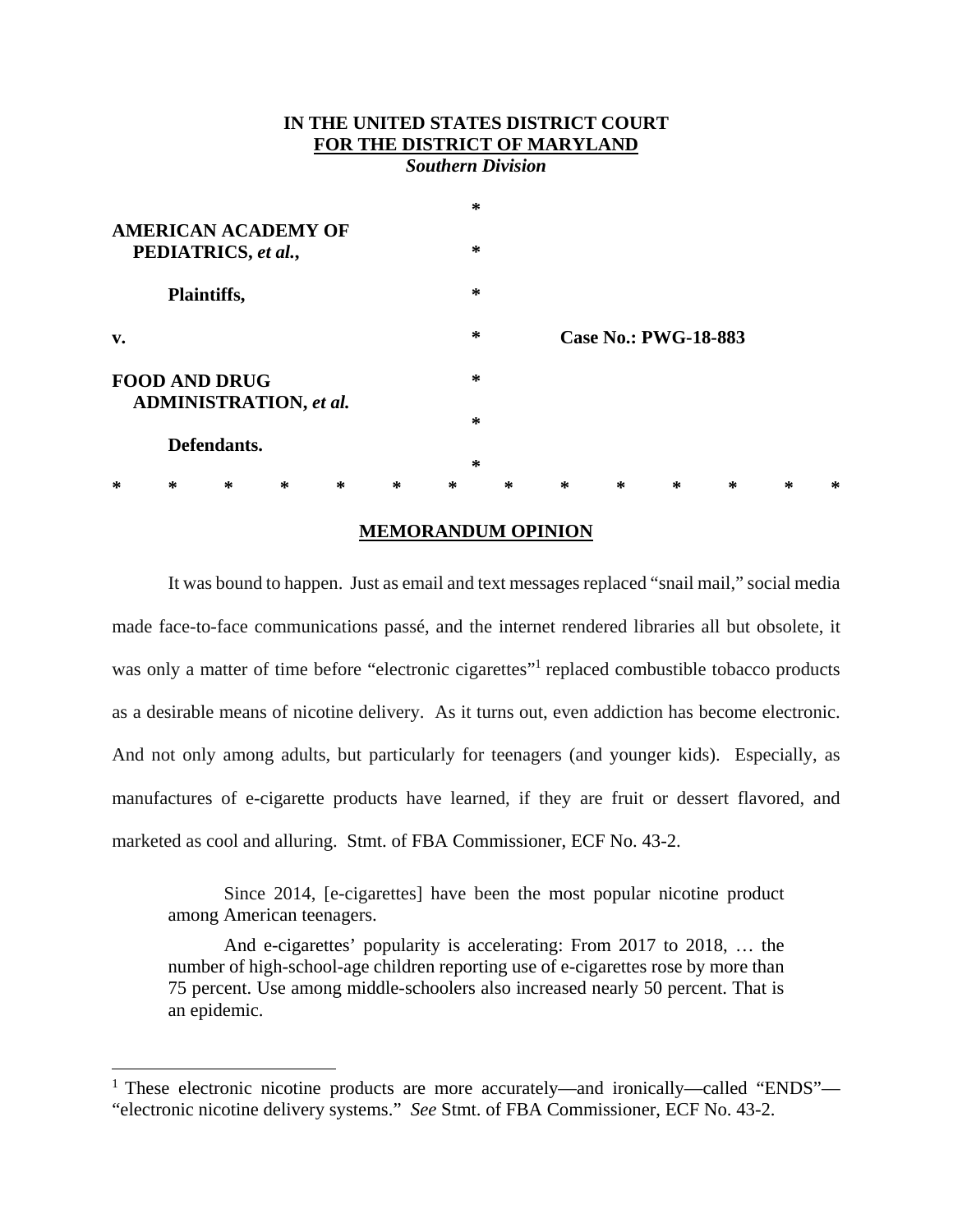The surge in e-cigarette use by teenagers is alarming because nicotine is highly addictive and can harm brain development, which continues into young adulthood. Worse, kids who start on e-cigarettes are actually more likely than nonuser peers to migrate to smoking tobacco ….

It is crucial that e-cigarettes do not become an on-ramp for children to become addicted to nicotine.

… [N]early 90 percent of adult smokers started when they were teens.

Alex M. Azar & Scott Gottlieb, *We cannot let e-cigarettes become an on-ramp for teenage addiction*, Wash. Post (Oct. 11, 2018) ("Azar & Gottlieb Op. Ed.").2

To address public health concerns associated with tobacco use, and use by minors in particular, Congress enacted the Family Smoking Prevention and Tobacco Control Act ("Tobacco Control Act"), Pub. L. No. 111-31, 123 Stat. 1776 (2009) (enacting 21 U.S.C. §§ 387 – 387u and amending and redesignating other statutes), which requires manufacturers of various nicotine products, now including e-cigarettes,<sup>3</sup> to apply for and obtain premarket authorization before introducing new products into interstate commerce for commercial distribution. 21 U.S.C. § 387j(a)(1)-(2), (b)(1); *see also* Defs.' Mem. 1, ECF No. 36-1; Pls.' Mem. 3; Guidance 2, ECF No. 48-1, at 715, GAR 423.<sup>4</sup> Yet, although it might come as a surprise to a reader of the Tobacco

<sup>&</sup>lt;sup>2</sup> Alex M. Azar is the Secretary of the U.S. Department of Health and Human Services. Until April 2019, Scott Gottlieb was the Commissioner of the Food and Drug Administration ("FDA"). Ecigarettes are devices that use "a small battery to heat a liquid that contains nicotine" and then "turn the liquid into an inhalable vapor." Azar & Gottlieb Op. Ed.

<sup>&</sup>lt;sup>3</sup> On May 10, 2016, the FDA adopted the "Deeming Rule" to deem electronic nicotine device systems ("e-cigarettes"), cigars, and pipe tobacco subject to regulatory controls under the Tobacco Control Act. *See* Deeming Rule, 81 Fed. Reg. 28,974-01 (May 10, 2016), AR 11,882, ECF No. 48-1, at 69. The parties and the Court use "e-cigarette" to refer to "any sort of electronic nicotine delivery system (ENDS), including so-called 'vaping' devices." Defs.' Mem. 10 n.7 (citing 81 Fed. Reg. at 28,976 ("ENDS" includes "e-cigarettes, ehookah, e-cigars, vape pens, advanced refillable personal vaporizers, and electronic pipes"); Pls.' Mem. 6 n.2, ECF No. 31-2.

<sup>&</sup>lt;sup>4</sup> "Citations to 'AR' in the parties' briefs are to the Deeming Rule's administrative record, which has 'FDA' Bates-stamped page numbers. Citations to 'GAR' are to the separate administrative record for the Guidance, which is separately paginated with 'FDA GUID' Bates-stamped pages." Notice 2 n.1, ECF No. 48.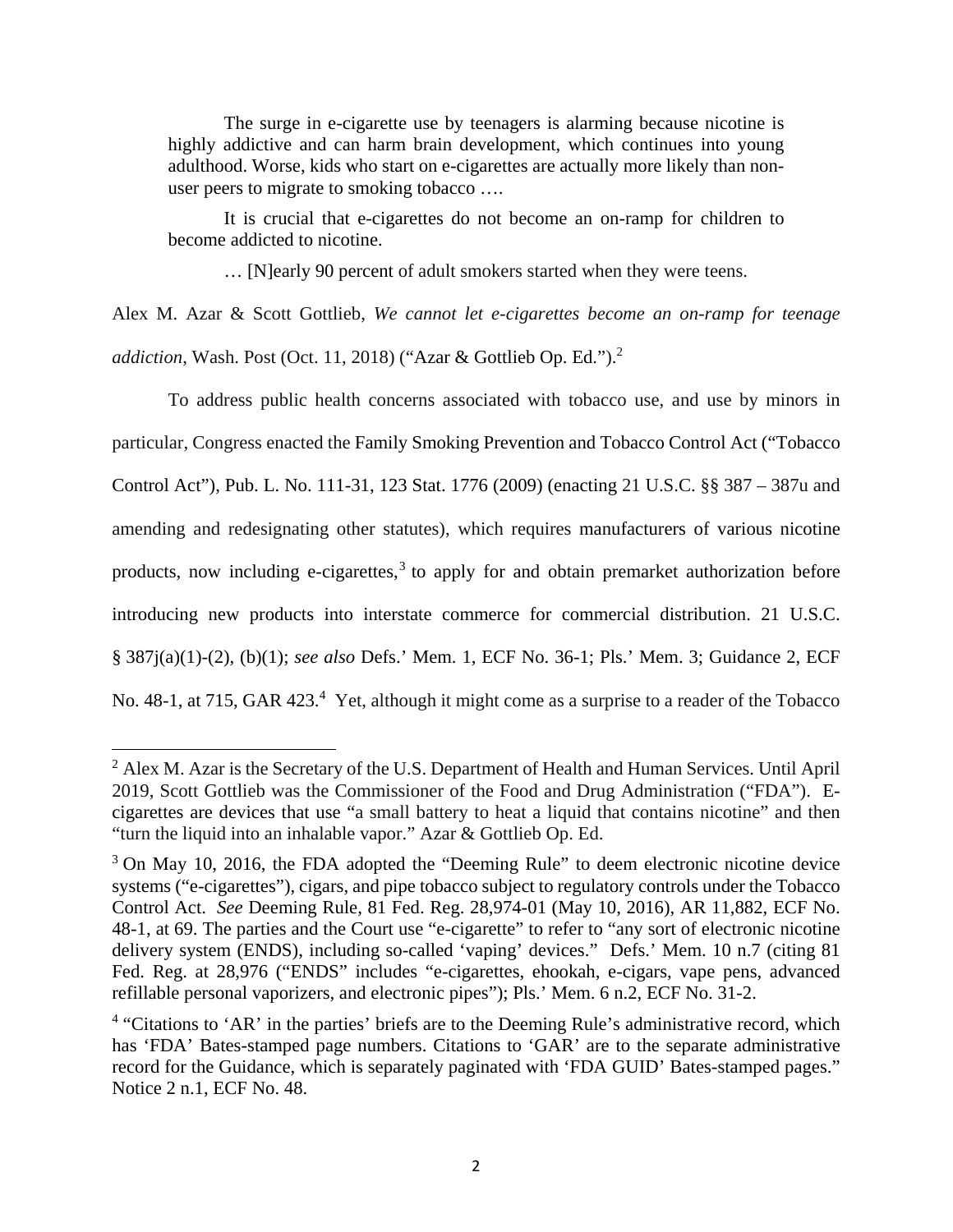Control Act, currently, "certain e-cigarettes—particularly the products with flavors that might appeal to children<sup>[5]</sup>—can remain on the market without submitting a premarket application to the FDA until 2022," *id.*, and some can remain on the market while their application is pending, Aug. 2017 Guidance 3, ECF No. 48-1, at 716, GAR 424 (emphasis added). This is because the Extension of Certain Tobacco Product Compliance Deadlines Related to the Final Deeming Rule: Guidance for Industry (Revised) ("August 2017 Guidance"), which the FDA issued in August 2017 regarding the statutory requirements for "newly deemed tobacco products" like e-cigarettes, provides that manufacturers of those products can continue to market and distribute these products while they seek FDA approval; they do not have to seek FDA approval until 2021 or 2022; and for some of the products, once the manufacturers have submitted their applications, they can continue to market and distribute the products until the FDA "renders a decision." Aug. 2017 Guidance 3, 8, ECF No. 48-1, at 716, 721, GAR 424, 429; *see* Compl. ¶¶ 1–3, ECF No. 1.

<sup>5</sup> E-cigarettes come in flavors including maple, vanilla, and coconut. *See Popcorn Lung: A Dangerous Risk of Flavored E-Cigarettes* (ALA July 7, 2016), https://www.lung.org/aboutus/blog/2016/07/popcorn-lung-risk-ecigs.html (last updated Sept. 18, 2018). As an example of a tobacco product "targeted at children and teenagers," Plaintiffs note that there is "an 'Apple Juice' e-cigarette product":



Compl. ¶ 41.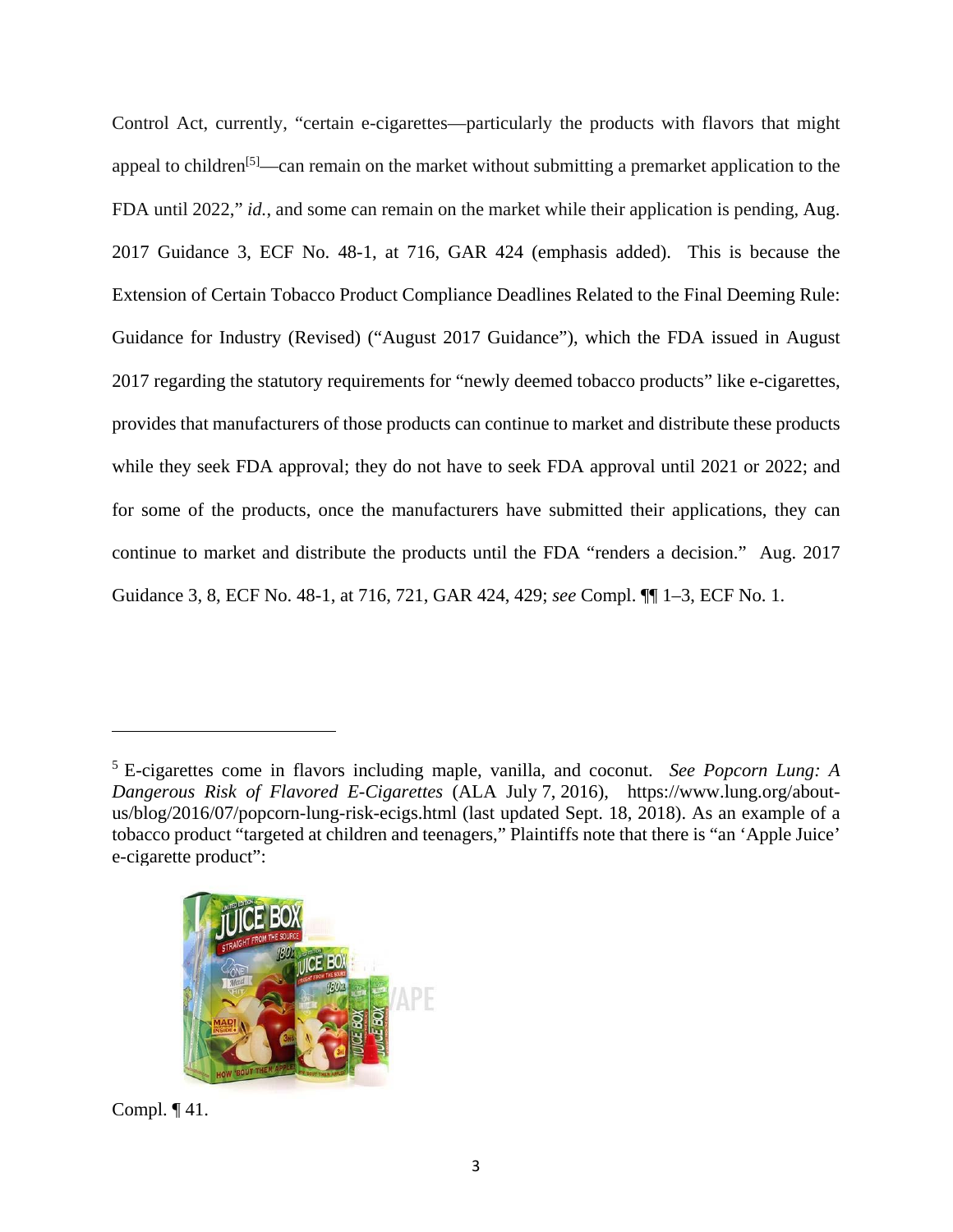Alarmed by this exemption, the American Academy of Pediatrics; the Maryland Chapter – American Academy of Pediatrics; the American Cancer Society Cancer Action Network; the American Heart Association; the American Lung Association; the Campaign for Tobacco-Free Kids; the Truth Initiative; Dr. Leah Brash, MD; Dr. Cynthia Fishman, MD; Dr. Linda Goldstein, MD; Dr. Steven Hirsch, MD; and Dr. David Myles, MD filed a Complaint for Declaratory and Injunctive Relief against the FDA, then-Commissioner of Food and Drugs Scott Gottlieb, the U.S. Department of Health and Human Services, and Secretary of Health and Human Services Alex M. Azar II. Compl. 1. In Plaintiffs' view, the exemption violates the Tobacco Control Act's requirement of premarket review of newly deemed products before they are marketed or distributed to consumers. *Id.* They brought three claims for the same relief pursuant to the Administrative Procedure Act ("APA"), 5 U.S.C. § 701 *et seq.* Specifically, Plaintiffs ask the Court to vacate the August 2017 Guidance, claiming that it is unlawful in that it "exceeds the agency's statutory authority" and "is an express and deliberate abdication of FDA's responsibilities under the Tobacco Control Act" (Count I); "was not promulgated in accordance with the APA's notice and comment requirements," despite being a substantive rule (Count II); and "is arbitrary and capricious and not the product of reasoned decisionmaking" (Count III). Compl. ¶¶ 4–7, 92–118.

Plaintiffs filed a Motion for Summary Judgment, ECF No. 31, and Defendants filed a Motion to Dismiss or, in the Alternative, for Summary Judgment, ECF No. 36.<sup>6</sup> Defendants argue that the Court lacks subject matter jurisdiction because (1) the August 2017 Guidance does not

1

<sup>&</sup>lt;sup>6</sup> The parties fully briefed the motions. ECF Nos. 31-2, 36-1, 39, 43, 44-1. Plaintiffs also filed a Notice of Errata, ECF No. 47, and Notices of Supplemental Authority, ECF Nos. 54, 58, and the parties informally addressed steps that the FDA has taken since the parties filed their motions. ECF Nos. 51, 53, 59, 61. Right to be Smoke-Free Coalition filed an amicus curiae brief. ECF No. 37- 1. A hearing is not necessary. *See* Loc. R. 105.6.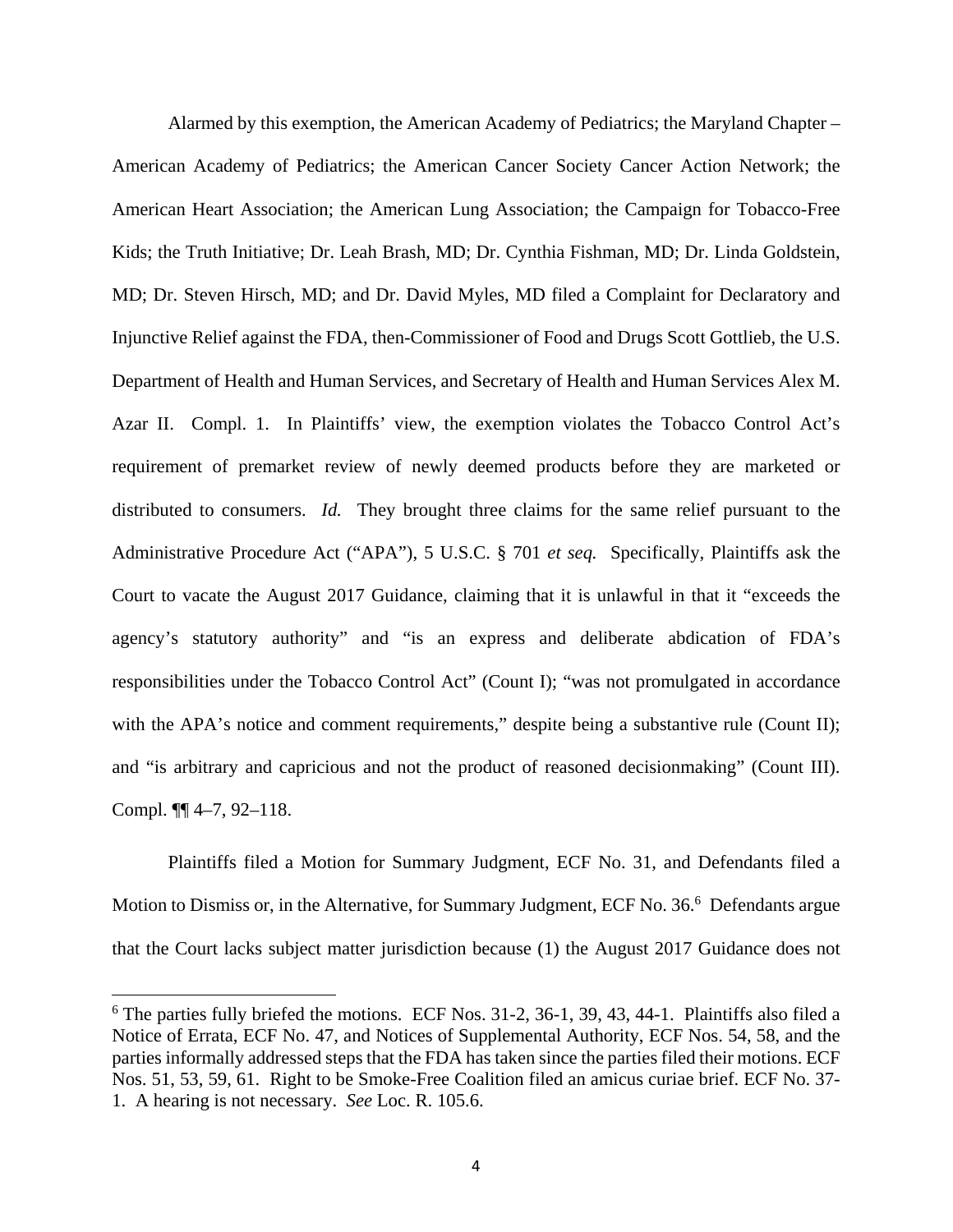cause any cognizable harm to Plaintiffs and therefore they do not have standing to bring this lawsuit; (2) the FDA has unreviewable discretion in deciding how to enforce the Tobacco Control Act and its rules; and (3) the August 2017 Guidance is not final agency action, rendering it beyond the reach of judicial review. Defs.' Mem. 3–4. Alternatively, they contend that Plaintiffs' claims fail on the merits because the August 2017 Guidance does not conflict with the Tobacco Control Act; it is a policy statement, not a rule, and therefore is exempt from the notice and comment requirements; and the FDA provided a rational explanation for the policy. *Id.* at 4–5.

On March 13, 2019, while the motion remained pending, the FDA published draft guidance that, "if finalized, would modify the August 2017 Guidance challenged in this case." Mar. 26, 2019 Ltr. Order, ECF No. 62; *see* Defs.' Second Notice, ECF No. 59. Noting that the agency was "accepting public comments on the draft guidance for a 30-day period that closes on April 15, 2019," with the revisions intended to "take effect 30 days after the publication of a final guidance document," I denied the parties' motions without prejudice to renewal following the FDA's finalization or rejection of the draft guidance. Mar. 26, 2019 Ltr. Order; Defs.' Second Notice; *see also* FDA, Modifications to Compliance Policy for Certain Deemed Tobacco Products: Guidance for Industry: Draft (March 2019), ECF No. 59-1; Statement from FDA Commissioner Scott Gottlieb, M.D., on advancing new policies aimed at preventing youth access to, and appeal of, flavored tobacco products, including e-cigarettes and cigars 2 (Mar. 13, 2019), ECF No. 59-2.

Plaintiffs promptly moved for reconsideration, arguing that "[t]here is . . . no reason to expect that a final Guidance is imminent, and substantial reason to doubt that it will issue this year," and that having "the benefit of a ruling on [the August 2017] Guidance" would increase the FDA's "ability to issue a legally sustainable replacement" and "thus obviat[e] or at least simplify[] challenges to that replacement." Pls.' Ltr. Mot. 1, ECF No. 63. Defendants responded in favor of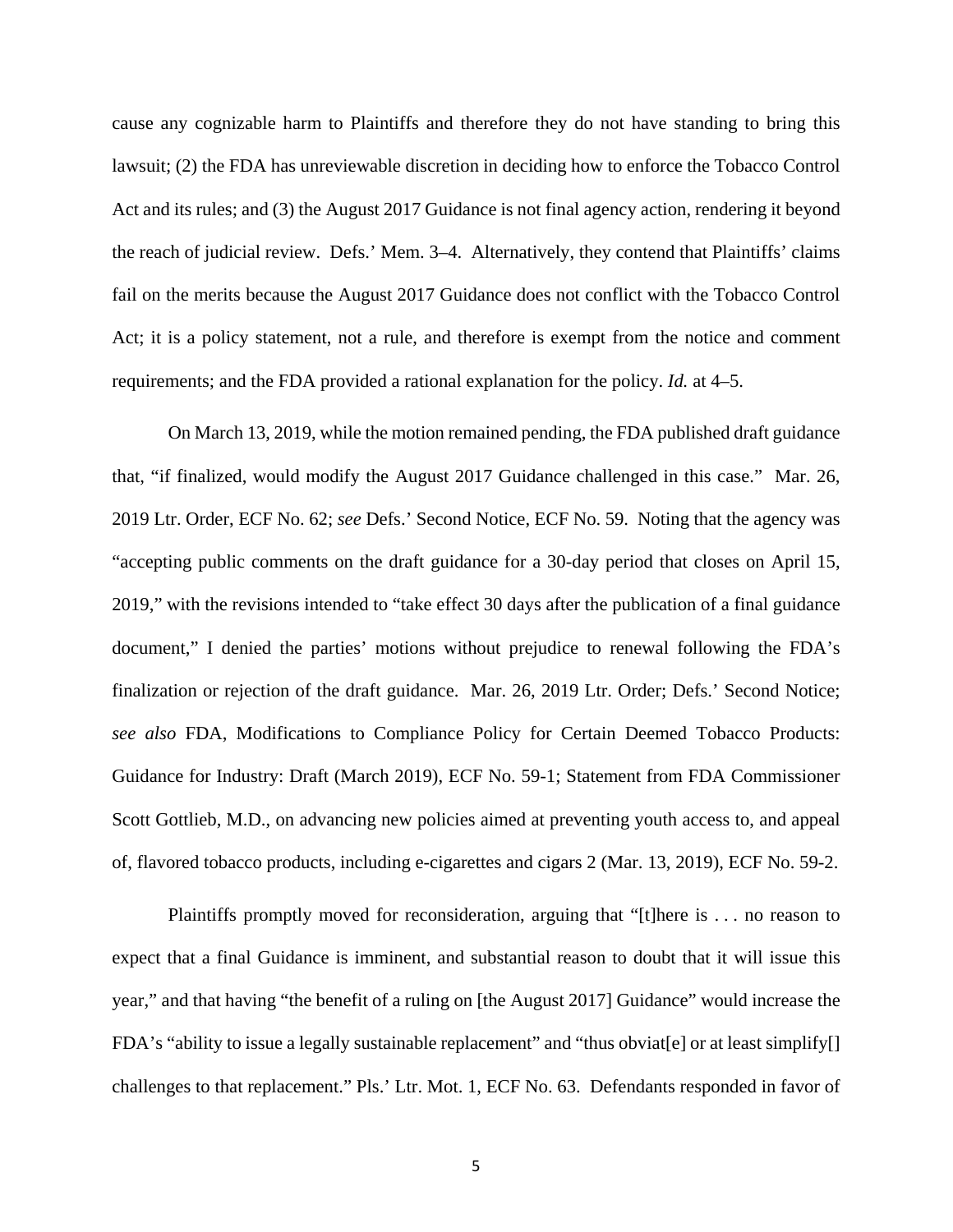"postpon[ing] resolution of this case while the draft guidance is finalized, lest the Court unnecessarily expend resources—and potentially issues what could, in practical terms, largely amount to an advisory opinion—on a policy that is under revision and soon stands to change in material ways." Defs.' Ltr. Opp'n 1, ECF No. 71. They contend that, "[i]f finalized, the draft guidance would modify the deferred-enforcement policy set forth in the August 2017 Guidance challenged in this case with respect to . . . the[] same products [that] are the apparent focus of Plaintiffs' public-health concerns," that is, "e-cigarettes targeted to youth and flavored cigars." *Id.*  at 1, 2. But, as Plaintiffs note in their reply, ECF No. 72, Defendants do not state, even generally, when the draft guidance will be finalized; they simply state that "the FDA has given every indication that it plans to finalize the draft guidance as quickly as possible," after it finishes reviewing the approximately 15,467 comments it received electronically and the additional comments it received via U.S. mail. Defs.' Ltr. Opp'n 5. Given the pace at which the FDA has implemented the premarket review provisions of the Tobacco Control Act, its notion of "as quickly as possible" must be taken with a grain of salt.

Upon further review of their briefing of Plaintiffs' letter motion for reconsideration, as well as their briefing of their cross-motions for summary judgment, I am persuaded that Plaintiffs have standing and that this Court has jurisdiction to review the August 2017 Guidance, which was not a nonreviewable discretionary decision and which qualifies as final agency action for purposes of the APA. Moreover, the undisputed evidence establishes that Defendants were required to, but did not, follow the APA's notice and comment requirements issuing the August 2017 Guidance, and therefore Defendants violated the APA by issuing it. Accordingly, I will grant Plaintiffs' motion for reconsideration and reopen the parties' cross-motions. Having done so, I deny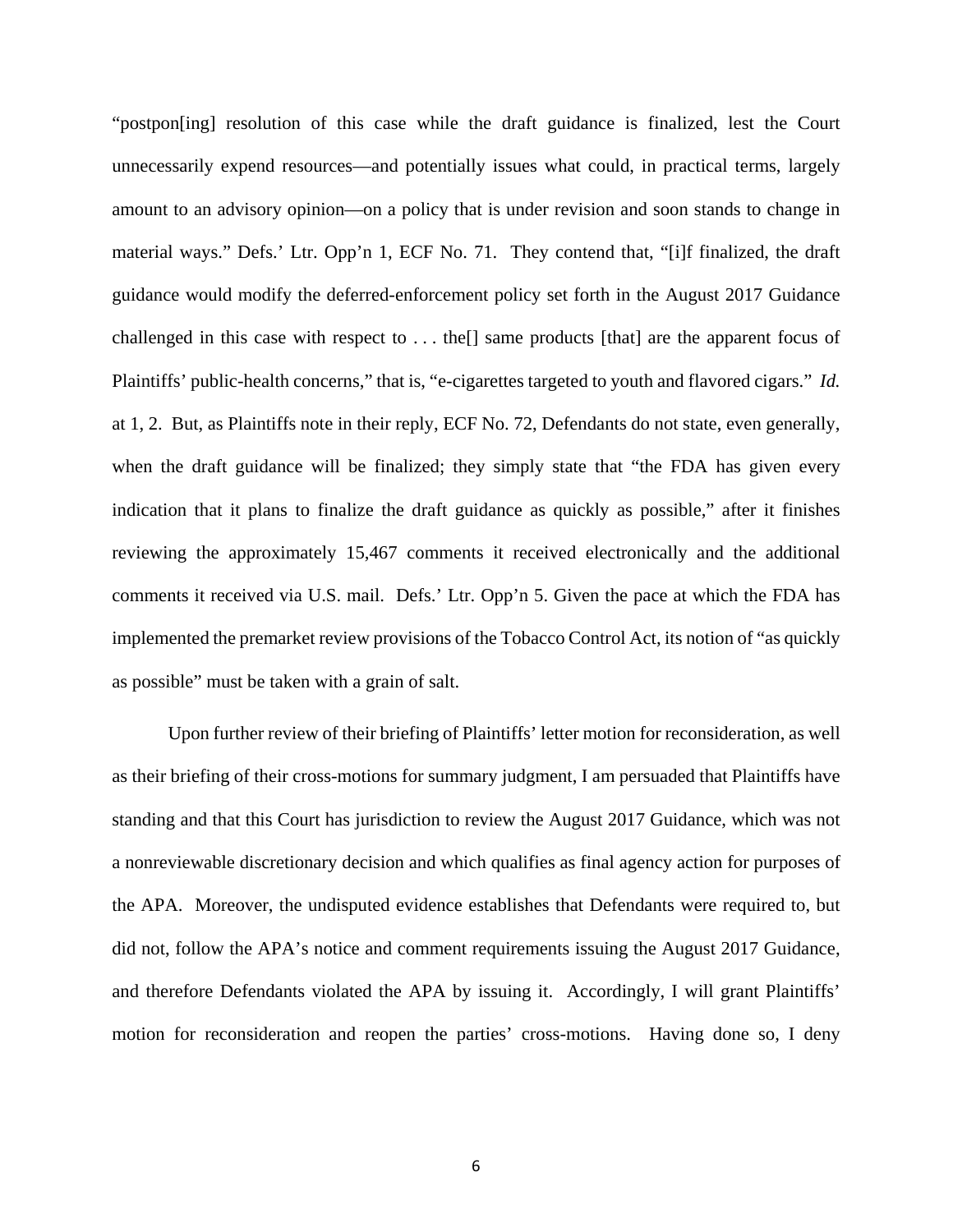Defendants' motion, which I treat as a motion for summary judgment; grant Plaintiffs' motion for summary judgment; and order supplemental briefing on an appropriate remedy.

#### **Background**

Congress enacted the Tobacco Control Act in 2009 to "protect the public health and to reduce tobacco use by minors." Guidance 2, ECF No. 48-1, at 715, GAR 423. The Act "granted FDA the authority to regulate the manufacture, marketing, and distribution of cigarettes, cigarette tobacco, roll-your-own tobacco (RYO), and smokeless tobacco products . . . ." *Id.* Additionally, pursuant to the Act the FDA can "deem[] other products that meet the statutory definition of a tobacco product" to be subject to the Act. *Id.* These products are referred to as "new tobacco products." 21 U.S.C. § 387j(a)(1). On May 10, 2016, the FDA issued the "Deeming Rule," bringing approximately 25,000 new tobacco products, including various cigars, e-cigarettes, pipe tobacco products, and hookah within the purview of the Act. Defs.' Mem. 1; Pls.' Mem. 6; Guidance 2, ECF No. 48-1, at 715, GAR 423. The Deeming Rule went into effect 90 days after its publication. Deeming Rule, 81 Fed. Reg. 28,974-01, 28,976 (May 10, 2016).

The Act requires "[m]anufacturers of products subject to the Act [to] generally register with the FDA, submit lists of their products and ingredients, obtain premarket authorization before marketing new products, and include health warnings on packaging and advertisements." Defs.' Mem. 1. To obtain premarket authorization, a manufacturer must submit to the FDA either

(1) a "premarket tobacco application" demonstrating that the product would be appropriate for the protection of the public health,  $[21 \text{ U.S.C.}]$  § 387 $j(b)$ –(c); (2) a "report" establishing that the product is "substantially equivalent" to a predicate product, *id.* §§  $387i(a)(2)(A)(i)$ ,  $387e(i)(1)$ ; or (3) a request for an "exemption" from the substantial equivalence requirement, *id* §§ 387j(a)(2)(A)(ii), 387e(j)(3).

*Id.* at 5.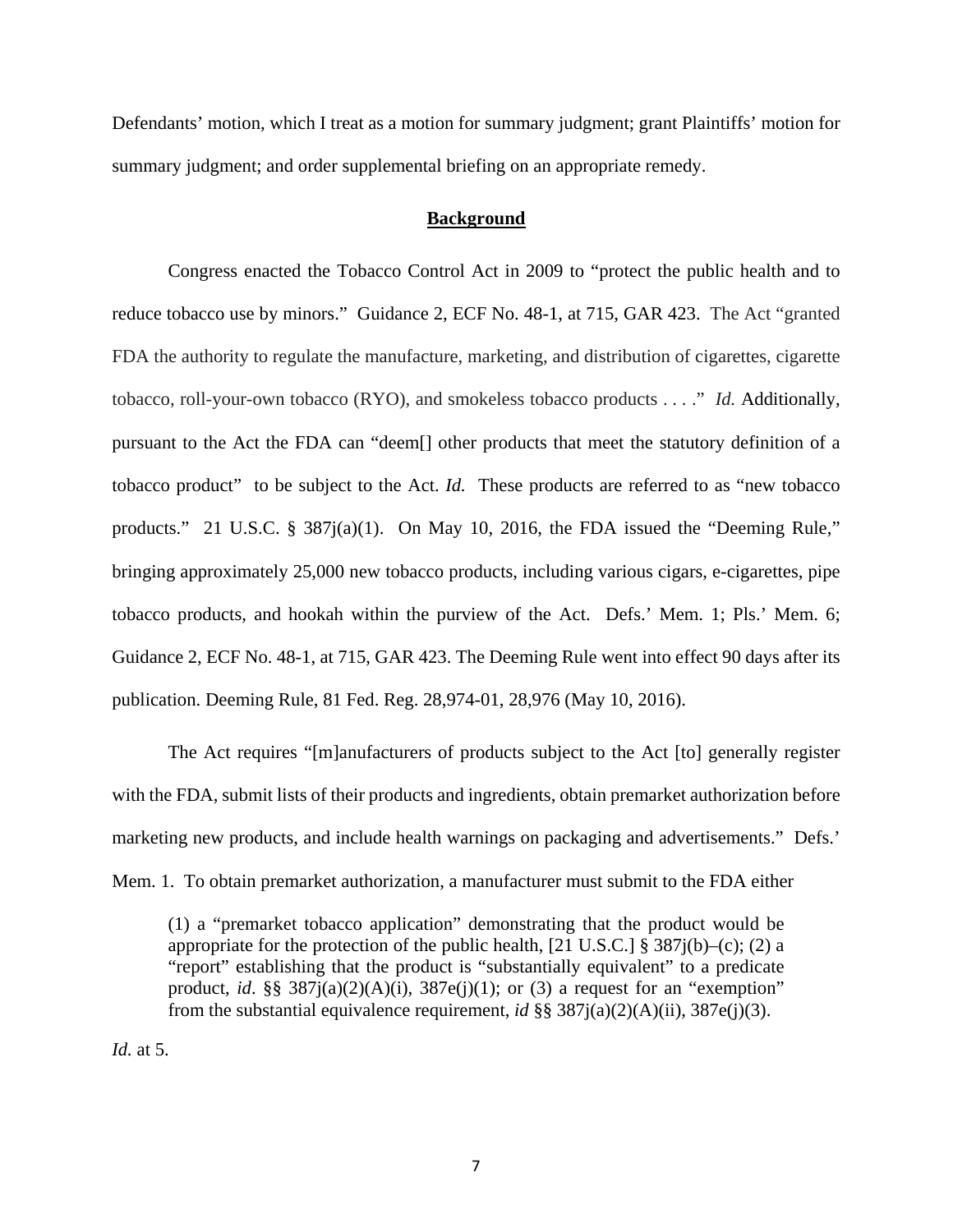If products are marketed without adhering to these requirements, they may be considered "adulterated" and seized, and the manufacturers, distributors and retailers may be subject to civil injunctions and/or criminal prosecutions. 21 U.S.C. §§ 331(a)–(c) (prohibited acts), 332 (court jurisdiction to issue injunction), 333(a) (criminal penalties), 334 (seizure), 387b(6) ("A tobacco product shall be deemed to be adulterated if  $\dots$  it is required by section  $387i(a) \dots$  to have premarket review and does not have an order in effect under section  $387j(c)(1)(A)(i)$ ; or ... it is in violation of an order under section  $387j(c)(1)(A)$ .").

Initially, the Act required the FDA to permit the four products then subject to the Act to remain on the market during premarket review so long as their manufacturers submitted premarket applications by March 2011. But there is no statutory grace period for products later deemed subject to the Act. Thus, when the deeming rule took effect in August 2016, all newly deemed products then on the market were suddenly noncompliant with the statute.

Defs.' Mem. 1.

It is undisputed that the FDA has some "discretion to adapt those provisions to the special circumstances of products that become subject to the TCA [Tobacco Control Act] by virtue of deeming" and, to that end, to "[p]ermit[] a compliance period for newly deemed products." *Id.* at 2 (quoting Organizational Plaintiffs' comments on the proposed deeming rule, AR 145,551, 145,607, ECF No. 48-1, at 566, 622). And, when it published the Deeming Rule, the FDA, in what it called an "exercise of enforcement discretion," stated that "newly deemed, new tobacco products" would not "be subject to enforcement" during "compliance period[s]" that the Deeming Rule established. Deeming Rule, 81 Fed. Reg. at 28,978. Specifically, the Deeming Rule "establish[ed] staggered initial compliance periods based on the expected complexity of the applications to be submitted, followed by continued compliance periods for FDA review," with the FDA's "exercise of enforcement discretion [set to] end twelve months after each initial compliance period." *Id.* Thus, the Deeming Rule provided that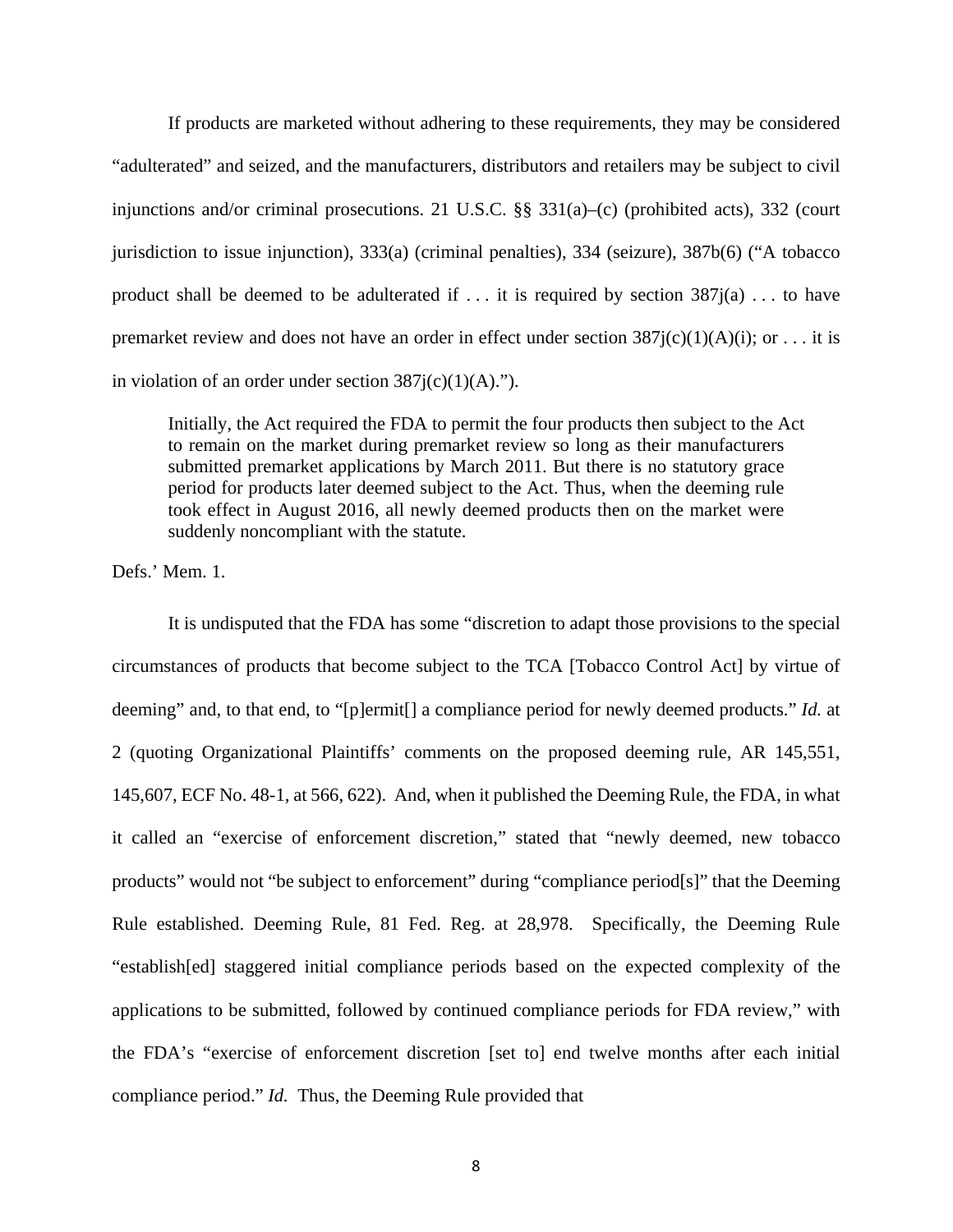manufacturers of all newly deemed, new tobacco products [would] have a 12-, 18 or 24-month initial compliance period in which to prepare applications for marketing authorization, as well as a 12-month continued compliance period after those dates in which to obtain authorization from FDA (resulting in total compliance periods of 24, 30, or 36 months).

*Id.*

The FDA established these specific compliance periods because it "determined that exercising enforcement discretion indefinitely could put youth and young adults at risk for tobacco-related death and disease." *Id.* at 28,977; *see also* Aug. 2017 Guidance 3, ECF No. 48-1, at 716, GAR 424 ("Unless FDA has issued an order denying or refusing to accept the submission, products for which timely premarket submissions have been submitted will be subject to a continued compliance period for 12 months after the initial compliance period described previously. For such products, FDA does not intend to initiate enforcement for failure to have premarket authorization during this continued compliance period." (quoting 81 Fed. Reg. at 29,011)). The "compliance policy did not apply to any new tobacco product that was not on the market on August 8, 2016." Aug. 2017 Guidance 3, ECF No. 48-1, at 716, GAR 424*.* 

In May 2017, the FDA extended the compliance deadline by three months. Three-Month Extension of Certain Tobacco Product Compliance Deadlines Related to the Final Deeming Rule: Guidance for Industry (May 2017), GAR 206, ECF No. 48-1, at 687. Specifically, it provided that

- the "compliance period for manufacturers to submit a substantial equivalence exemption request" was November 8, 2017;
- the "compliance period for manufacturers that have submitted substantial equivalence exemption requests by November 8, 2017 (unless they have received an order denying, or FDA has refused to accept their submission)" was one year later, November 8, 2018;
- the "compliance period for manufacturers to submit a substantial equivalence report" was May 8, 2018;
- the "compliance period for manufacturers that have submitted substantial equivalence reports by May 8, 2018 (unless they have received an order denying, or FDA has refused to accept their submission)" was one year later, May 8, 2019;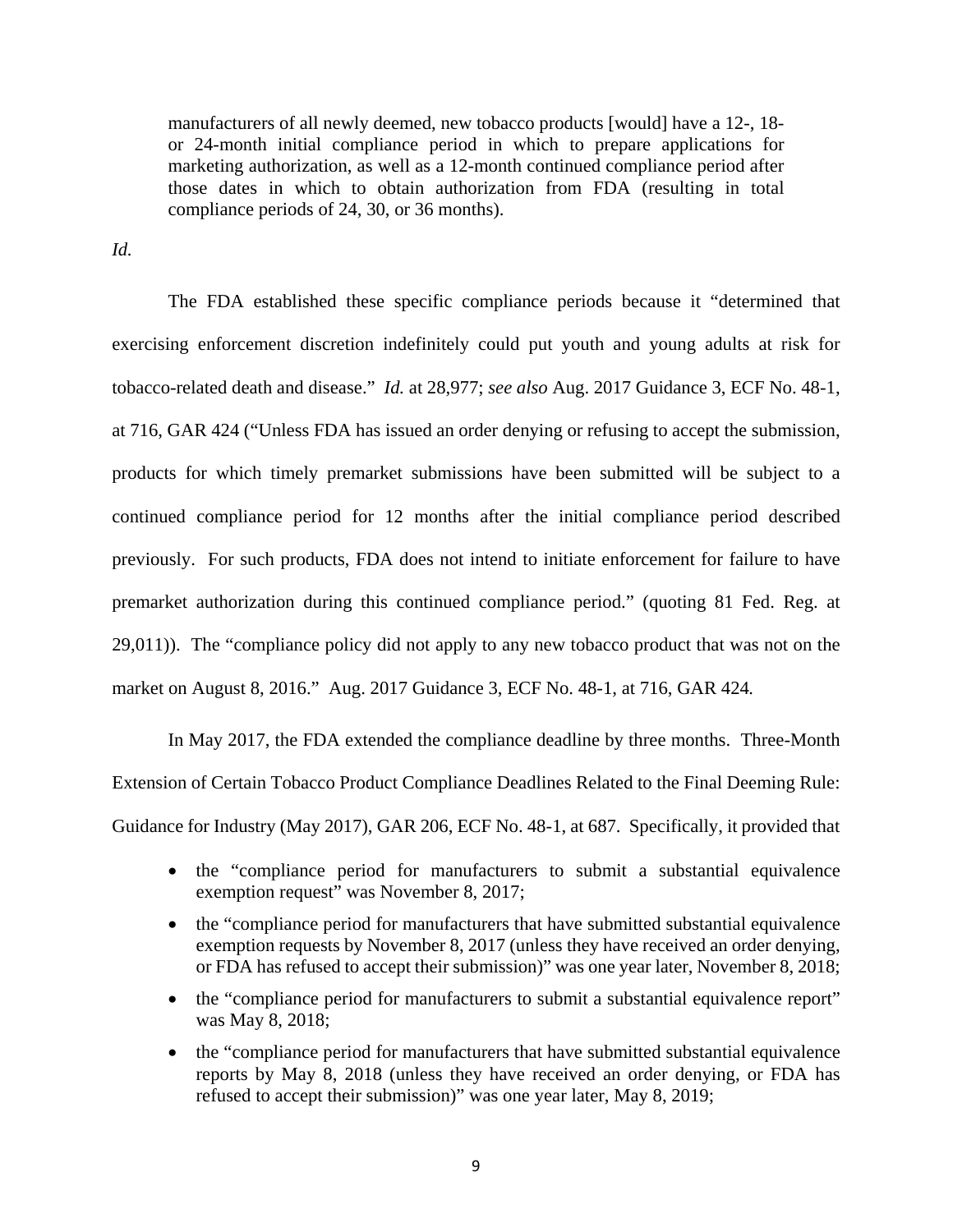- the "compliance period for manufacturers to submit a premarket tobacco product application (PMTA)" was November 8, 2018;
- the "compliance period for manufacturers that have submitted PMTAs by November 8, 2018 (unless they have received an order denying, or FDA has refused to accept their submission)" was one year later, November 8, 2019.

May 2017 Guidance 7–8, GAR 214–15, ECF No. 48-1, at 695–96.

Then, in August 2017, without allowing for a notice and comment period, Pls.' Mem. 7, the FDA issued the August 2017 Guidance (which revised its May 2017 Guidance), "announc[ing] that it would further defer enforcement of the premarket review provision with respect to combustible products (like cigars) until 2021, and noncombustible products (like most ecigarettes) until 2022—but only for products that were on the market when the deeming rule took effect in August 2016." Defs.' Mem. 2; *see* Aug. 2017 Guidance 8, GAR 429, ECF No. 48-1, at 721. The August 2017 Guidance explained that the FDA had set "compliance date[s] . . . as a matter of enforcement discretion, stating that it does not intend to enforce [] particular requirement[s] that [were] already in effect for a period of time in order to give industry more time to comply." Aug. 2017 Guidance 4, ECF No. 48-1, at 717, GAR 425. Notably, pursuant to the August 2017 Guidance, "there will be a continued compliance period pending review of [certain] applications," and "[t]his compliance period will continue *until the agency renders a decision on an application* (i.e., issuance of: a Marketing Order; a No Marketing Order; a Refuse to File; or Refuse to Accept) or the application is withdrawn." *Id.* at 3, GAR 424, ECF No. 48-1, at 716 (emphasis added)*.* The chart of compliance deadlines only identified the end of the compliance periods for manufacturers to make their submissions; it no longer included a deadline for the compliance period for manufacturers that had made their submissions. *Id.* at 8, GAR 429, ECF No. 48-1, at 721.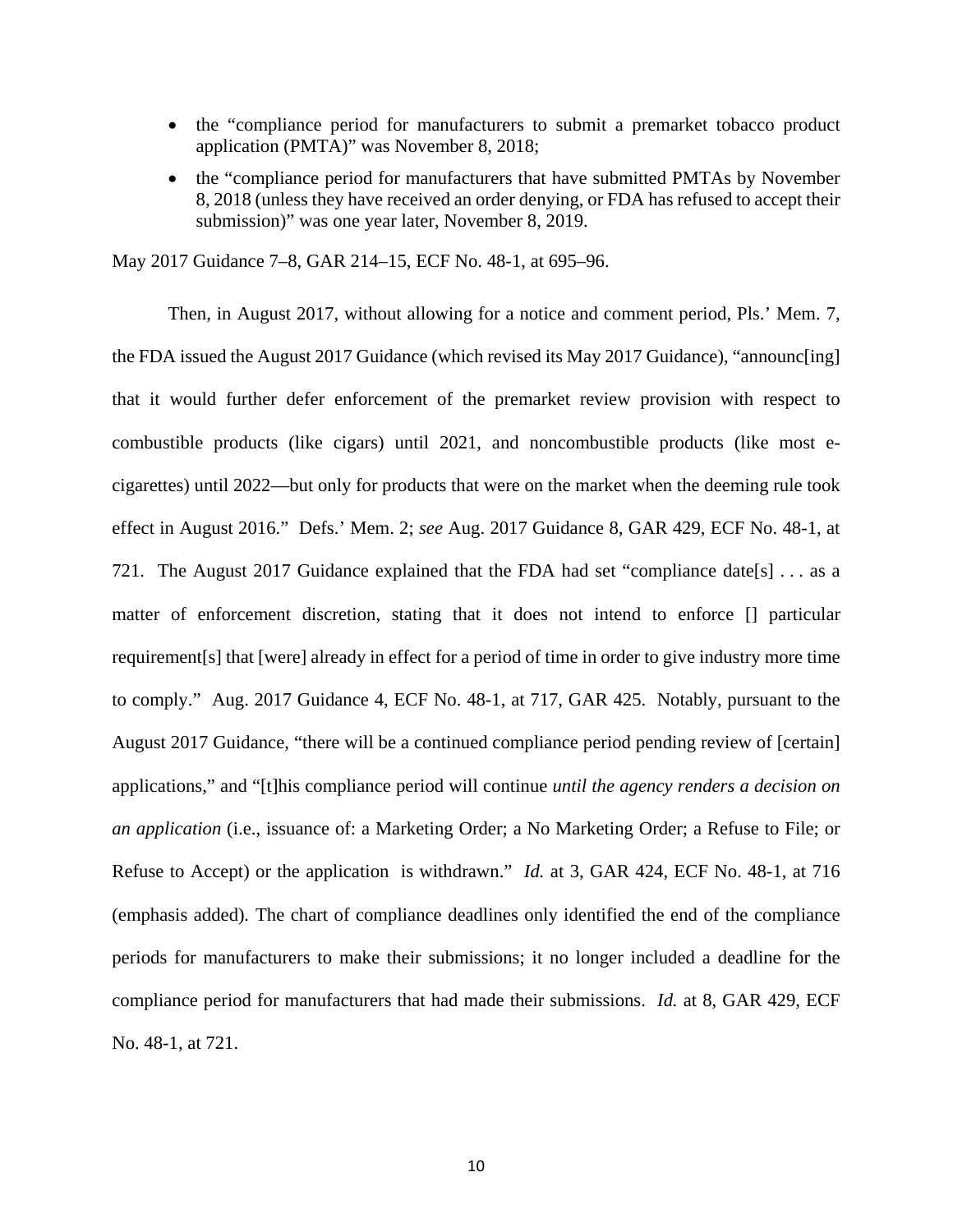During the compliance period, "the agency plans to issue regulations governing the information to be included in premarket applications, to develop standards that certain products must meet, and to publish additional guidance explaining what applications should contain and how they will be reviewed." Defs.' Mem. 2.

The effect of this deferred enforcement is that the products subject to the Act pursuant to the Deeming Rule may remain on the market until 2021 or 2022 without submitting an application or having it reviewed and approved. These products include e-cigarettes. As noted, youth use of e-cigarettes has reached epidemic proportions. Azar & Gottlieb Op. Ed. The FDA recognizes this and professes to be "deeply concerned about the risks that e-cigarettes pose for children, given how quickly teenage use of these products has accelerated." *Id.* It also "believe[s] e-cigarettes can be an important off-ramp for adults who are addicted to combustible cigarettes," but asserts that "[t]he technology that might help adults end one addiction cannot [be permitted to] pull a generation of kids into a new one." *Id.* In fact, the FDA has stated that it is "actively reconsidering our policy under which certain e-cigarettes — particularly the products with flavors that might appeal to children — can remain on the market without submitting a premarket application to the FDA until 2022," noting that "products such as e-cigarettes need to be put through an appropriate regulatory process. Under the most likely path for marketing authorization, they must show that their marketing is appropriate for protecting the public health, taking into account their risks and benefits to the population as a whole," and that "[r]ising e-cigarette use by children makes the marketing of this product especially deserving of close attention." *Id.*

## **Standard of Review**

Defendants challenge this Court's subject matter jurisdiction based on Plaintiffs' purported lack of standing and their view that the August 2017 Guidance is not subject to judicial review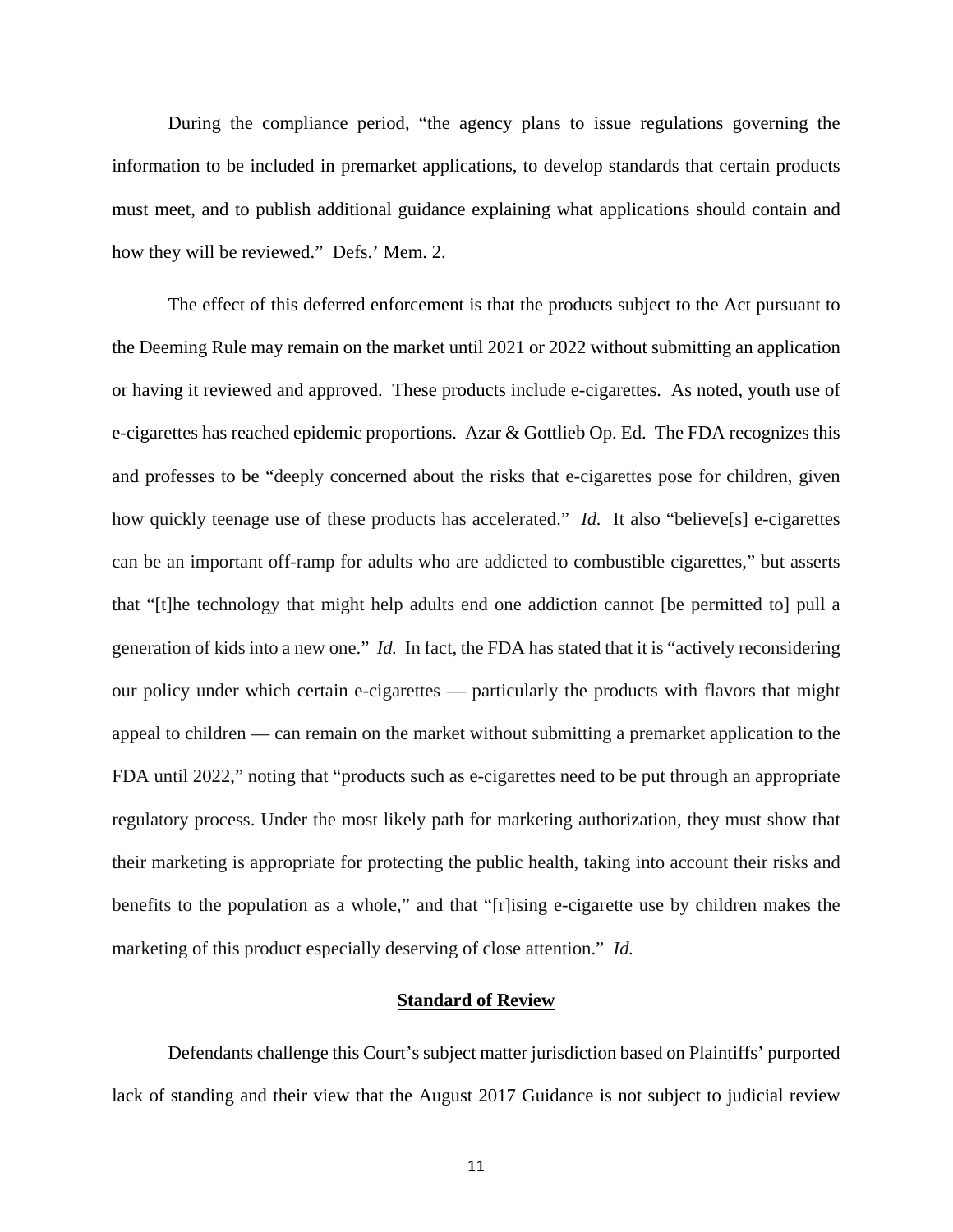because it was an action within agency discretion and not a final agency action.<sup>7</sup> They also move to dismiss under Fed. R. Civ. P. 12(b)(6) for failure to state a claim. When a defendant moves to dismiss pursuant to Fed. R. Civ. P. 12(b)(1) for lack of subject matter jurisdiction, asserting a facial challenge that "a complaint simply fails to allege facts upon which subject matter jurisdiction can be based," as Defendants do here, "the facts alleged in the complaint are assumed to be true and the plaintiff, in effect, is afforded the same procedural protection as he would receive under a 12(b)(6) consideration." *Adams v. Bain*, 697 F.2d 1213, 1219 (4th Cir. 1982); *see Lujan v. Defs. of Wildlife*, 504 U.S. 555, 561 (1992) (noting that, on a motion to dismiss, a plaintiff's pleading of the elements of standing are "presum[ed] [to] embrace those specific facts that are necessary to support the claim" (quoting *Lujan v. Nat'l Wildlife Fed'n*, 497 U.S. 871, 889 (1990))). But when, as here, a motion is styled in the alternative as one for summary judgment, both parties file their briefs along with evidence that is not integral to the pleadings, and the Court considers that evidence in reaching a decision, the Court must treat the motion as one for summary judgment. *See* Fed. R. Civ. P. 12(d); *Laughlin v. Metro. Wash. Airports Auth.,* 149 F.3d 253, 261 (4th Cir. 1998) (observing that, while the parties must have notice that a motion will be treated as one for summary judgment, the styling of a motion in the alternative, as well as the filing of evidence in support of the parties' arguments, provides sufficient notice).

Summary judgment is proper when the moving party demonstrates, through "particular parts of materials in the record, including depositions, documents, electronically stored

<sup>7</sup> When a plaintiff does not have standing, its claim is not justiciable. *Flast v. Cohen*, 392 U.S. 83, 95 (1968); *Lansdowne on the Potomac Homeowners Ass'n, Inc. v. OpenBand at Lansdowne, LLC*, 713 F.3d 187, 198 (4th Cir. 2013). "Justiciability is an issue of subject-matter jurisdiction." *Hamilton v. Pallozzi*, 848 F.3d 614, 619 (4th Cir.), *cert. denied,* 138 S. Ct. 500 (2017). Likewise, whether an agency's action "constituted final agency action under the APA so as to be reviewable in court" is "a question of subject matter jurisdiction." *Invention Submission Corp. v. Rogan*, 357 F.3d 452, 458 (4th Cir. 2004).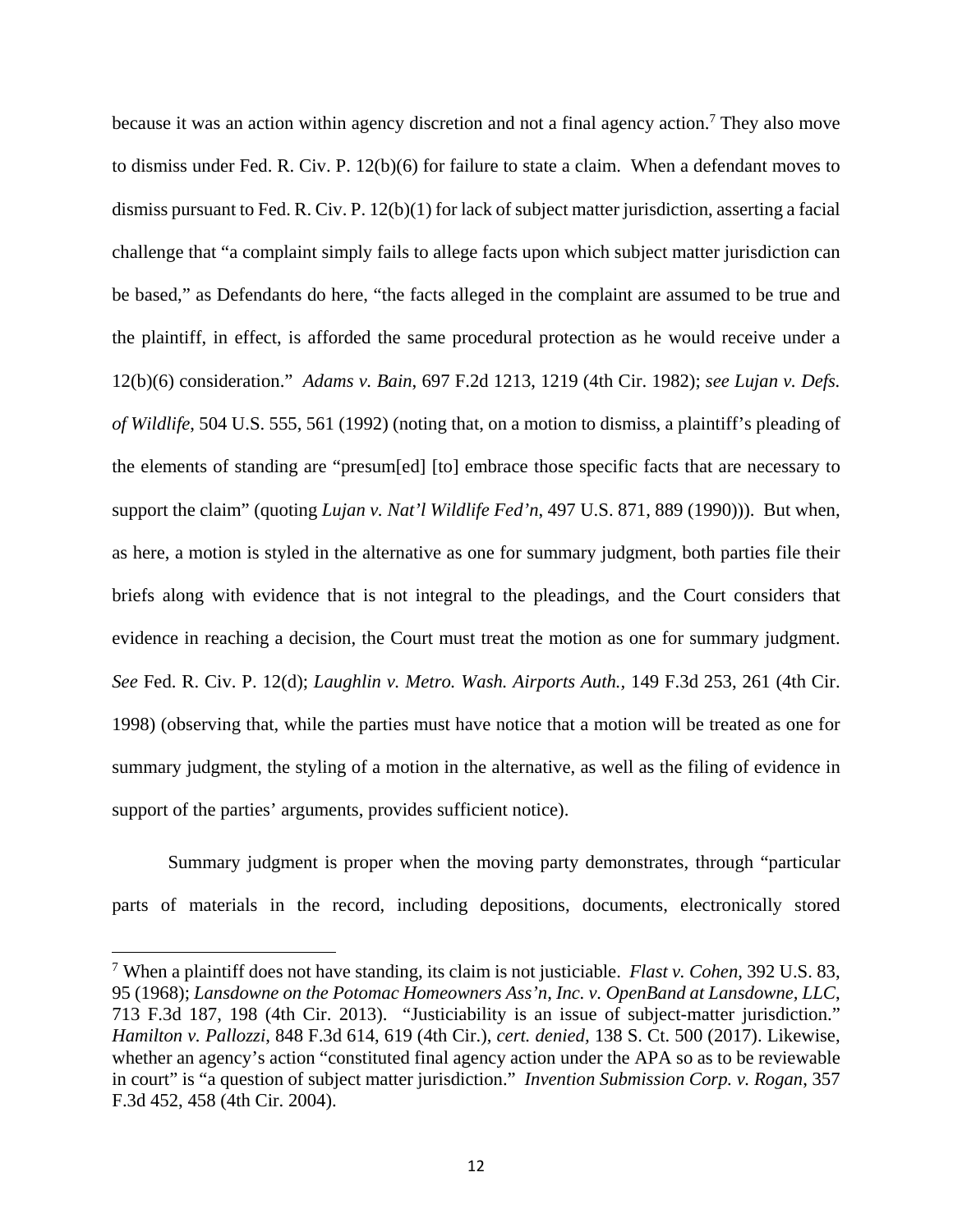information, affidavits or declarations, stipulations . . . admissions, interrogatory answers, or other materials," that "there is no genuine dispute as to any material fact and the movant is entitled to judgment as a matter of law." Fed. R. Civ. P. 56(a), (c)(1)(A); *see Baldwin v. City of Greensboro*, 714 F.3d 828, 833 (4th Cir. 2013). If the party seeking summary judgment demonstrates that there is no evidence to support the nonmoving party's case, the burden shifts to the nonmoving party to identify evidence that shows that a genuine dispute exists as to material facts. *See Matsushita Elec. Indus. Co. v. Zenith Radio Corp.*, 475 U.S. 574, 585–87 & n.10 (1986). When considering crossmotions for summary judgment, "the court must view each motion in a light most favorable to the non-movant." *Linzer v. Sebelius*, No. AW-07-597, 2009 WL 2778269, at \*4 (D. Md. Aug. 28, 2009); *see Mellen v. Bunting*, 327 F.3d 355, 363 (4th Cir. 2003).

### **Standing**

This Court may "adjudicate only actual cases and controversies." *Zaycer v. Sturm Foods, Inc.*, 896 F. Supp. 2d 399, 407 (D. Md. 2012) (citing U.S. Const. art. III, § 2; *O'Shea v. Littleton*, 414 U.S. 488, 493 (1974); *Bishop v. Bartlett*, 575 F.3d 419, 423 (4th Cir. 2009)). This "constraint of Article III" has two distinct but overlapping facets that must be satisfied for a federal district court to have subject matter jurisdiction: standing (which addresses who may sue and which is at issue here) and ripeness (which addresses when a party may bring a suit). *See South Carolina v. United States*, 912 F.3d 720, 730 (4th Cir. 2019) (quoting *Scoggins v. Lee's Crossing Homeowners Ass'n*, 718 F.3d 262, 269 (4th Cir. 2013)).

A plaintiff has standing if

(1) [the plaintiff] has suffered an "injury in fact" that is (a) concrete and particularized and (b) actual or imminent, not conjectural or hypothetical; (2) the injury is fairly traceable to the challenged action of the defendant; and (3) it is likely, as opposed to merely speculative, that the injury will be redressed by a favorable decision.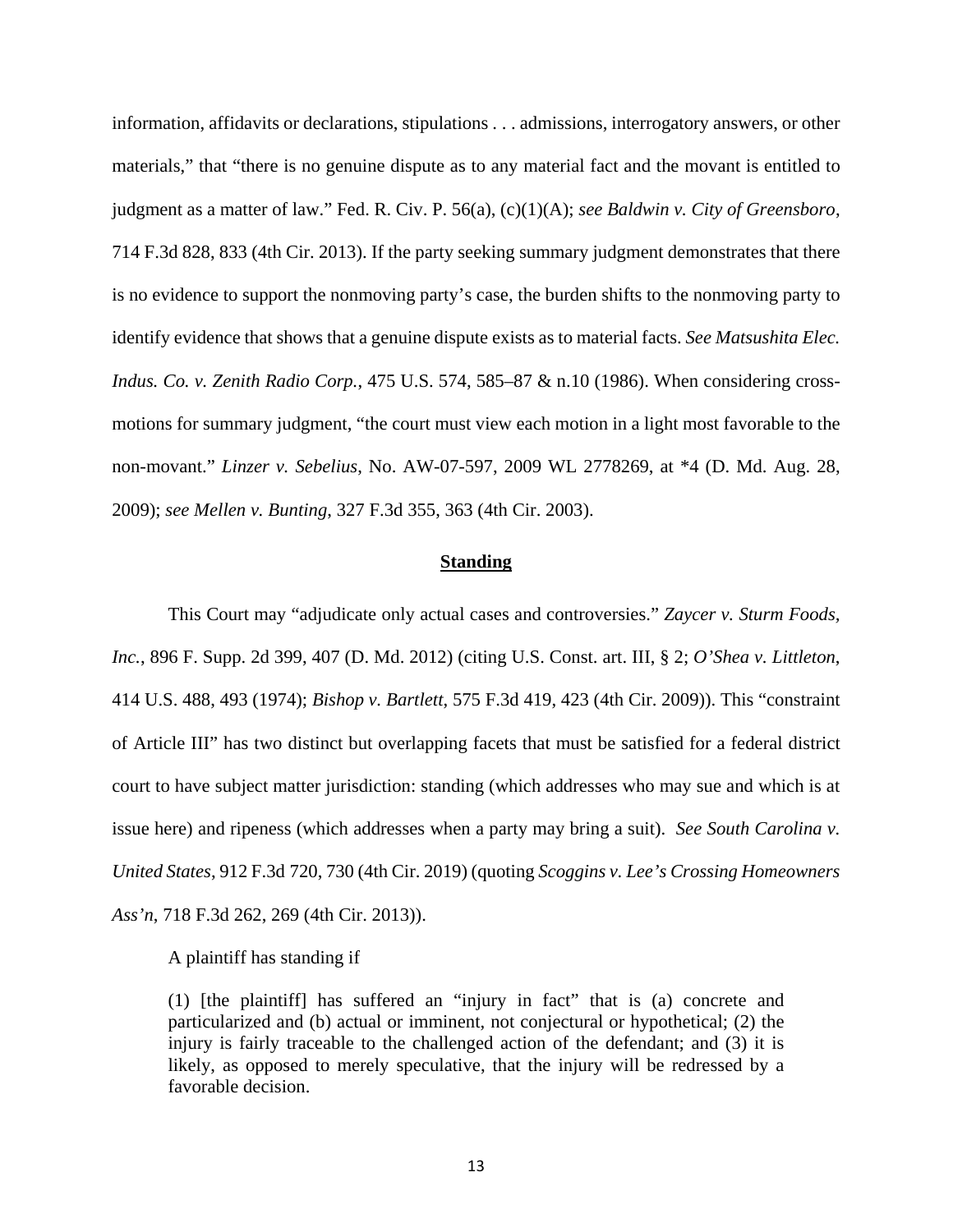*Zaycer*, 896 F. Supp. 2d at 408 (quoting *Bishop,* 575 F.3d at 423)); *see also Lujan*, 504 U.S. at 560–61 (same). Notably, while a plaintiff must plead these elements to allege standing, these elements are more than "mere pleading requirements"; they are "an indispensable part of the plaintiff's case," and "each element must be supported in the same way as any other matter on which the plaintiff bears the burden of proof, *i.e.*, with the manner and degree of evidence required at the successive stages of the litigation." *Lujan*, 504 U.S. at 561.In response to Defendants' Motion for Summary Judgment, Plaintiffs cannot "rest on ... 'mere allegations" of injury resulting from Defendants' conduct. *Id*. Rather, they have to "'set forth' by affidavit or other evidence 'specific facts.'" *Id.* (citing Fed. R. Civ. P. 56). If one of multiple plaintiffs has standing for a claim, then the claim can proceed. *Kenny v. Wilson*, 885 F.3d 280, 287 (4th Cir. 2018). Here, the three claims are each brought by all Plaintiffs. Compl. ¶¶ 92–118.

### Injury in Fact

The Fourth Circuit has held that, where an organization's "efforts to carry out its mission" are impeded, that impediment is a concrete and particularized injury. *Lane v. Holder*, 703 F.3d 668, 674 (4th Cir. 2012). Likewise, "an organization suffers an injury in fact when it is deprived of information integral to its core activities." *Pub. Citizen Health Research Grp. v. Acosta*, 363 F. Supp. 3d 1, 12 (D.D.C. 2018) (finding that plaintiffs alleged injury in fact sufficiently by "alleg[ing] that [their] 'activities [are] impeded' when [they] cannot rely on the information OSHA would ordinarily collect under the Electronic Reporting Rule"). The Supreme Court refers to this as an "informational injury." *Dreher v. Experian Info. Sols., Inc.*, 856 F.3d 337, 345 (4th Cir. 2017) (quoting *Fed. Election Comm'n v. Akins*, 524 U.S. 11, 24 (1998)).

For a plaintiff to have standing based on an informational injury, the plaintiff must "lack access to information to which he is legally entitled *and* . . . the denial of that information [must]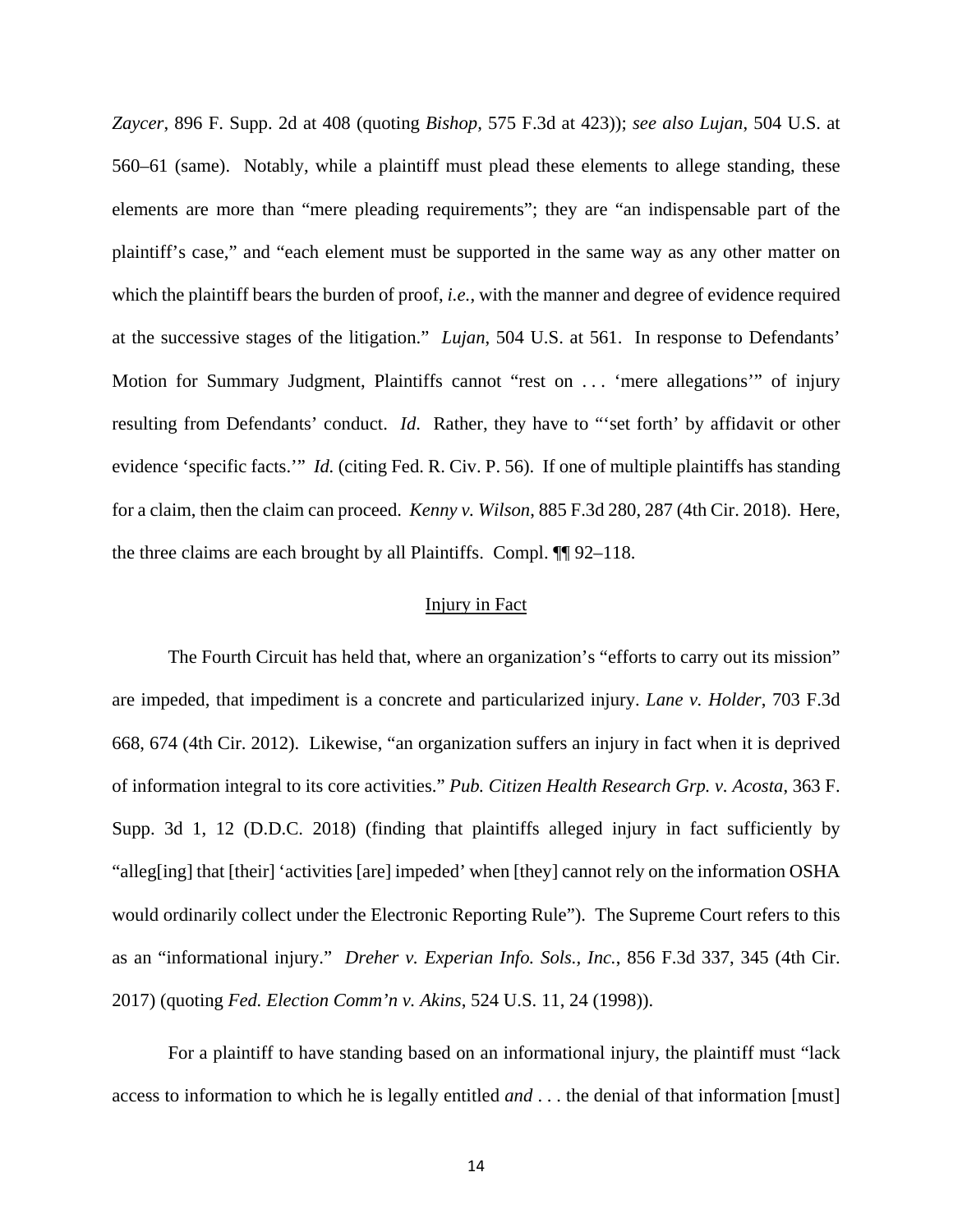create[] a 'real' harm with an adverse effect." *Id.* (quoting *Spokeo, Inc. v. Robins*, --- U.S. ----, 136 S. Ct. 1540, 1549 (2016) (internal quotation marks omitted)). Thus, "a plaintiff suffers a concrete informational injury where he is denied access to information required to be disclosed by statute, *and* he 'suffers, by being denied access to that information, the type of harm *Congress sought to prevent* by requiring disclosure.'" *Id.* (quoting *Friends of Animals v. Jewell*, 828 F.3d 989, 992 (D.C. Cir. 2016) (emphasis supplied)). In *Spokeo*, the respondents' injury in fact "'consist[ed] of their inability to obtain information . . . that . . . [a] statute require[d] [to be] ma[d]e public' where that information 'would help them . . . evaluate candidates for public office.'" *Id.*  (quoting *Spokeo*, 136 S. Ct. at 1548).

The injury also must be "imminent," that is "not too speculative"; in other words, it must be "*certainly* impending." *Lujan v. Defs. of Wildlife*, 504 U.S. 555, 564 (1992) (quoting *Whitmore v. Arkansas*, 495 U.S. 149, 158 (1990)). Injury cannot be predicted "at some indefinite future time" or expected to result from acts "partly within the plaintiff's own control." *Id.*

Six Plaintiffs are "Organizational Plaintiffs": American Academy of Pediatrics ("AAP"), the American Cancer Society Cancer Action Network ("ACS CAN"), the American Heart Association ("AHA"), the American Lung Association ("ALA"), the Campaign for Tobacco-Free Kids ("CTFK"), and the Truth Initiative. Pls.' Rely & Opp'n 3. Plaintiffs assert that the Organizational Plaintiffs' "missions center on educating the public about the dangers of [new tobacco products]" and "advancing the public health." *Id.* at 6, 7. To this end, the Organizational Plaintiffs "work daily on the front lines of a multi-faceted effort to eradicate tobacco addiction and to avert the creation of new generations of addicted children and adults." *Id.* at 2.

Plaintiffs offer evidence that,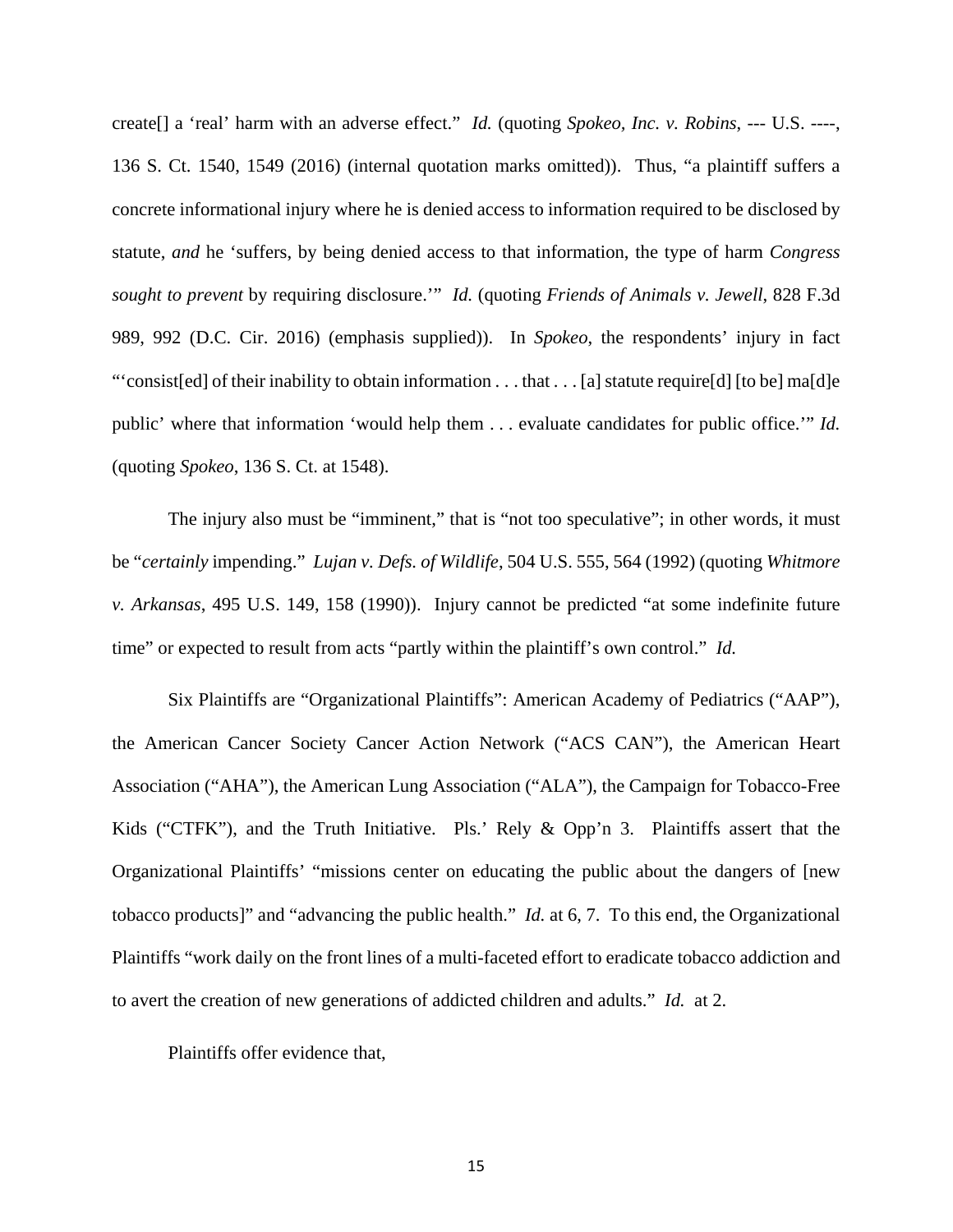[a]s implemented by the Deeming Rule, the Act would have enabled sustained progress toward that goal by subjecting hazardous and addictive products such as cigars and e-cigarettes to premarket review—requiring manufacturers to supply data and other information to FDA showing that the products they seek to market advance the public health, directing FDA to issue public orders determining whether the statutory public health standard has been met, and prohibiting the marketing of those products for which premarket orders have not been issued.

... Were FDA performing its statutorily required premarket review responsibilities, FDA would be disclosing to the public significant information about new tobacco products that Organizational Plaintiffs would use to further their missions.

*Id.* at 2–3 (citing Myers (CTFK) Decl. ¶¶ 10-17, ECF No. 39-1); *see also, e.g.*, Myers (CTFK)

Decl. ¶ 11 (noting that one FDA "premarket review order disclosed a wealth of information that

aid[ed] Tobacco-Free Kids in understanding and educating about the risks of tobacco products and

the relative risk among products," such as "how standards in [one producer]'s manufacturing

process help ensure lower levels of certain carcinogens; the relative disease risk of [its product]

vs. cigarettes and other forms of smokeless tobacco; and the contribution of various harmful and

potentially harmful constituents to disease risk"). Plaintiffs assert that they suffered informational

injury because

. . .

FDA's suspension of premarket review requirements for approximately 25,000 new tobacco products deprives Organizational Plaintiffs of access to vital scientific and health information necessarily generated as a part of that process—information Plaintiffs need to carry out their missions.

Pls.' Reply & Opp'n 3.

Additionally, Plaintiffs argue, "the Guidance interferes with Organization Plaintiffs' missions of advancing the public health by allowing nearly 25,000 unreviewed products to remain on the market—requiring Plaintiffs to expend more resources to monitor the marketplace and to counsel and educate the public about e-cigarettes, cigars, or both." *Id.* at 7. Specifically,

Plaintiff AAP, for instance, has expended "approximately 2000 hours on ecigarette work" since FDA issued the Guidance, AAP Decl. ¶ 15—hours spent updating and offering educational programs focused on e-cigarettes, *id.* ¶¶ 16-25;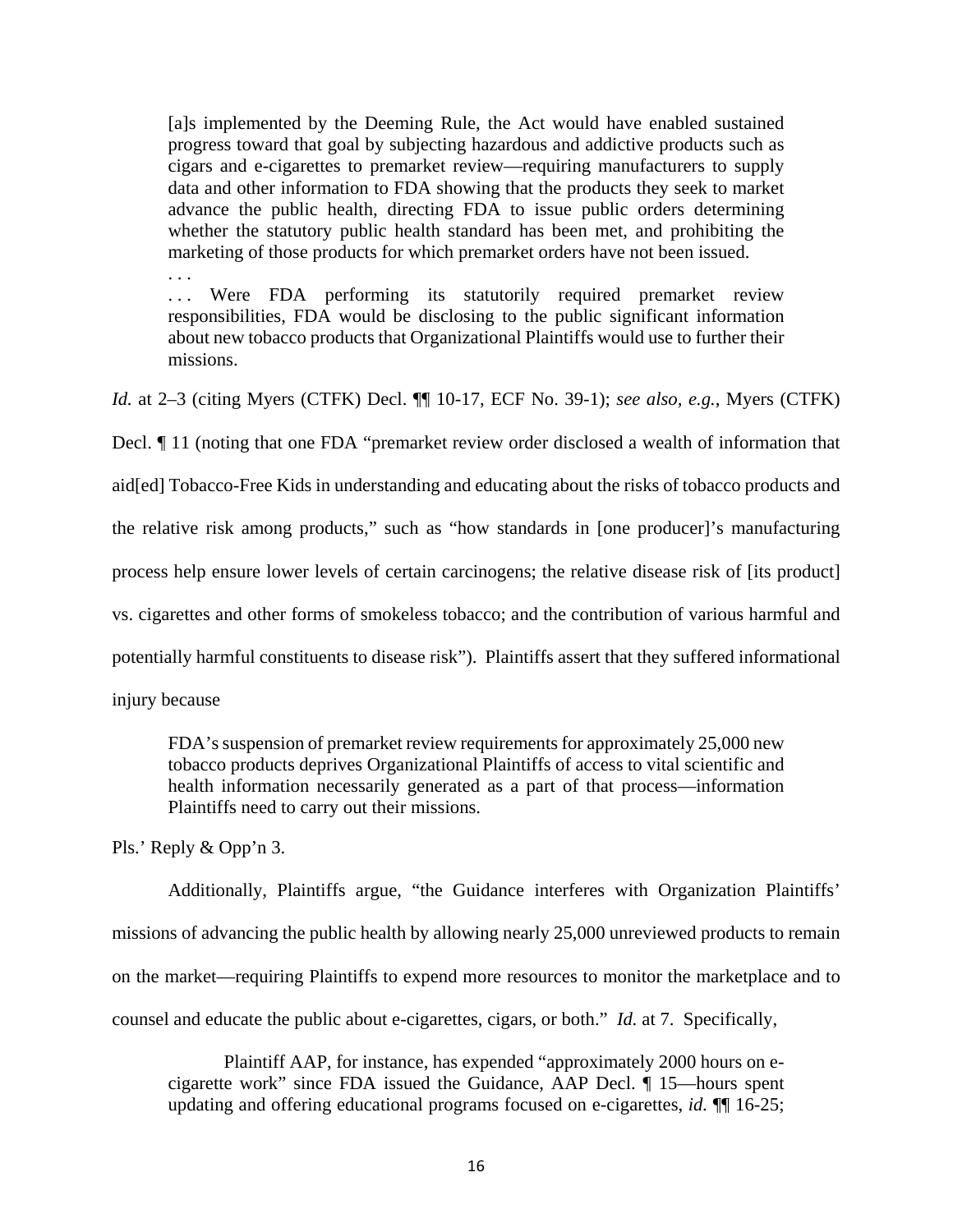developing and issuing educational curricula and clinical materials, *id.* ¶¶ 30-34; and researching and publishing a policy statement on e-cigarettes, *id.* ¶¶ 35-44. The "massive increase in time that [AAP has] had to spend on e-cigarette work in light of the proliferation of products without premarket review" has required the organization to reduce staffing on other projects, postpone new initiatives, spend funds that it would not have otherwise had to, and forgo grant funding—all as a direct result of the Guidance. *Id.* **[1]** 45-51. Other Organizational Plaintiffs attest to similar resource expenditures. *See, e.g.*, ALA Decl. ¶¶ 11-14; ACS CAN Decl. ¶ 15; AHA Decl. ¶¶ 15, 17.

*Id.*; *see also, e.g.*, Phillips (ACS CAN) Decl. 15, ECF No. 39-3 ("Without a prohibition on marketing newly deemed products until review is complete, hundreds of products in thousands of flavors are currently being sold without a decision from FDA on those products' effect on public health. This situation forces ACS CAN to invest considerably more resources in monitoring the market and the products in the market so that we can determine where the greatest risks to public health are arising. This work hinders ACS CAN from working on other priorities in our evidencebased tobacco prevention and control efforts.").

Notably, the Tobacco Control Act is quite clear that its purpose is, in part, "to ensure that consumers are better informed," and, to that end, it "require[s] tobacco product manufacturers to disclose research which has not previously been made available . . . relating to the health and dependency effects or safety of tobacco products." Pub. Law. 111-31, at § 3(6), 123 Stat 1776, 1782. It recognizes that "the use of tobacco by young people and dependence on tobacco" are "of particular concern to public health officials." *Id.* § 3(2), 123 Stat. 1776, 1781. And, the Act unambiguously established the public's right to the information by requiring the FDA to disclose products' "detailed information regarding data concerning adverse health effects . . . within 30 days" of any substantial equivalence determination. 21 U.S.C. § 387j(a)(4)(B).

The August 2017 Guidance's provisions, which do not require manufacturers to submit their applications (accompanied by research in support) for five or more years and announce that the FDA will defer enforcement during that period, deny the Organizational Plaintiffs "access to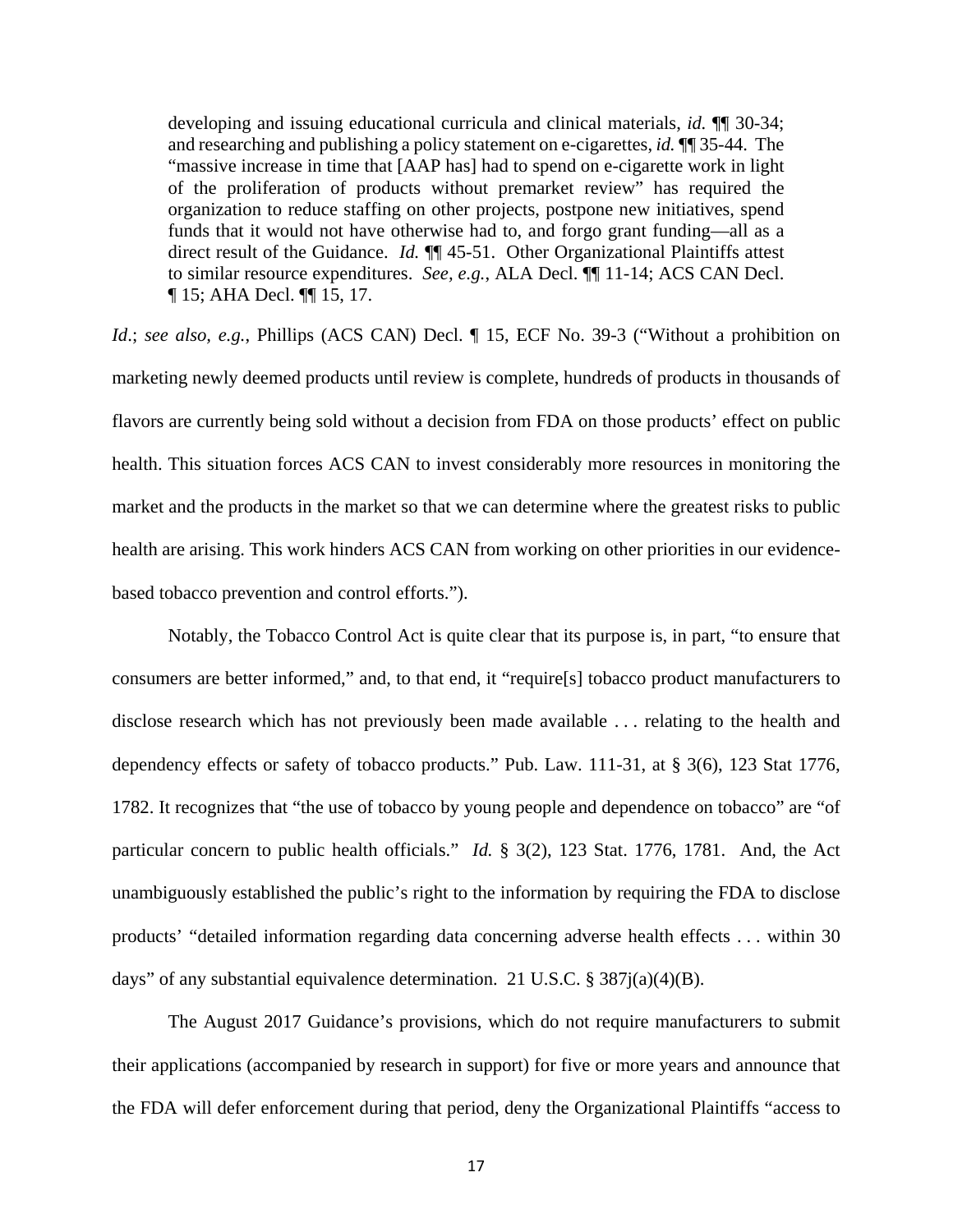information required to be disclosed by statute." *Dreher*, 856 F.3d at 345; *Friends of Animals*, 828 F.3d at 992; *see, e.g.*, Phillips (ACS CAN) Decl. ¶¶ 12–13 ("When FDA does not conduct premarket review, it is far more difficult for ACS CAN to advocate effectively for its members. Scientific data on the contents of novel tobacco products and their physiological consequences are crucial to ACS CAN's ability to identify effective and feasible product standards. Without such data, designing and proposing a product standard is akin to building a highway without knowing how to make asphalt. And such data largely comes from FDA, because tobacco manufacturers typically release as little information about their products' specific contents and interactions as possible. For example, JUUL, currently one of the most popular e-cigarettes among school-aged youth, has not gone through the premarket review process. If it did, it would have to provide information to FDA about its contents and their effects, and FDA would make that information public if it approved JUUL. Having that information would allow ACS CAN to determine whether there were specific aspects of JUUL that were troublingly carcinogenic and determine whether there are product standards that would minimize the carcinogenic effects of all e-cigarettes. Without premarket review, however, that information is simply unavailable."). Further, Congress intended for the research provided pursuant to the Tobacco Control Act to be publicly available promptly after product approval. 21 U.S.C. § 387j(a)(4)(B); Pub. Law. 111-31, at § 3(2), (6), 123 Stat 1776, 1781, 1782. Therefore, through this deprivation of information, Plaintiffs are suffering "the type of harm *Congress sought to prevent* by requiring disclosure." *Dreher*, 856 F.3d at 345; *Friends of Animals*, 828 F.3d at 992.

Moreover, this injury to the organizations' daily operations due to agency action limiting their access to the information is the type of injury that courts have recognized as both concrete and particularized. *E.g.*, *Acosta*, 363 F. Supp. 3d at 12; *People for the Ethical Treatment of*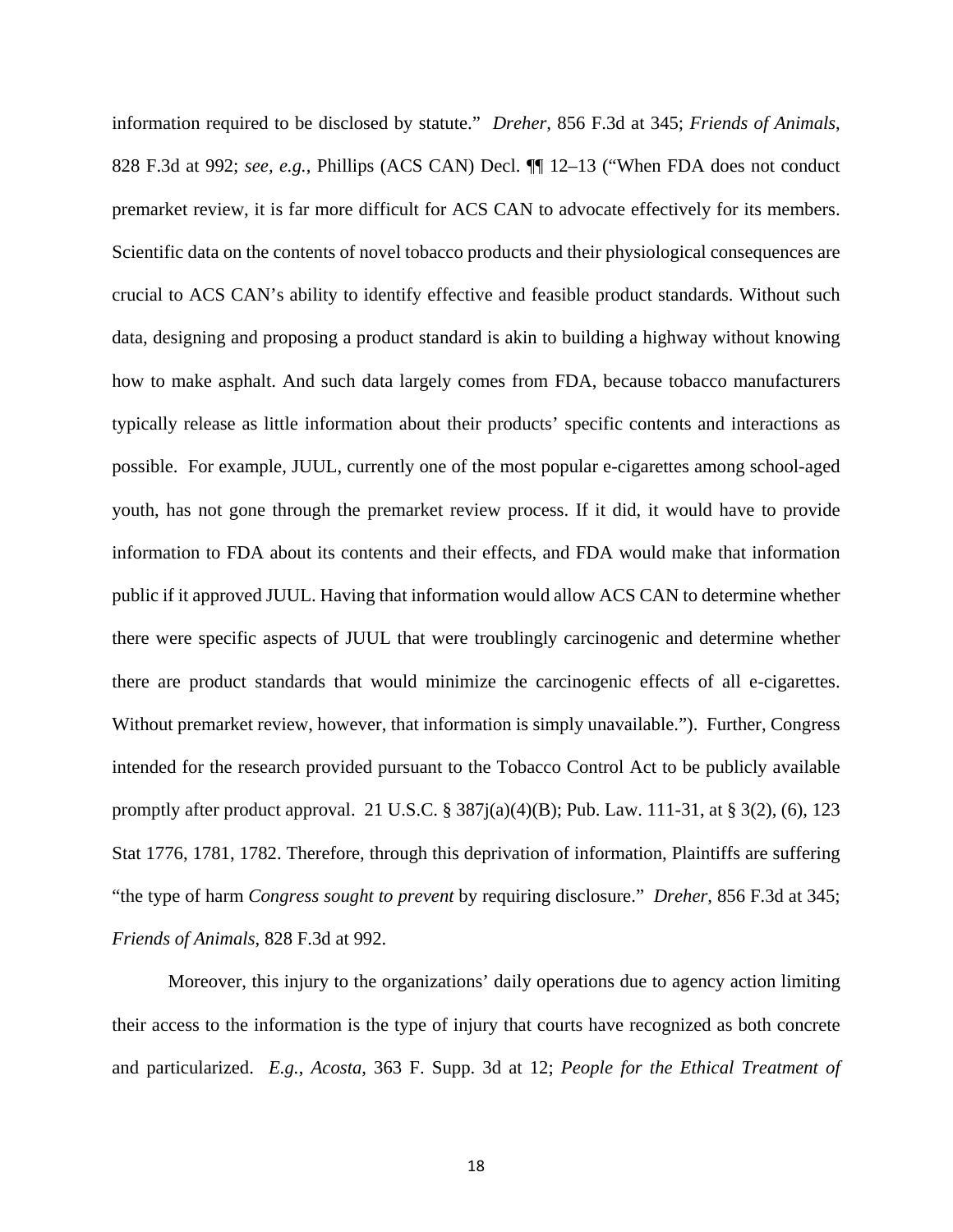*Animals v. U.S. Dep't of Agric.* (*PETA*), 797 F.3d 1087, 1095 (D.C. Cir. 2015) ("Because PETA's alleged injuries—denial of access to bird-related AWA information including, in particular, investigatory information, and a means by which to seek redress for bird abuse—are 'concrete and specific to the work in which they are engaged,' we find that PETA has alleged a cognizable injury sufficient to support standing." (citation omitted)); *see id*. at 1094 (noting that, when "the challenged regulations den[ied] the [organization plaintiffs] access to information and avenues of redress they wish to use in their routine information-dispensing, counseling, and referral activities," that "inhibition of [plaintiff organizations'] daily operations" is "an injury both concrete and specific to the work in which they are engaged"); *Lane*, 703 F.3d at 674 ("An organization may suffer an injury in fact when a defendant's actions impede its efforts to carry out its mission.").

Further, the injury is not speculative, as the FDA currently is not requiring applications for new products and therefore is not making available the information it otherwise would make available. Additionally, Plaintiffs already have spent time and resources researching and educating the public on e-cigarettes due to the dearth of such information from the FDA. *See* Phillips (ACS CAN) Decl. ¶ 15 ("Without a prohibition on marketing newly deemed products until review is complete, hundreds of products in thousands of flavors are currently being sold without a decision from FDA on those products' effect on public health. This situation forces ACS CAN to invest considerably more resources in monitoring the market and the products in the market so that we can determine where the greatest risks to public health are arising."); Schoeberl (AHA) Decl. ¶¶ 15–16, ECF No. 39-4 ("In lieu of premarket review, AHA must do its own research and review published research on e-cigarettes and cigars. But due to the paucity of published information, the variable contents of the unregulated products, and the sheer number of products on the market, this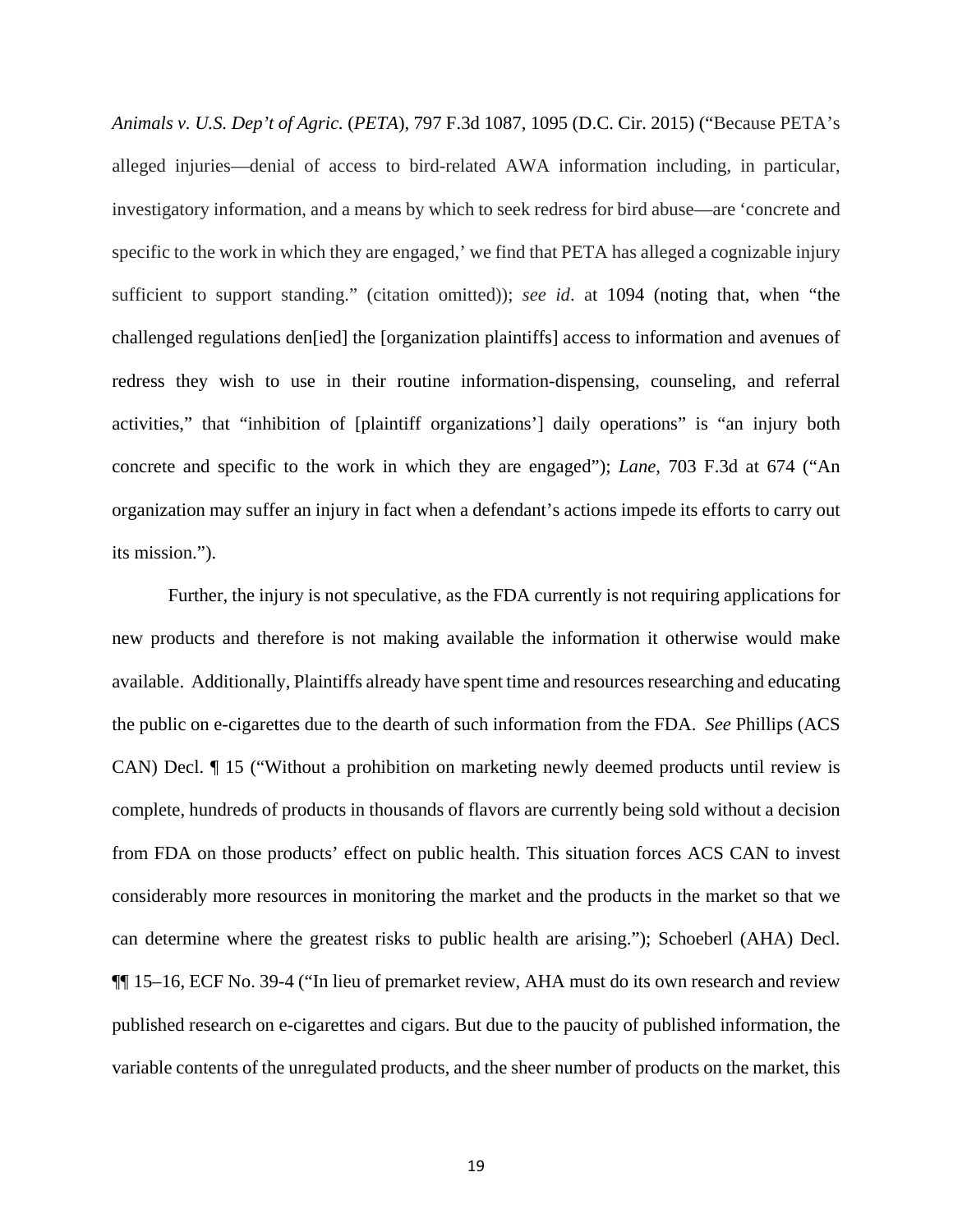endeavor is not only a completely inadequate substitute for premarket review, but also expensive. Similarly, AHA develops resources for individuals, including its 40 million volunteers and supporters. It is currently developing or updating materials on topics such as resources to help quit smoking, whether vaping is safer than smoking, common products such as JUUL, and the public health implications of e-cigarettes. All of this material is more costly to develop—and less complete—due to the absence of premarket review and the information it would provide, as well as the immense diversity of products in the absence of premarket review.").

This Court has held that an organization has standing where, as here, "the defendants' actions 'have caused the organization to divert resources to identify and counteract the defendants' unlawful practices,' and thereby impede[d] and frustrate[d] its core mission." *Equal Rights Ctr. v. Equity Residential*, 483 F. Supp. 2d 482, 487 (D. Md. 2007) (plaintiff's mission was "through 'education, counseling, advocacy, enforcement, and referral services to aid protected individuals'"); *see also Equal Rights Ctr. v. Abercrombie & Fitch Co.*, 767 F. Supp. 2d 510, 519– 20 (D. Md. 2010) ("[D]iversion of funds and frustration of an organization's missions are injuries sufficient to establish standing under Article III . . . ."); *Shield Our Constitutional Rights & Justice v. Hicks*, No. DKC-09-940, 2009 WL 3747199, at \*5 (D. Md. Nov. 4, 2009) (noting that "Plaintiffs' complaint [wa]s devoid of any facts . . . similar to those in *Equity Residential*," and concluding that plaintiffs failed to establish organizational standing). Therefore, Plaintiffs have demonstrated a concrete, non-speculative injury. *See PETA*, 797 F.3d 1087, 1094–95; *Lane*, 703 F.3d at 674; *Acosta*, 363 F. Supp. 3d at 12; *Abercrombie & Fitch Co.*, 767 F. Supp. 2d at 519–20; *Equity Residential*, 483 F. Supp. 2d at 487.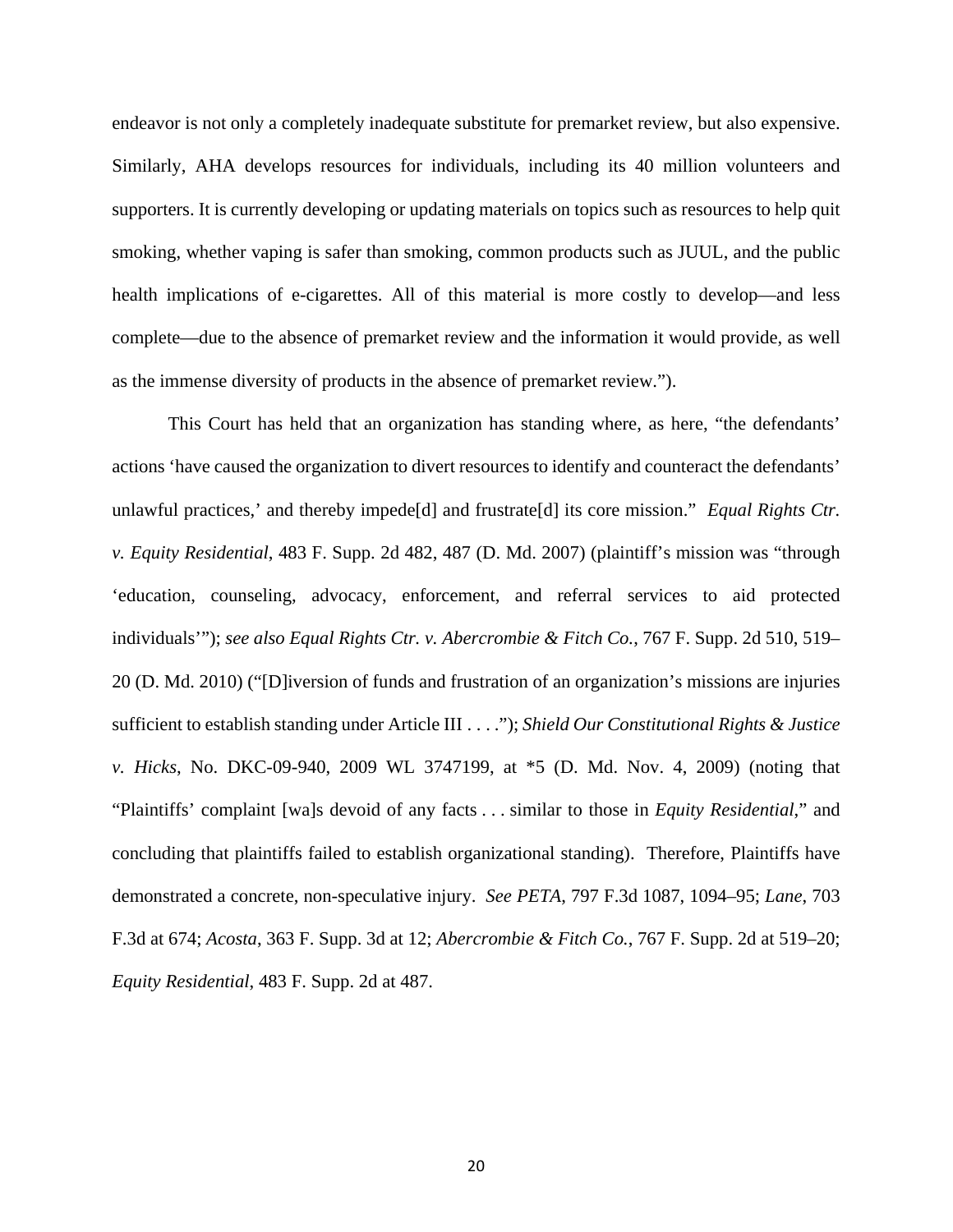### Traceable Injury

If "the alleged injury is solely 'th[e] result [of] the independent action of some third party not before the court,'" then the "plaintiff may not have standing." *Kravitz v. U.S. Dep't of Commerce*, 336 F. Supp. 3d 545, 559 (D. Md. 2018) (quoting *Lujan v. Defs. of Wildlife*, 504 U.S. 555, 560 (1992)). But, "[f]or an injury to be 'fairly traceable' to the defendant, the defendant's actions need not be 'the very last step in the chain of causation.'" *Id.* (quoting *Bennett v. Spear*, 520 U.S. 154, 168–69 (1997)). Rather, "the causation element of standing is satisfied . . . where the plaintiff suffers an injury that is 'produced by [the] determinative or coercive effect' of the defendants' conduct 'upon the action of someone else.'" *Id.* (quoting *Lansdowne on the Potomac Homeowners Ass'n, Inc. v. OpenBand at Lansdowne, LLC*, 713 F.3d 187, 197 (4th Cir. 2013) (quoting *Bennett*, 520 U.S. at 169)).

Here, Plaintiffs' injuries result from the FDA's actions to exempt certain products from premarket review for years. Certainly, the FDA's actions arguably are not "the very last step in the chain of causation," as the manufacturers theoretically could have chosen to submit applications promptly or to remove their products from the market in response to the August 2017 Guidance stating that they were exempt from premarket review and enforcement for five or six years or more. But theory and reality are not always in harmony, and the record before me contains no facts to suggest that manufacturers actually have done so, nor would it be the slightest bit surprising to learn that they have not. And, it is telling that the FDA has not issued any orders on premarket tobacco product applications since 2015 or taken any final action on any premarket tobacco product applications since June 2017. *See* FDA, Summary of Premarket Tobacco Product Application Final Actions, https://www.fda.gov/tobacco-products/market-and-distribute-tobaccoproduct/tobacco-product-marketing-orders; *see also* Fed. R. Evid. 201(b)(2). Under these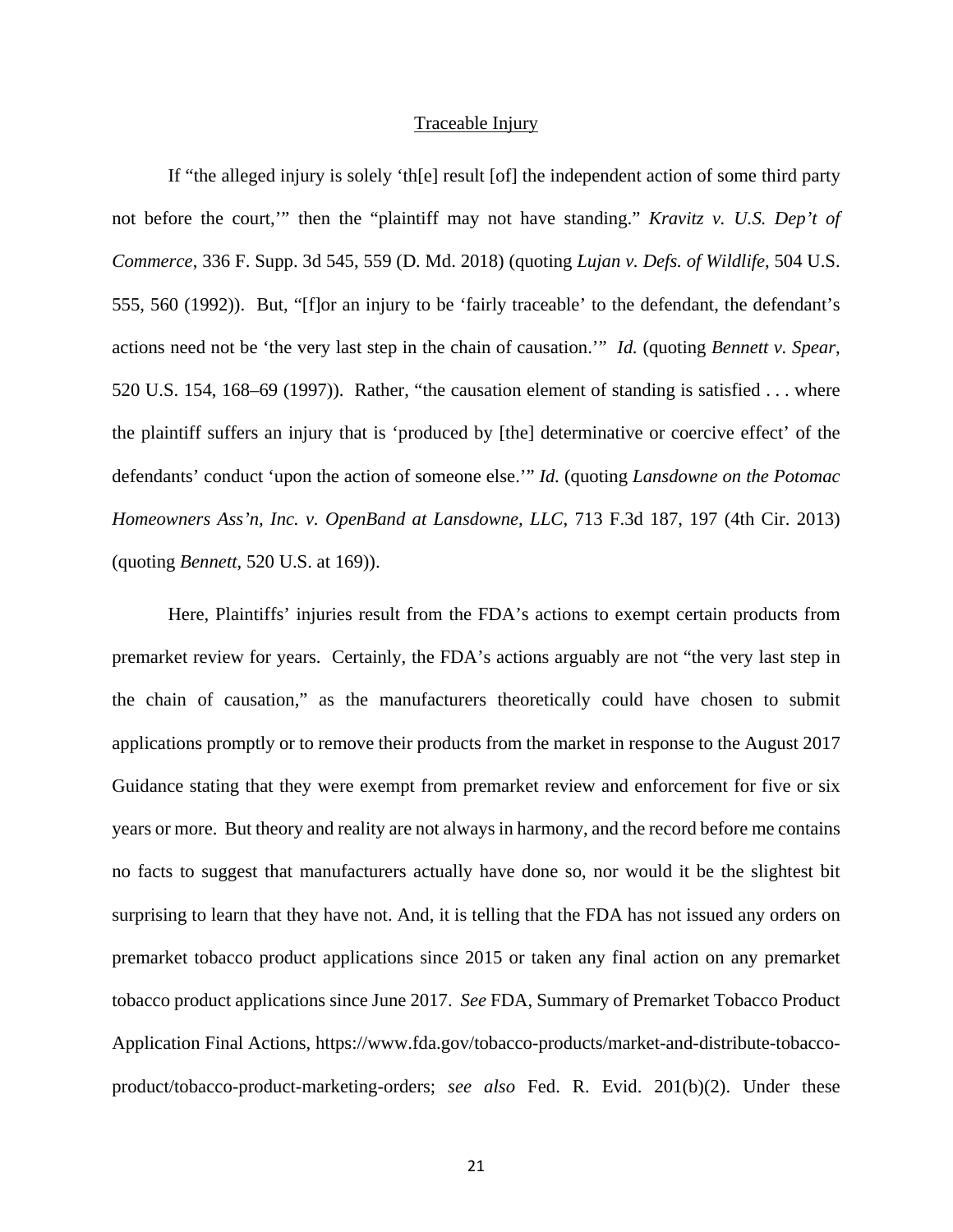circumstances, the injury is undeniably traceable to Defendants' August 2017 Guidance. *See Pub. Citizen Health Research Grp. v. Acosta*, 363 F. Supp. 3d 1, 12 (D.D.C. 2018) ("Here, the causal relationship is quite clear. Plaintiffs allege that OSHA, in violation of the APA, indefinitely suspended the Electronic Reporting Rule without following proscribed statutory procedures and without adequate justification. As a result of that suspension, employers are not required to submit Forms 300 and 301, nor will OSHA even accept those forms if submitted, and thus OSHA no longer collects the occupational health and injury data on which Plaintiffs profess to rely.").

## Redressability

A plaintiff's allegations satisfy the redressability prong if it is "likely, and not merely speculative, that a favorable decision will remedy the injury." *Friends of the Earth, Inc. v. Gaston Cooper Recycling Corp.*, 204 F.3d 149, 154 (4th Cir. 2000). Here, if the Court vacated the August 2017 Guidance as Plaintiffs request, then the manufacturers would be required to submit their applications immediately (as the deadlines in the Deeming Rule and the May 2017 Guidance have passed) or by a reasonable date proposed by FDA, if the Court orders supplemental briefing on a remedy, and then imposes one. *See* Pls.' Reply & Opp'n 40 n.14. Either way, the deadline would be sooner than under the August 2017 Guidance. Once applications are submitted, the FDA would have to respond in 180 days. 21 U.S.C. § 387j(c)(1)(A). This would generate the information Plaintiffs seek and eliminate the need for them to expend time and resources obtaining the information and educating the public. Thus, it is likely that a decision in Plaintiffs' favor would redress their injury. *See Friends of the Earth*, 204 F.3d at 154.

Therefore, the Organizational Plaintiffs have standing. *See Lujan*, 504 U.S. at 560–61; *Bishop*, 575 F.3d at 423. Because these Plaintiffs have standing, I need not consider whether the other Plaintiffs have standing. *See Kenny v. Wilson*, 885 F.3d 280, 287 (4th Cir. 2018); *see also*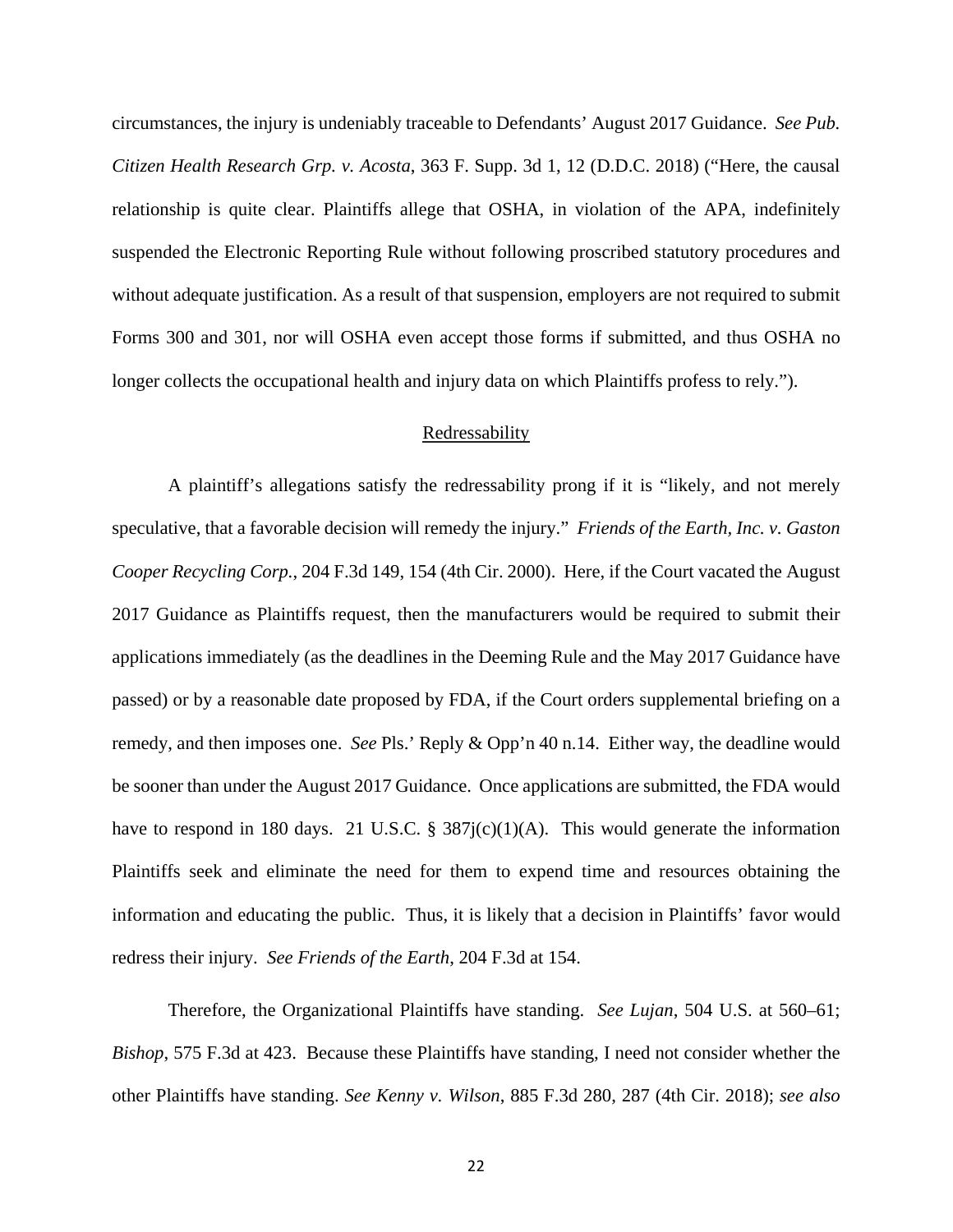*Pub. Citizen Health Research Grp. v. Acosta*, 363 F. Supp. 3d 1, 11 (D.D.C. 2018) ("Since Plaintiffs' organizational standing alone would suffice to satisfy Article III's requirements, however, the Court will focus its analysis there." (citing *Bowsher v. Synar*, 478 U.S. 714, 721  $(1986)$ ).

#### **Judicial Review of Nonenforcement Decision**

The actions of an agency such as the FDA "are presumptively subject to judicial review." *Elecs. of N.C., Inc. v. Se. Power Admin.*, 774 F.2d 1262, 1266 (4th Cir. 1985) (citing *Abbott Labs. v. Gardner,* 387 U.S. 136, 140–41 (1967)). Two exceptions exist. First, "where Congress manifests its intent to preclude such review," the action is nonreviewable. *Id.*; *see* 5 U.S.C. § 701(a)(1). Second, if the agency's action "is 'committed to agency discretion by law,'" then it is nonreviewable. *Id.* (quoting 5 U.S.C. § 701(a)(2)). For this second "very narrow exception" to apply, the statute must be "drawn in such broad terms that in a given case there is no law to apply." *Id.* (quoting *Citizens to Preserve Overton Park, Inc. v. Volpe,* 401 U.S. 402, 410 (1971) (quoting legislative history of the APA, S. Rep. No. 752, 79th Cong., 1st Sess., 26 (1945))). That is, under § 701(a)(2), "review is not to be had if the statute is drawn so that a court would have no meaningful standard against which to judge the agency's exercise of discretion." *Heckler v. Chaney,* 470 U.S. 821, 830 (1985).

Further, because an agency's "[r]efusal to take enforcement steps" is "generally ... precisely the opposite" of an agency's actions in accordance with "a statute that set[s] clear guidelines for [such actions]," the "presumption of reviewability" does not apply to that refusal. *Chaney,* 470 U.S. at 831. Indeed, "in that situation . . . the presumption is that judicial review is not available." *Id.*; *see also Elecs. of N.C.*, 774 F.2d at 1266.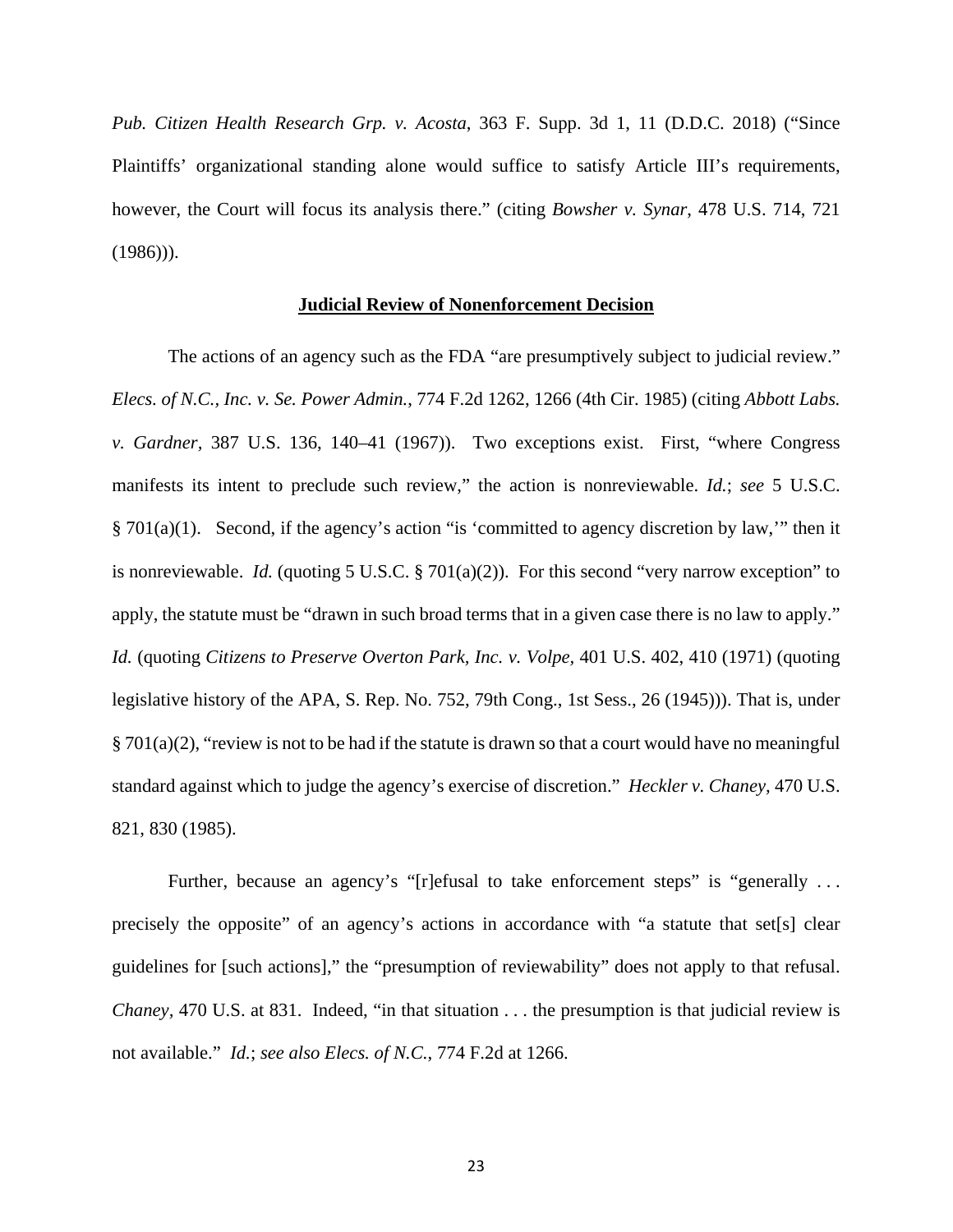Relying on the U.S. District Court for the District of Columbia's decision in *National Association for the Advancement of Colored People v. Trump*, 298 F. Supp. 3d 209 (D.D.C. 2018), Defendants insist that "a 'general enforcement policy,'" such as an agency's decision not to enforce a statute, "is reviewable *only* where it announces an agency's 'legal interpretation' of a statute." Defs.' Reply 7 (quoting *Nat'l Ass'n for the Advancement of Colored People v. Trump*, 298 F. Supp. 3d 209, 231 (D.D.C. 2018), *adhered to on denial of reconsideration,* 315 F. Supp. 3d 457 (D.D.C. 2018)) (emphasis added). Indeed, *Trump* held that "legal interpretations couched as broad enforcement policies . . . are reviewable, . . . individual enforcement decisions . . . are presumptively unreviewable, . . . and *discretionary enforcement policies . . . are presumptively unreviewable*. . . ." *Trump*, 298 F. Supp. 3d at 231 (emphasis added). Significantly, however, this holding defines the applicable *presumption*; the *Trump* Court also noted that the presumption of unreviewability of agency discretionary enforcement policies is rebuttable under two circumstances. *Trump*, 298 F. Supp. 3d at 234; *see also Chaney*, 470 U.S. at 832–33 (discussing when presumption of unreviewability of broad refusal to take enforcement action can be rebutted).

First, while "an agency's decision whether to take an enforcement action is presumptively unreviewable, . . . that presumption can normally be rebutted . . . by pointing to statutory language that constrains the agency's exercise of its enforcement discretion." *Trump*, 298 F. Supp. 3d at 234 (citing *Chaney*, 470 U.S. at 832–33). In other words, the presumption that "an agency's decision not to take enforcement action [is] immune from judicial review under  $\S 701(a)(2) \ldots$ may be rebutted where the substantive statute has provided guidelines for the agency to follow in exercising its enforcement powers." *Chaney*, 470 U.S. at 832–33. To determine whether this exception to the presumption of unreviewability applies, the court considers whether Congress "has indicated an intent to circumscribe agency enforcement discretion, and has provided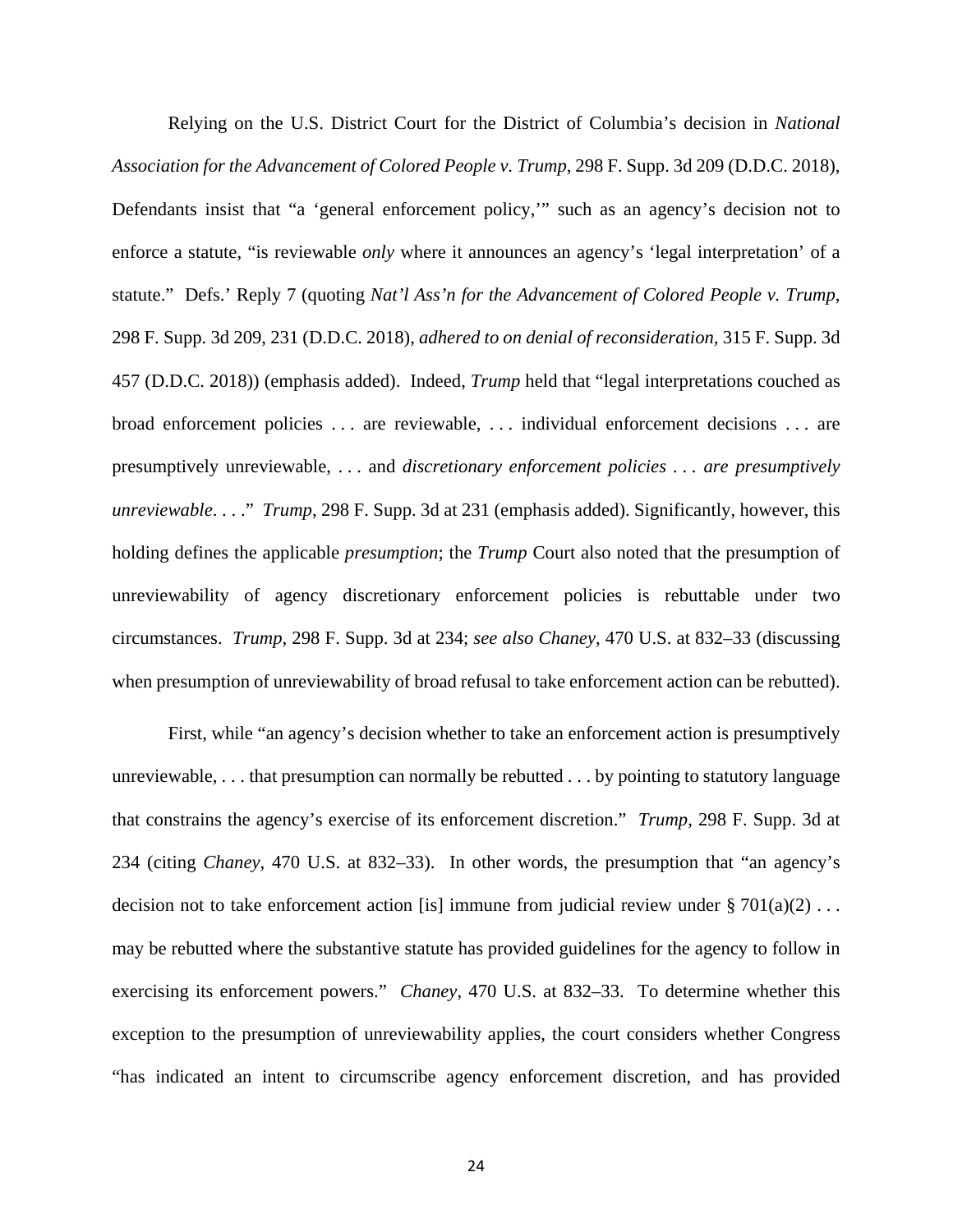meaningful standards for defining the limits of that discretion." *Chaney*, 470 at 834–35. If so, "there is 'law to apply' under  $\S 701(a)(2)$ , and courts may require that the agency follow that law." *Id.* If Congress has not demonstrated such an "intent to circumscribe agency enforcement discretion, . . . then an agency refusal to institute proceedings is a decision 'committed to agency discretion by law'" and is not reviewable in court. *Id.* Second, the *Chaney* "presumption of unreviewability does not apply to 'an agency's announcement of its interpretation of a statute even when that interpretation is advanced in the context of a decision not to take enforcement action." *Trump*, 298 F. Supp. 3d at 228 (quoting *Edison Elec. Inst. v. EPA*, 996 F.2d 326, 333 (D.C. Cir. 1993) (citations and internal quotation marks omitted)).

Additionally, if the agency's decision is "'tantamount to amending or revoking a rule,'" then it "amounts to substantive rulemaking subject to the APA's constraints and generally reviewable by courts." *Public Citizen Health Research Group v. Acosta*, 363 F. Supp. 3d 1, 18 (D.D.C. 2018) (quoting *Clean Air Council v. Pruitt*, 862 F.3d 1, 6 (D.C. Cir. 2017) (per curiam)). Thus, an agency enforcement decision, including a refusal to take enforcement action, may be reviewed in court (1) if the agency's decision is a statement of statutory interpretation, albeit couched as an exercise of enforcement discretion; (2) if Congress indicated, such as through the language of the statute itself, that it intended to circumscribe the agency's enforcement discretion, *see Trump*, 298 F. Supp. 3d at 228, 234; *Chaney*, 470 U.S. at 832–35, or (3) if it amounts to a rule amendment or revocation, *see Acosta*, 363 F. Supp. 3d at 18.

In *Chaney* (on which the FDA heavily relies), prison inmates who had been sentenced to death by lethal injection asked the FDA to "take various enforcement actions" regarding the use of drugs for lethal injection; the inmates asserted that the use violated the Federal Food, Drug, and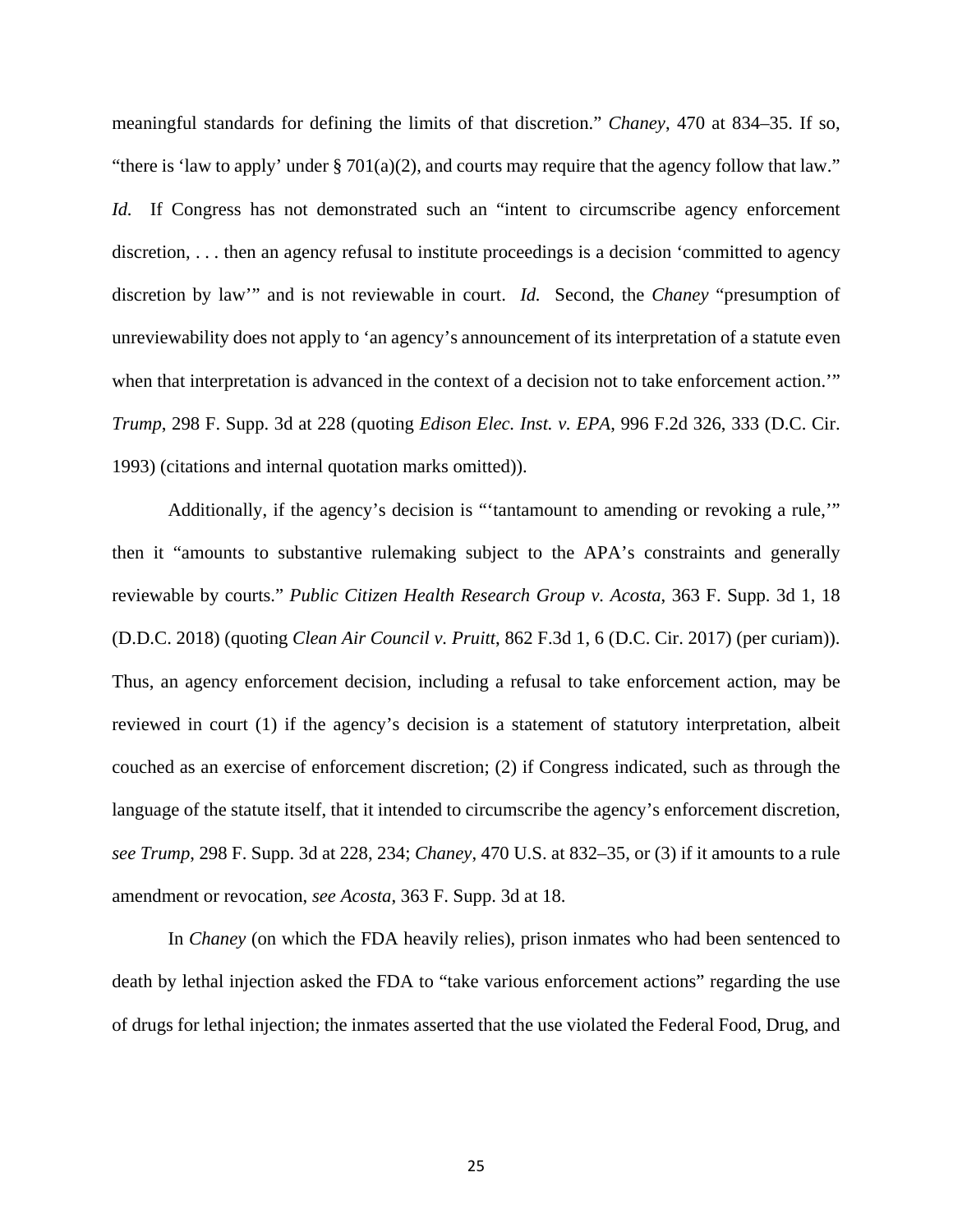Cosmetic Act, 21 U.S.C. § 301 *et seq.* ("FDCA"),<sup>8</sup> but the FDA refused to take action. 470 U.S. at 823. The inmates filed suit, and the Supreme Court considered "the extent to which a decision of an administrative agency to exercise its 'discretion' not to undertake certain enforcement actions is subject to judicial review under the Administrative Procedure Act, 5 U.S.C. § 501 *et seq.* (APA)." 470 U.S. at 823.

Specifically, the *Chaney* Court considered the language of the FDCA, noting that one part "provide[d] only that [t]he Secretary is *authorized* to conduct examinations and investigations" and did not give any "indication of when an injunction should be sought," and another was "framed in the permissive." *Id.* at 835.<sup>9</sup> Also, while "[t]he section on criminal sanctions state[d] baldly that any person who violates the Act's substantive provisions '*shall* be imprisoned . . . or fined,'" the Court was "unwilling" to construe that language to "mandate[] criminal prosecution of every violator of the Act . . . particularly since the Act charges the Secretary only with recommending prosecution; any criminal prosecutions must be instituted by the Attorney General." *Id.* (emphasis added). It concluded that "[t]he Act's enforcement provisions thus commit complete discretion to the Secretary to decide how and when they should be exercised." *Id.* The Court also stated that "the Act's substantive prohibitions of 'misbranding' and the introduction of 'new drugs' absent agency approval" were "simply irrelevant to the agency's discretion to refuse to initiate

<u>.</u>

<sup>8</sup> The Tobacco Control Act has been codified, in part, as part of the FDCA. *See* 21 U.S.C. §§ 387  $-387(u)$ .

<sup>9</sup> On most occasions, the Act refers to the authority of the Secretary of the Department Health and Human Services (HHS) to take certain actions. However, the Secretary acts through the Commissioner of Food and Drugs. 21 U.S.C. § 393(d)(2). For simplicity, [the court] will refer to any legislative delegation as if made directly to the FDA.

*Brown & Williamson Tobacco Corp. v. Food & Drug Admin.*, 153 F.3d 155, 161 (4th Cir. 1998), *aff'd*, 529 U.S. 120 (2000).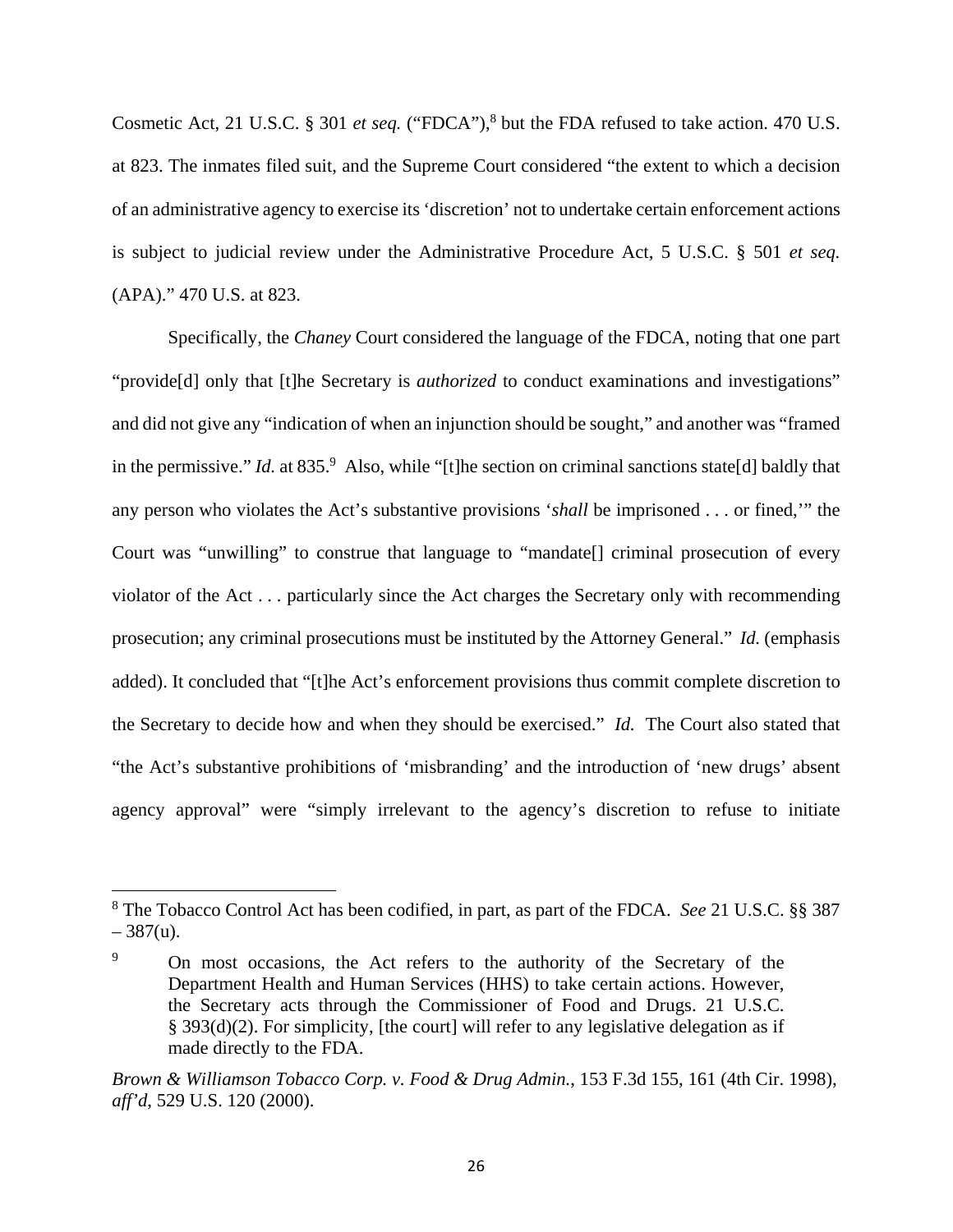proceedings." *Id.* at 836. And, it rejected the argument that another provision of the act, stating that nothing in the act would "be construed as requiring the Secretary to report for prosecution . . . *minor* violations of this chapter" gave "rise to the negative implication" that "the Secretary is *required* to report for prosecution all '*major'* violations of the Act." *Id.* at 837 (some emphases added).

In sum, the Court "conclude[d] that the presumption that agency decisions not to institute proceedings are unreviewable under 5 U.S.C.  $\S$  701(a)(2) is not overcome by the enforcement provisions of the FDCA," such that "[t]he FDA's decision not to take the enforcement actions requested by [the inmates] is therefore not subject to judicial review under the APA." *Id*. at 837- 38. But, as Plaintiffs are quick to point out, *Chaney* is not the last word on how to interpret an agency's professed reliance on the presumption of judicial unreviewability of its exercise of enforcement discretion, because the Circuit and District Courts have examined this subject extensively. Pls.' Reply & Opp'n 28–29.

For example, *Public Citizen Health Research Group v. Acosta*, 363 F. Supp. 3d 1 (D.D.C. 2018), has a fact pattern that is quite similar to the facts in this case. There, the District Court for the District of Columbia considered the justiciability of an action that the Occupational Safety and Health Administration ("OSHA") took that set the requirements for "qualifying employers to record work-related injuries and illnesses on a set of standardized forms." 363 F. Supp. 3d at 6.

Initially, OSHA only occasionally collected these forms from employers, either during on-site inspections or as part of broader industry surveys. But in May 2016, OSHA issued a new rule requiring employers to submit them—three in total electronically each year. In May 2018, however, and after the first filing deadline had passed, OSHA announced employers were only required to submit one of the three forms while it considered revising or rescinding the existing rule, citing privacy and waste concerns. In fact, OSHA stated that, until it completed its review, it would not accept two of the three forms from employers at all.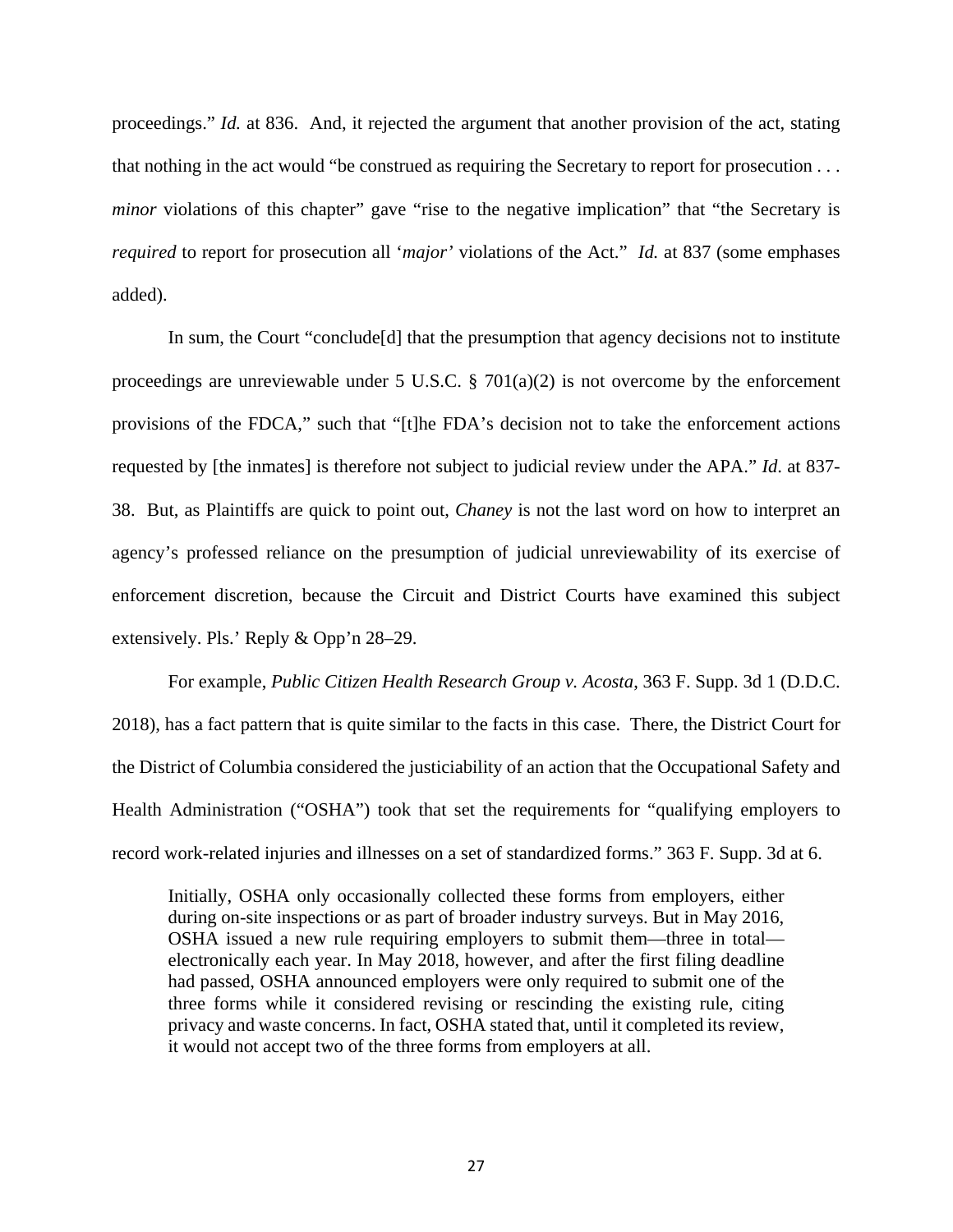*Id*. Three public-health advocacy groups that "view[ed] these forms as valuable sources of workplace health data, and . . . allege[d] that they intended to use that data in their research and advocacy efforts once OSHA collected it," filed suit pursuant to the APA, claiming that OSHA's conduct "unlawfully deprived them of access to an important source of workplace health data." *Id.* at 6–7. They asked the court to "require<sup>[]</sup> OSHA to lift its suspension of the filing deadlines and to accept all three forms." *Id.* at 7.

The court concluded that the plaintiffs sufficiently alleged that "OSHA did not simply exercise its discretion not to enforce the Rule, but suspended its reporting requirement entirely such that covered employers are not legally obligated to submit the forms, regardless of whether OSHA decides to take action against them for not doing so." *Id.* at 18 ("Plaintiffs' complaint plausibly alleges that the May 2018 OSHA action they challenge was a wholesale *suspension* of the Electronic Reporting Rule, not merely a policy statement regarding OSHA's enforcement discretion."). It noted that, in the District of Columbia Circuit, "[s]uch decisions . . . 'are tantamount to amending or revoking a rule,'" which "amounts to substantive rulemaking subject to the APA's constraints and generally reviewable by courts." *Id.* (quoting *Clean Air Council v. Pruitt*, 862 F.3d 1, 6 (D.C. Cir. 2017) (per curiam)). Therefore "OSHA's action d[id] not warrant a presumption against reviewability." *Id.*

The court also considered the mandatory requirements within the statutory language of the Occupational Safety and Health Act ("OSH Act"). Specifically,

Section 673(a) of the OSH Act mandates that OSHA "*shall* develop and maintain an effective program of collection, compilation, and analysis of occupation safety and health statistics." 29 U.S.C. § 673(a). Similarly, § 657(c)(2) mandates that OSHA "*shall* prescribe regulations requiring employers to maintain accurate records of, and to make periodic reports on, work-related deaths, injuries and illnesses." *Id.* § 657(c)(2). And § 673(e) further provides that "[o]n the basis of the records made and kept pursuant to section 657(c) . . . , employers *shall* file such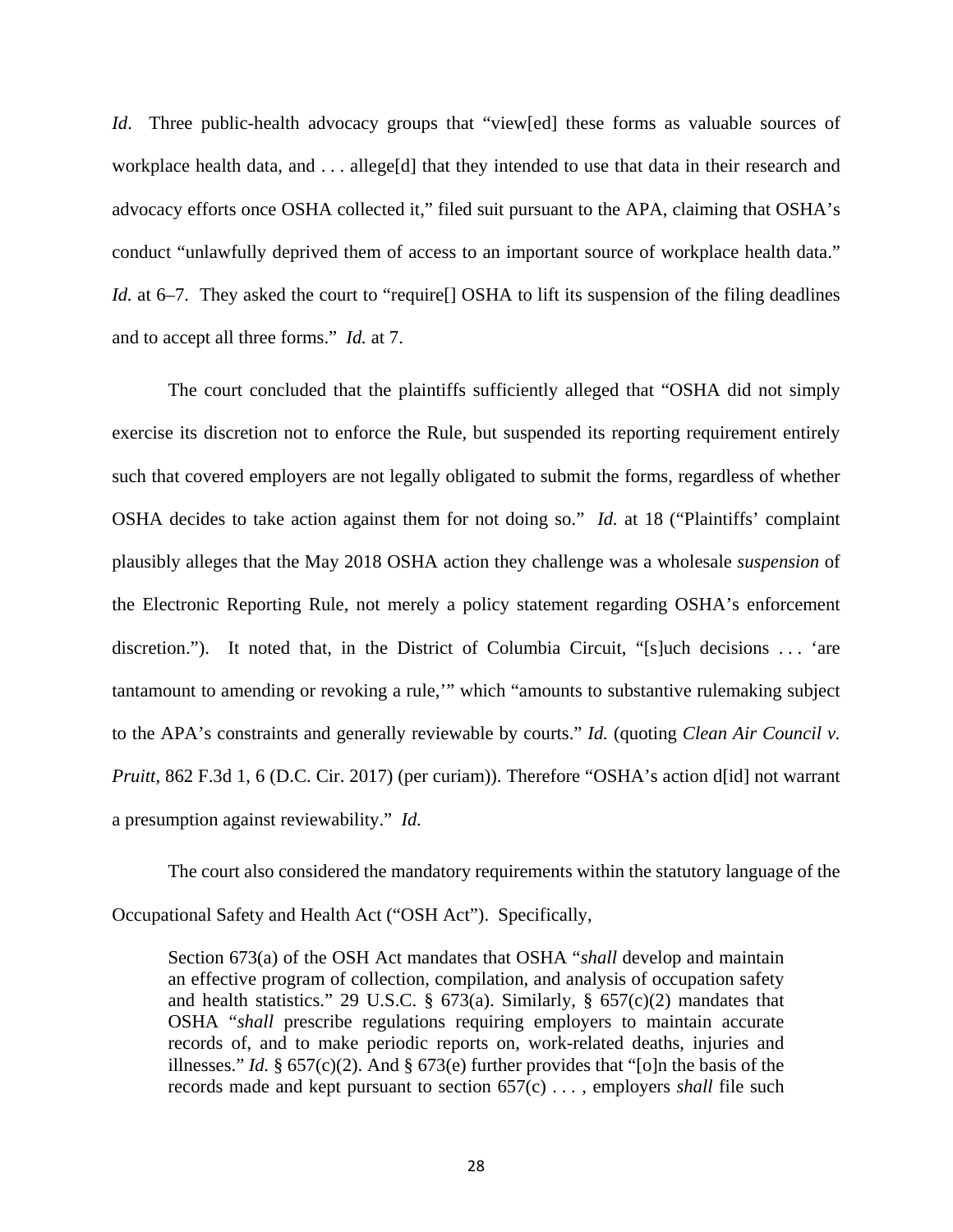reports with [OSHA] as [it] *shall* prescribe by regulation, as necessary to carry out [its] functions under this chapter." *Id.* § 673(e).

*Id.* at 19 (emphases added). The court concluded that these provisions "do not rest unfettered discretion with OSHA to promulgate—or not promulgate—regulations concerning reporting requirements and data compilation. OSHA *must* issue regulations necessary to fulfilling the purposes of the OSH Act and its administrative functions." *Id.* 

Here, the parties agree that, pursuant to the August 2017 Guidance, the FDA currently does not have to undertake premarket review for e-cigarettes, cigars, and other newly deemed tobacco products, and manufacturers currently do not have to file applications with the FDA for those products to remain on the market. Pls.' Mem. 1; Defs.' Mem. & Opp'n 2. Defendants acknowledge that Congress did not establish a statutory grace period for new tobacco products as it did "for originally regulated products," but they argue that the inclusion of such a provision in another section of the Act "in no way curtails the agency's inherent discretion to extend a similar grace period to newly deemed products—if anything, it shows that deferring enforcement of this provision for newly regulated products is entirely sensible." Defs.' Mem. 4. But, "[w]here Congress includes particular language in one section of a statute but omits it in another section of the same Act, it is generally presumed that Congress acts intentionally and purposely in the disparate inclusion or exclusion." *Nat'l Ass'n of Mfrs. v. Dep't of Def.*, — U.S. — , 138 S. Ct. 617, 631 (2018) (quoting *Russello v. United States,* 464 U.S. 16, 23 (1983) (internal quotation marks and brackets omitted)).

In Defendants' view, the August 2017 Guidance is a nonenforcement decision that is "committed to agency discretion, and thus presumptively immune from judicial review," as explained in *Chaney*. Defs.' Mem. 21. Certainly, the parties agree that the FDA has some discretion to allow for a compliance period for new tobacco products, and the FDA did just that in the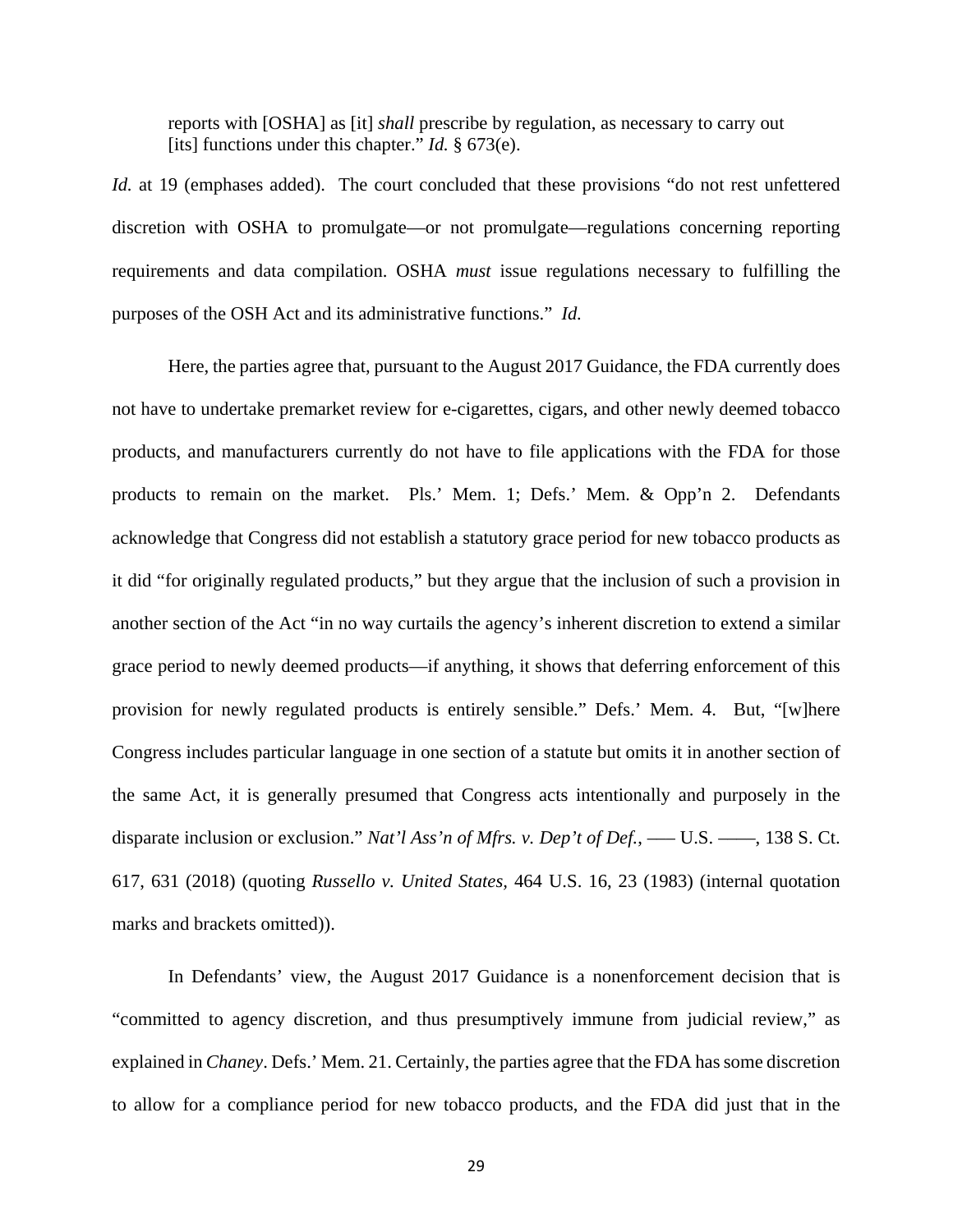Deeming Rule. But, Plaintiffs insist that "Congress cabined any FDA discretion under the [Tobacco Control] Act," and therefore the Court may review the August 2017 Guidance. Pls.' Reply & Opp'n 23 (quoting *Citizens to Preserve Overton Park, Inc. v. Volpe*, 401 U.S. 402, 410 (1971)). As Plaintiffs see it, "[t]he Tobacco Control Act plainly makes premarket review mandatory, not discretionary, for both regulated entities and FDA." Pls.' Mem. 9.

The extent of the FDA's discretion under the Tobacco Control Act is a matter of statutory

interpretation.

"The 'first step' of statutory interpretation 'is to determine whether the language at issue has a plain and unambiguous meaning' by looking to 'the language itself, the specific context in which that language is used, and the broader context of the statute as a whole.' " *Orquera v. Ashcroft*, 357 F.3d 413, 418 (4th Cir. 2003) (quoting *Robinson v. Shell Oil Co.*, 519 U.S. 337, 340–41, 117 S.Ct. 843, 136 L.Ed.2d 808 (1997)). When the words of the statute are "sufficient in and of themselves to determine the purpose of the legislation" and do not produce unreasonable results "plainly at variance with the policy of the legislation as a whole," courts must follow their plain meaning. *United States v. Am. Trucking Ass'ns*, 310 U.S. 534, 60 S.Ct. 1059, 84 L.Ed. 1345 (1940) (quoting *Ozawa v. United States*, 260 U.S. 178, 194, 43 S.Ct. 65, 67 L.Ed. 199 (1922)). Indeed, "[t]here is ... no more persuasive evidence of the purpose of a statute than the words by which the legislature undertook to give expression to its wishes." *Am. Trucking Ass'ns*, 310 U.S. at 543, 60 S.Ct. 1059.

*Nat'l Ass'n for the Advancement of Colored People v. U.S. Dep't of Homeland Sec.*, 364 F. Supp.

3d 568, 574–75 (D. Md. 2019).

Plaintiffs rely on 21 U.S.C. § 387 $j(a)(2)$  and  $(c)(1)(A)(i)$ , which provide:

(a) In general

. . .

(2) Premarket review required

(A) New products

An order under subsection (c)(1)(A)(i) for a new tobacco product *is required* unless--

(i) the manufacturer has submitted a report under section 387e(j) of this title; and the Secretary has issued an order that the tobacco product--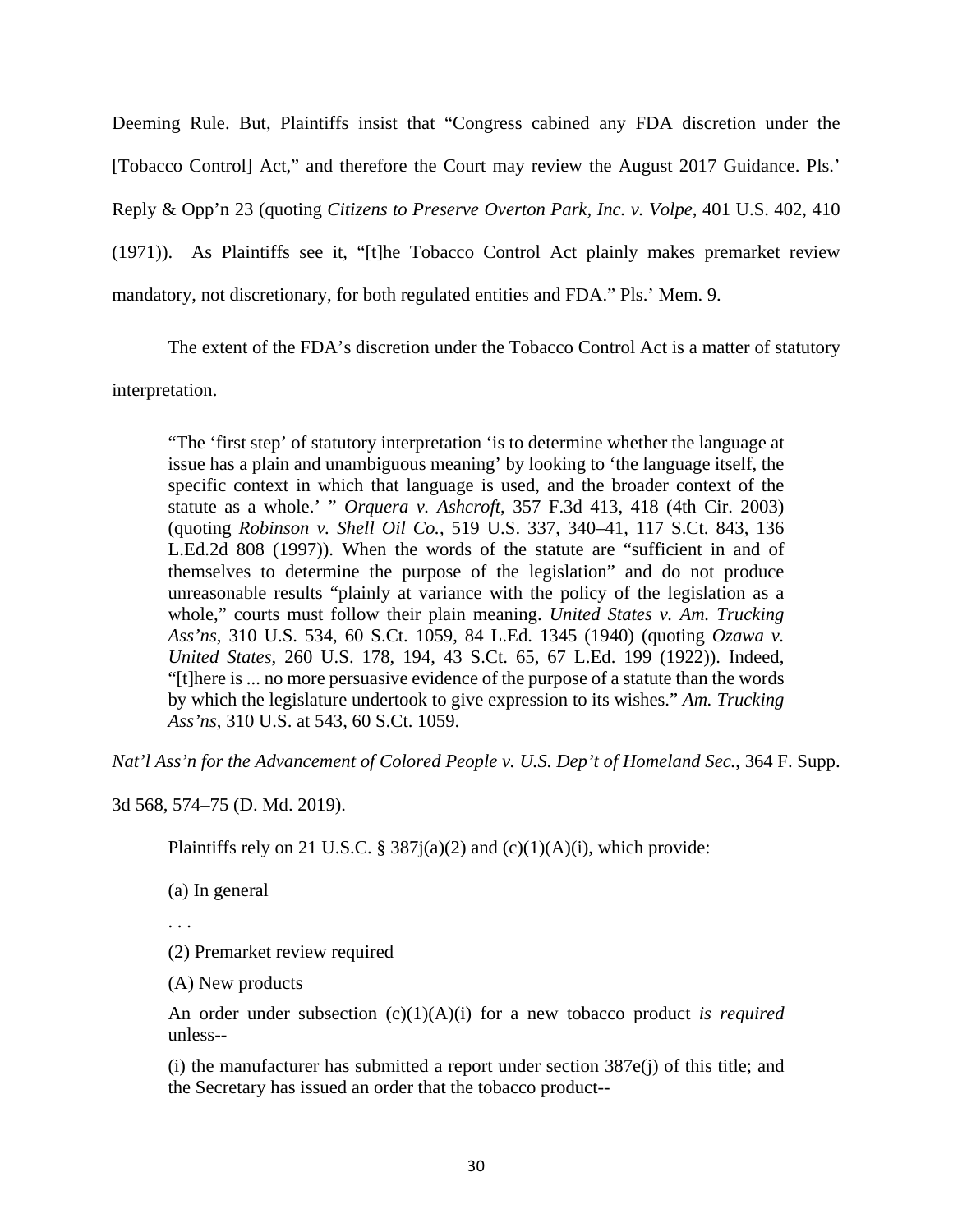(I) is substantially equivalent to a tobacco product commercially marketed (other than for test marketing) in the United States as of February 15, 2007; and

(II) is in compliance with the requirements of this chapter; or

 $(iii)$  the tobacco product is exempt from the requirements of section  $387e(i)$  of this title pursuant to a regulation issued under section  $387e(j)(3)$  of this title.

(B) Application to certain post-February 15, 2007, products

Subparagraph (A) shall not apply to a tobacco product--

(i) that was first introduced or delivered for introduction into interstate commerce for commercial distribution in the United States after February 15, 2007, and prior to the date that is 21 months after June 22, 2009; and

(ii) for which a report was submitted under section  $387e(i)$  of this title within such 21-month period,

except that subparagraph (A) shall apply to the tobacco product if the Secretary issues an order that the tobacco product is not substantially equivalent.

. . .

(c) Action on application

(1) Deadline

(A) In general

*As promptly as possible, but in no event later than 180 days after the receipt of an application under subsection (b),* the Secretary, after considering the report and recommendation submitted under subsection (b)(2), *shall*--

(i) issue an order that the new product may be introduced or delivered for introduction into interstate commerce if the Secretary finds that none of the grounds specified in paragraph (2) of this subsection applies; or

(ii) issue an order that the new product may not be introduced or delivered for introduction into interstate commerce if the Secretary finds (and sets forth the basis for such finding as part of or accompanying such denial) that 1 or more grounds for denial specified in paragraph (2) of this subsection apply.

(B) Restrictions on sale and distribution

An order under subparagraph  $(A)(i)$  may require that the sale and distribution of the tobacco product be restricted but only to the extent that the sale and distribution of a tobacco product may be restricted under a regulation under section 387f(d) of this title.

(2) Denial of application

The Secretary *shall* deny an application submitted under subsection (b) if, upon the basis of the information submitted to the Secretary as part of the application and any other information before the Secretary with respect to such tobacco product, the Secretary finds that--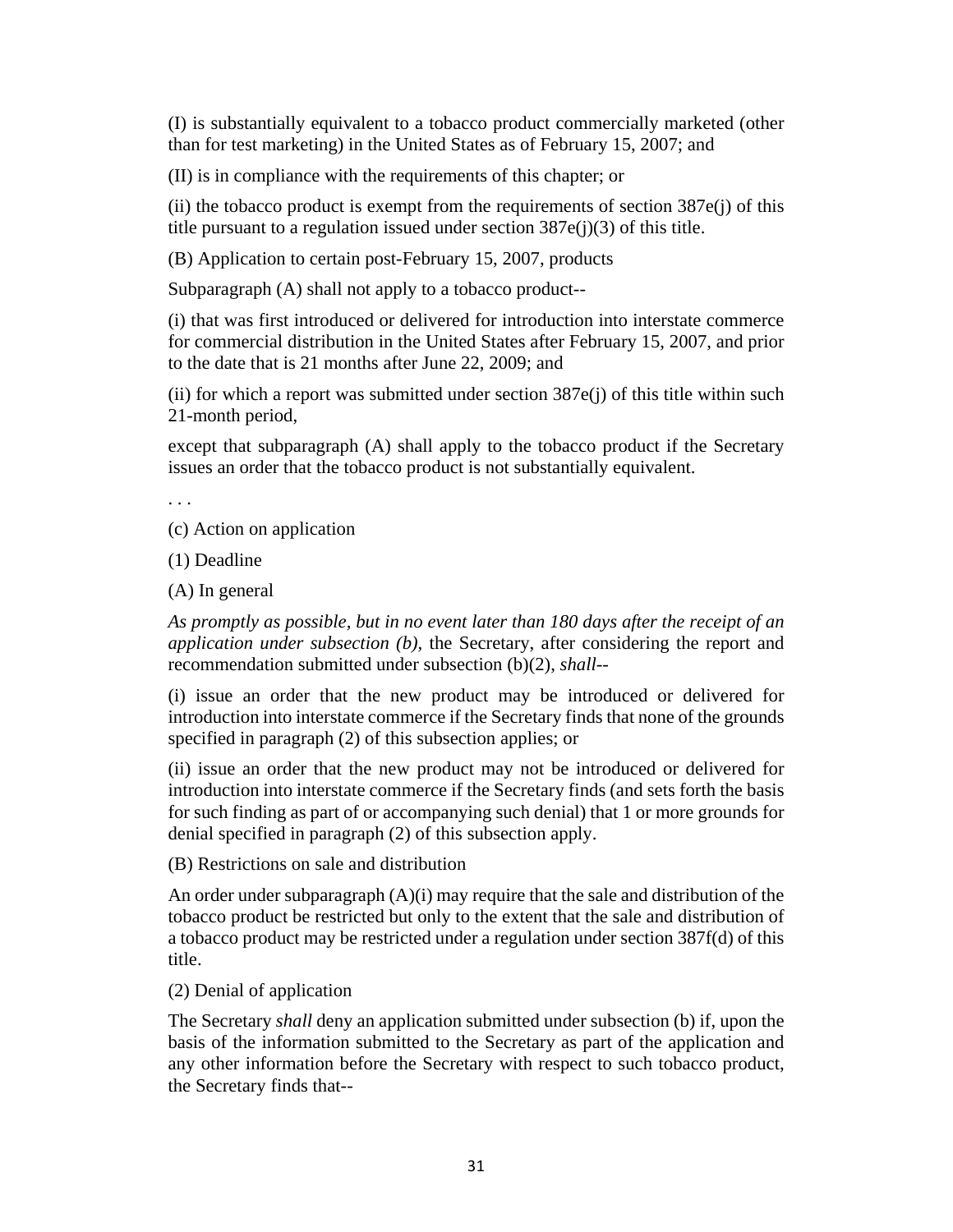(A) there is a lack of a showing that permitting such tobacco product to be marketed would be appropriate for the protection of the public health;

(B) the methods used in, or the facilities or controls used for, the manufacture, processing, or packing of such tobacco product do not conform to the requirements of section 387f(e) of this title;

(C) based on a fair evaluation of all material facts, the proposed labeling is false or misleading in any particular; or

(D) such tobacco product is not shown to conform in all respects to a tobacco product standard in effect under section 387g of this title, and there is a lack of adequate information to justify the deviation from such standard.

21 U.S.C. § 387j(a)(2), (c)(1)(A)(i), (2) (emphases added).

These statutes include mandatory language like that in *Acosta*, not the permissive language at issue in *Chaney*. The term "shall," which appears repeatedly in these statutory provisions, "normally creates an obligation impervious to . . . discretion." *Lexecon Inc. v. Milberg Weiss Bershad Hynes & Lynch*, 523 U.S. 26, 35 (1998); *see also Cook v. Food & Drug Admin*., 733 F.3d 1, 7 (D.C. Cir. 2013) (applying *Lexecon* holding with regard to judicial discretion to conclude that agency did not have absolute discretion where mandatory language appeared in the statute). Giving the statute's language its ordinary meaning, these provisions require premarket review (involving applications and decisions on those applications) within a specific timeframe, and the August 2017 Guidance suspends the deadlines for both until 2021 or 2022 *or later*. Moreover, the plain language of the statute prohibits products from entering the market without the FDA's approval. Therefore, the FDA's "wholesale suspension" of the application filing and approval requirements constitutes a rule amendment or revocation that is subject to review by this Court. *Acosta*, 363 F. Supp. 3d at 18; *see also Elecs. of N.C.*, 774 F.2d at 1266.

And, even if the agency's deferral of the premarket approval process constituted an enforcement decision, which would be presumptively unreviewable by the Court, *see Chaney*, 470 U.S. at 831, I note that, as the *Acosta* Court concluded regarding the OSH Act and OSHA's actions,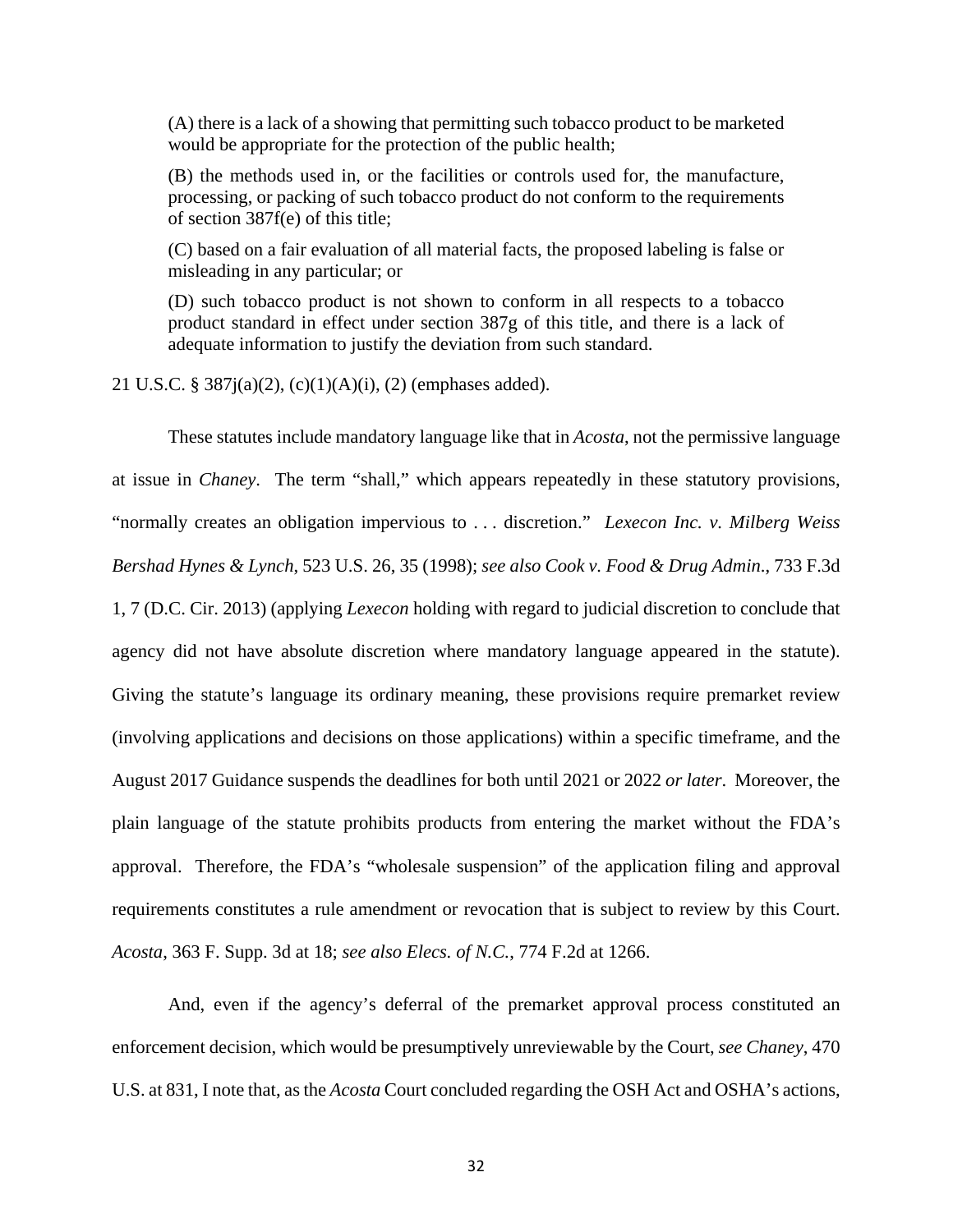these provisions of the Tobacco Control Act "do not rest unfettered discretion" with the FDA to modify or suspend the product approval process. *Acosta*, 363 F. Supp. 3d at 19. Rather, the FDA "*must*" require filings from manufacturers and approve or deny those filings, that is, it must take actions that are "necessary to fulfilling the purposes of the [Tobacco Control] Act." *See id.*; *see also Cook*, 733 F.3d at 7 (concluding that any presumption of immunity from judicial review was "rebutted by the specific 'legislative direction in the statutory scheme'" that "set[] forth precisely when the [FDA] must determine whether a drug offered for import appears to violate the FDCA, and what the agency must do with such a drug"). Thus, the Tobacco Control Act was not "drawn in such broad terms that . . . there is no law to apply" in this case, *see Citizens to Preserve Overton Park*, 401 U.S. at 410; *Elecs. of N.C.*, 774 F.2d at 1266, and therefore the FDA's actions were not "committed to agency discretion by law," *see* 5 U.S.C. § 701(a)(2). Neither has Congress "manifest[ed] its intent to preclude [judicial] review" of the FDA's action under the Tobacco Control Act. *See Elecs. of N.C.*, 774 F.2d at 1266; 5 U.S.C. § 701(a)(1).

I further note that the Tobacco Control Act "has provided guidelines for the agency to follow in exercising its enforcement powers," *Chaney*, 470 U.S. at 832–33, and the Act's language shows Congressional "intent to circumscribe agency enforcement discretion"; also, it "has provided meaningful standards for defining the limits of that discretion," *id.* at 834–35. Specifically, the statute provides that, "[a]s promptly as possible, but in no event later than 180 days after the receipt of an application *. . .* the Secretary . . . shall" consider the report and recommendation submitted with the application and issue an order, either allowing the product into interstate commerce, if the Secretary makes certain findings that the statute identifies, or issue an order prohibiting the product from interstate commerce, if the Secretary makes certain other findings, which also are identified. 21 U.S.C.  $\S$  387j(c)(1)(A). One of these orders "is required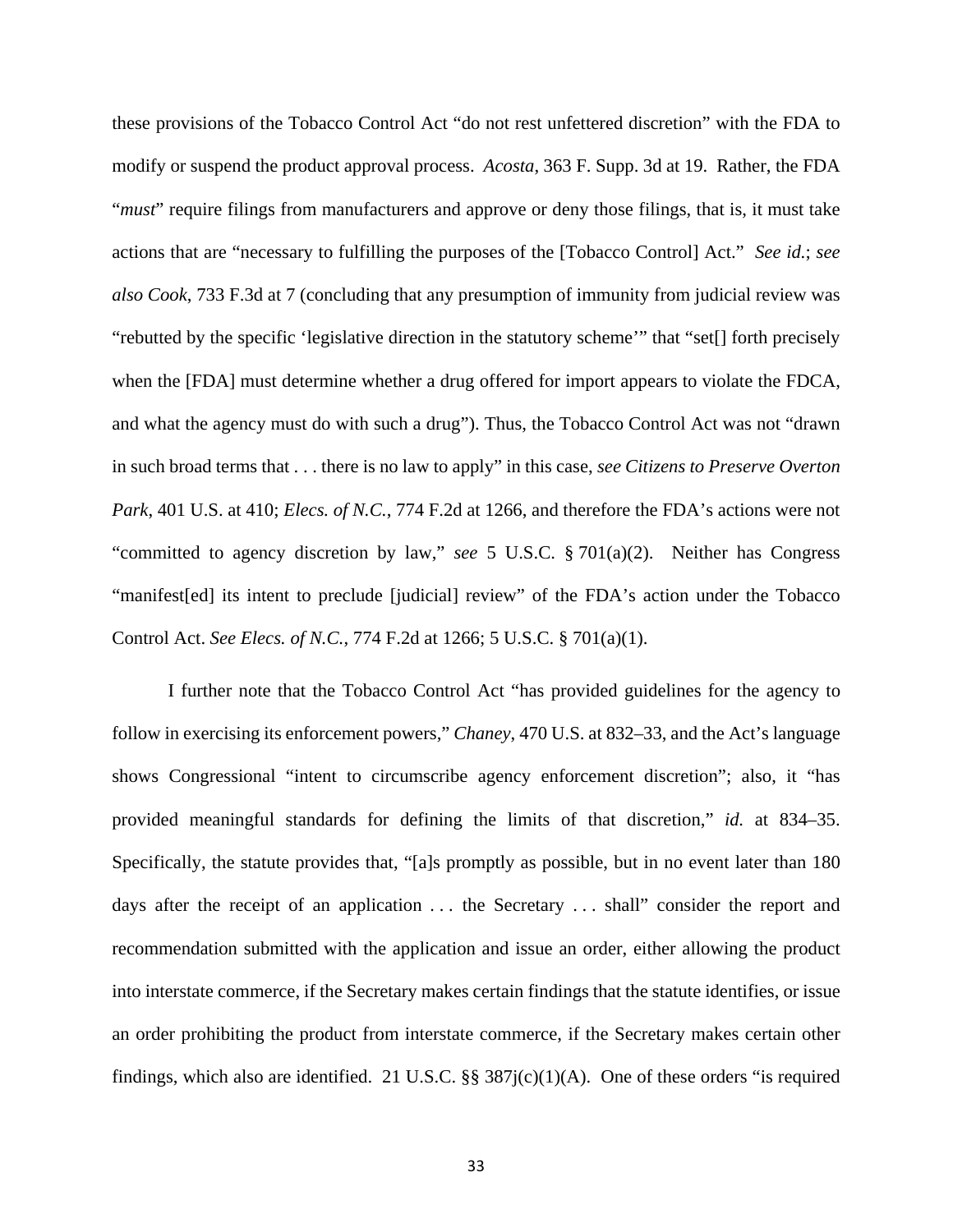unless" the Secretary issues an order that the product "is substantially equivalent to a tobacco product commercially marketed (other than for test marketing) in the United States as of February 15, 2007" and meets certain statutory requirements, or is exempt from the requirements. 21 U.S.C. §§ 387j(a)(2). Also, "[t]he Secretary shall deny an application" if it makes certain findings identified in the statute. 21 U.S.C. §§ 387j(c)(2). This is "statutory language that constrains the agency's exercise of its enforcement discretion." *Trump*, 298 F. Supp. 3d at 234 (citing *Chaney*, 470 U.S. at 832–33).

Defendants disagree, arguing that these provisions "do not circumscribe the agency's enforcement discretion." Defs.' Reply 6. They reason that "[w]ords like 'required' and 'shall' are common throughout the U.S. Code, yet they have never been thought to 'mandate . . . prosecution of every violator.'" *Id.* (quoting *Chaney*, 470 U.S. at 835). But, as noted, when the *Chaney* Court refused to construe the phrase "shall be imprisoned . . . or fined" to "mandate[] criminal prosecution of every violator of the Act" and concluded that the Secretary had "complete discretion . . . to decide how and when [the enforcement provisions] should be exercised," it was not because the term "shall" is not mandatory. *Chaney*, 470 U.S. at 835. Rather, the Court reasoned that the statute at issue "charge[d] the Secretary only with *recommending* prosecution" and provided that "any criminal prosecutions must be instituted *by the Attorney General*." *Id.* (emphases added). This language differs from the language of  $\S 387i(a)(2)$  and (c), which expressly directs the Secretary to approve or deny applications.

Insofar as mandatory language may not "mandate[] criminal prosecution of *every* violator" of a given statute, to hold that such language does not mandate that the agency enforce the statute against *any* violator would render the language surplusage. The Court "cannot adopt a reading of [the statute] that renders part of the statute superfluous over one that gives effect to its 'every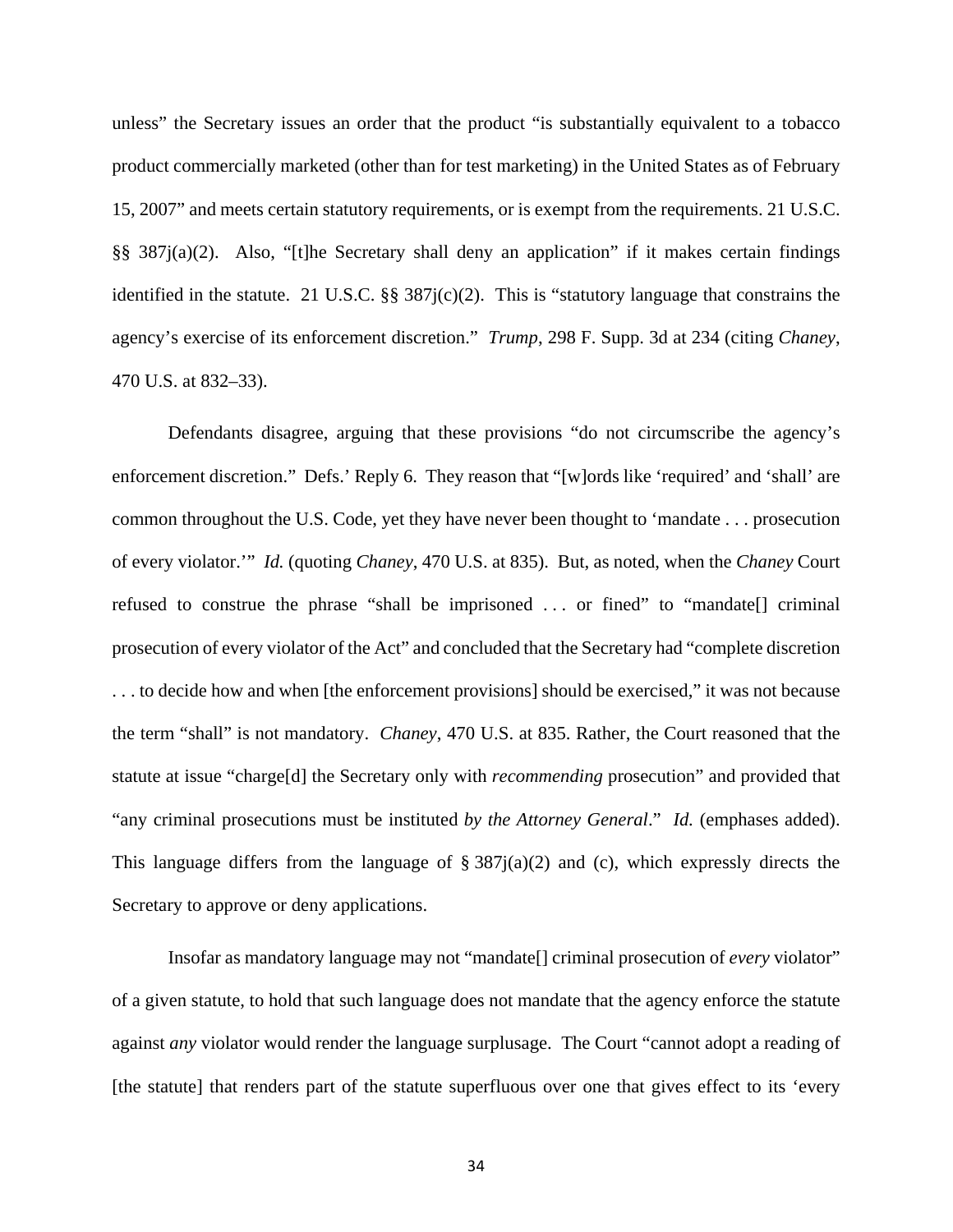clause and word,'" as doing so would violate the "well-established rule against surplusage." *United States v. Simms*, 914 F.3d 229, 241 (4th Cir. 2019) (quoting *United States v. Menasche*, 348 U.S. 528, 538–39 (1955)) (quoting *Inhabitants of Montclair Twp. v. Ramsdell*, 107 U.S. 147, 152 (1883)). Thus, to hold that the FDA's discretion was not circumscribed by the Tobacco Control Act's mandatory language would "violat<sup>[e]</sup> a cardinal rule of statutory construction." *Id.* Accordingly, any presumption that the August 2017 Guidance is unreviewable under § 701(a)(2) is overcome by these provisions, and therefore, the FDA's decision in the August 2017 Guidance not to undertake premarket review is subject to judicial review under the APA. *See Chaney*, 470 U.S. at 837–38; *Trump*, 298 F. Supp. 3d at 234; *Acosta*, 363 F. Supp. 3d at 18.

### **Final Agency Action**

"Judicial review under the APA . . . is limited to 'final agency actions.'" *City of New York v. U.S. Dep't of Def.*, 913 F.3d 423, 430 (4th Cir. 2019) (quoting 5 U.S.C. § 704). Generally, "two conditions must be satisfied for agency action to be 'final.'" *Vill. of Bald Head Island v. U.S. Army Corps of Eng'rs*, 714 F.3d 186, 194–95 (4th Cir. 2013) (quoting *Bennett v. Spear,* 520 U.S. 154 (1997)). The first requirement is that "the action must mark the consummation of the agency's decisionmaking process—it must not be of a merely tentative or interlocutory nature." *Id.* (quoting *Bennett*, 520 U.S. at 177–78 (citation and quotation marks omitted)). The second is that "the action must be one by which rights or obligations have been determined or from which legal consequences will flow." *Id.* (quoting *Bennett*, 520 U.S. at 178 (citation and quotation marks omitted)). Stated differently, "[t]he core question is whether the agency has completed its decisionmaking process, and whether the result of that process is one that will directly affect the parties." *Franklin v. Massachusetts,* 505 U.S. 788, 797 (1992). "[T]he measure of finality is also 'pragmatic'; an agency action is 'immediately reviewable' when it gives notice of how a certain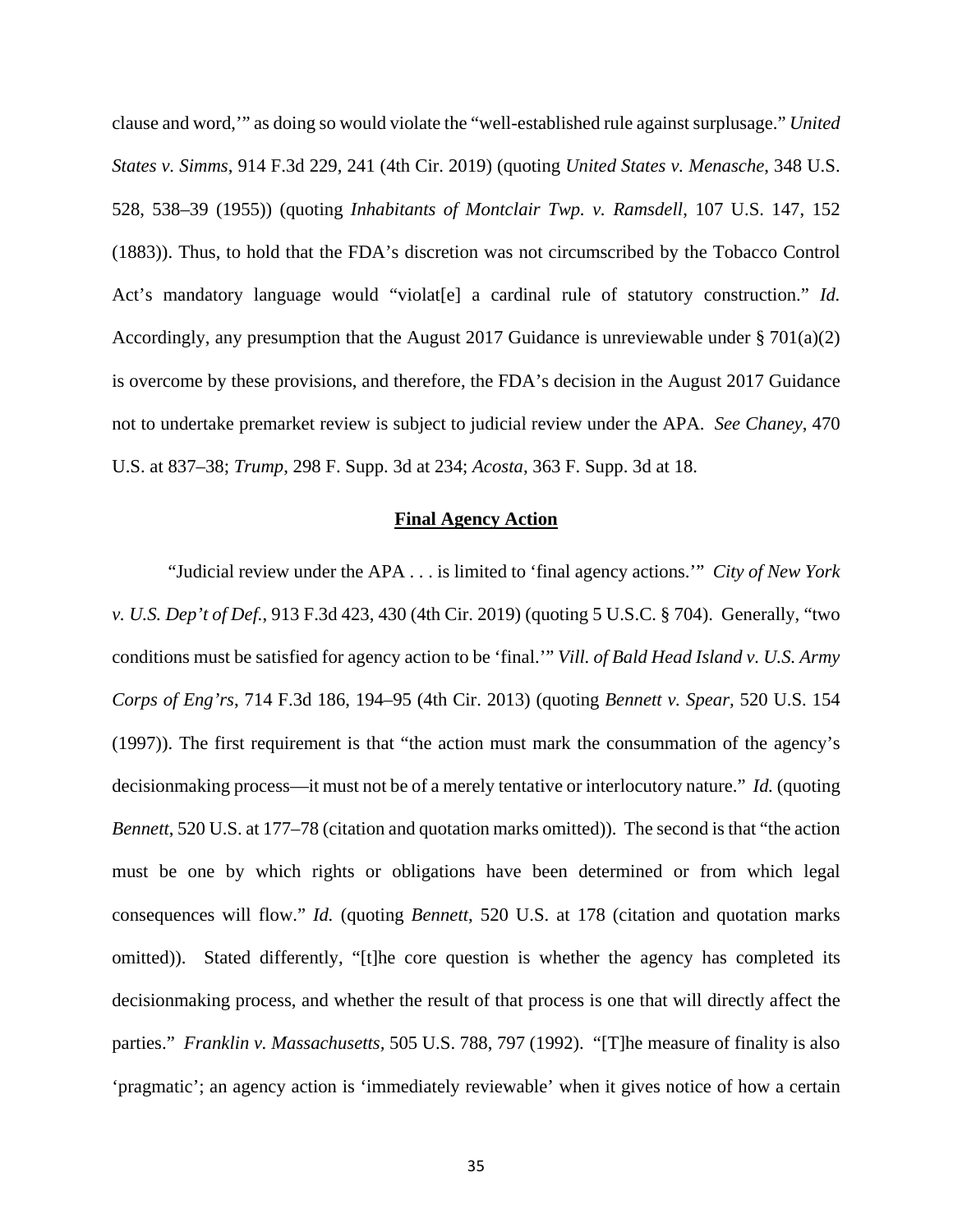statute will be applied even if no action has yet been brought." *Int'l Refugee Assistance Project v. Trump*, 883 F.3d 233, 285 (4th Cir.), *as amended* (Feb. 28, 2018) (quoting *U.S. Army Corps of Eng'rs v. Hawkes Co.*, ––– U.S. ––––, 136 S. Ct. 1807, 1815 (2016)), *cert. granted, judgment vacated on other grounds*, 138 S. Ct. 2710 (2018).

Defendants argue that, "[e]ven if the Guidance were more than the FDA's 'current thinking' on enforcement of the premarket authorization requirement, Guidance at 1 (GAR 422), it does not satisfy the second criterion because it does not determine any rights or obligations, nor will any legal consequences flow from it." Defs.' Mem. 31 (citation omitted). Defendants cite *BBK Tobacco & Foods, LLP v. FDA*, 672 F. Supp. 2d 969, 975–76 (D. Ariz. 2009), in which the U.S. District Court for the District of Arizona held that the FDA's guidance documents at issue in that case, which included the same boilerplate disclaimer about "not creat[ing] or confer[ring] any rights" that appears in the August 2017 Guidance, "d[id] not constitute final agency action within the meaning of the ripeness inquiry" because the guidance documents at issue in that case "d[id] not provide any legal basis from which the FDA [could] institute civil or criminal legal proceedings" and therefore 'legal consequences' [could not] flow" from the documents. But, that case is not on point because here the issue does not concern the FDA *instituting* legal proceedings based on a provision in the August 2017 Guidance but rather failing to take any action, and justifying its decision with the language of the August 2017 Guidance. If the August 2017 Guidance is not a final action, then the FDA's rationale for its inaction is that much less plausible.

In any event, case law from the District of Arizona is not binding on this Court, and the only Fourth Circuit case Defendants cite is *Flue-Cured Tobacco Coop. Stabilization Corp. v. U.S.E.P.A.*, 313 F.3d 852 (4th Cir. 2002). There, the Fourth Circuit concluded that the EPA's report was not a final agency action. *Id.* at 858–59. That case is readily distinguished from this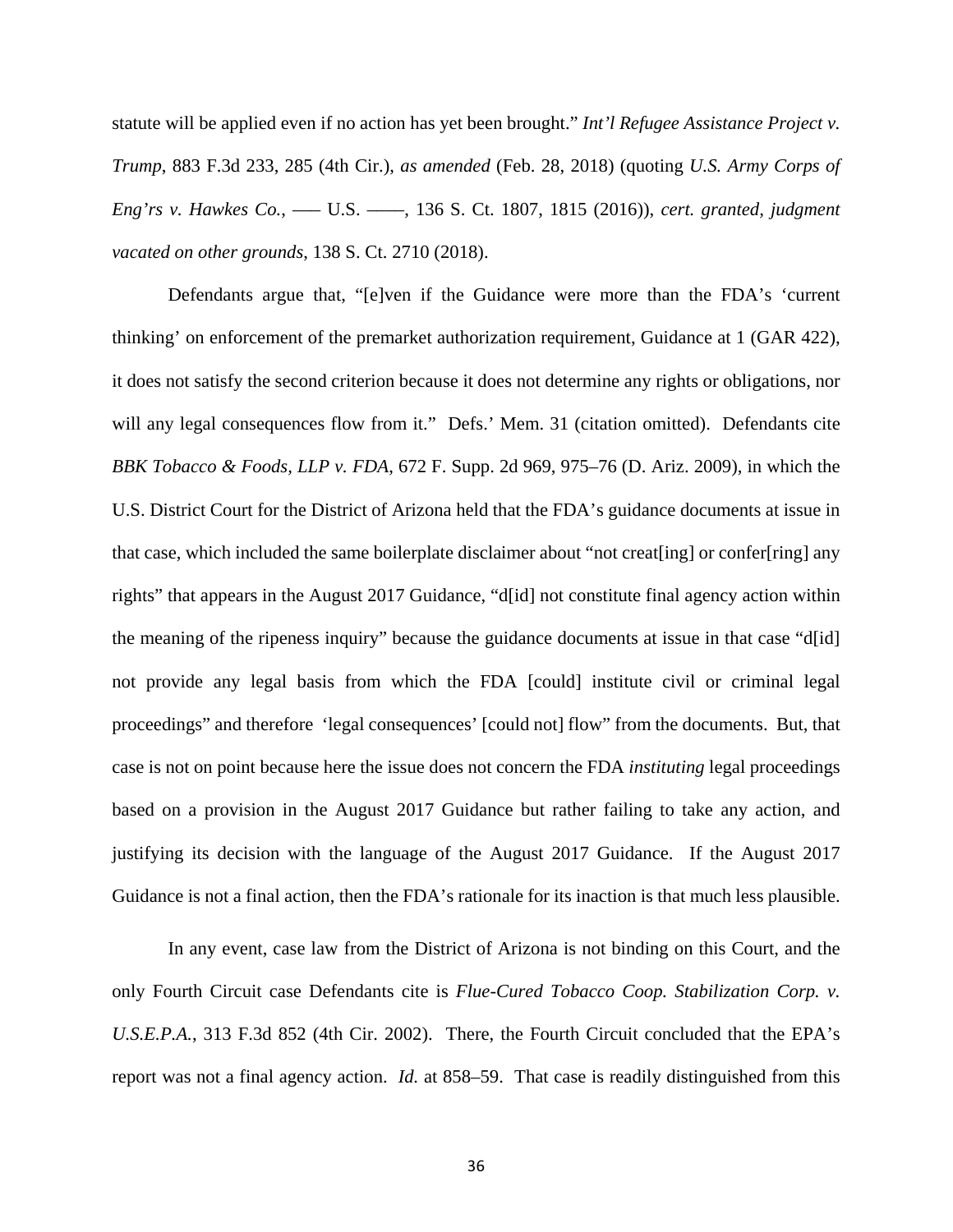one because when the Fourth Circuit "first look[ed] for direction to the Radon Act," it noted that "section 404 of the Radon Act prohibits the EPA (and the courts) from giving the Report 'any regulatory' effect." *See id.* at 858. Defendants have not identified any equivalent provision of the Tobacco Control Act.

The Fourth Circuit's recent decision in *Sanitary Board of City of Charleston v. Wheeler*, 918 F.3d 324 (4th Cir. 2019), likewise is not on point. There, the court reasoned that "'advisory,' 'pre-decisional,' or 'staff'" letters that "clearly state[] that the comments contained therein 'do not constitute approval or disapproval decisions[]' . . . do not, in fact, reflect the agency's final position" because "[a]gencies need the ability to designate the import of the information they disseminate, and this includes the ability to clearly communicate when a decision is final." 918 F.3d at 337–38. Here, in contrast, the Guidance is not a letter, and it is not labeled "advisory" or "pre-decisional." *Compare* Aug. 2017 Guidance, GAR 420, ECF No. 48-1, at 712 ("Extension of Certain Tobacco Product Compliance Deadlines Related to the Final Deeming Rule: Guidance for Industry (Revised) (Aug. 2017)"), *with* Premarket Tobacco Product Applications for Electronic Nicotine Delivery Systems (ENDS): Guidance for Industry: *Draft Guidance* (May 1, 2016), AR 28350, ECF No. 48-1, at 358.

Certainly, the Guidance includes boilerplate language that it "does not establish any rights for any person and is not binding on FDA or the public" and that it "do[es] not establish legally enforceable responsibilities . . . and should be viewed only as [a] recommendation []." Aug. 2017 Guidance 1, GAR 422, ECF No. 48-1, at 714. But it also states: "You can use an alternative approach *if* it satisfies the requirements of the applicable statutes and regulations." *Id.* (emphasis added). Given that the applicable statutes and regulations imposed a deadline and the August 2017 Guidance suspended it, the *only* acceptable alternative approach would be to adhere to a more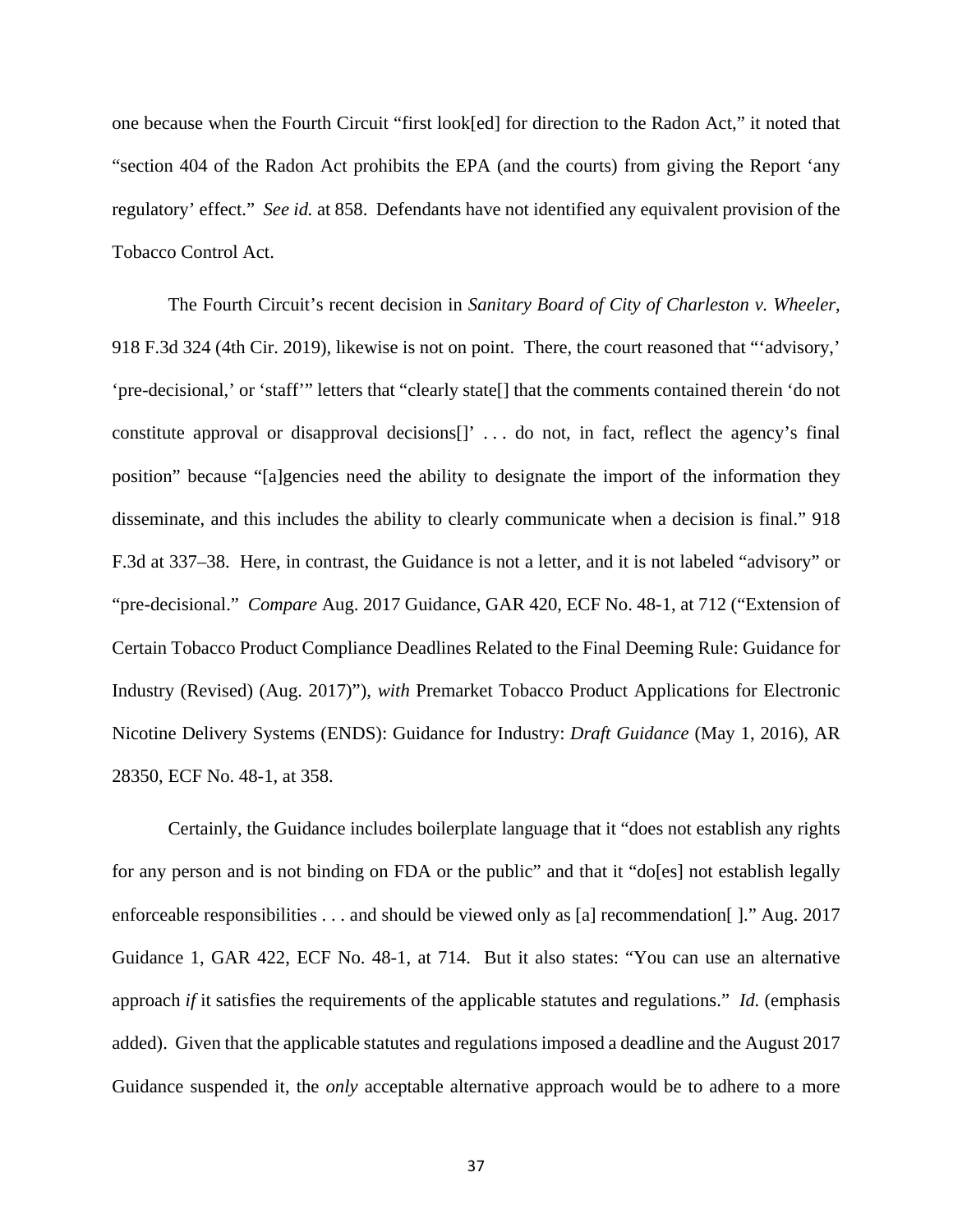stringent schedule. *See id.* Thus, if a manufacturer sought additional time to submit an application, the only approach was to follow the Guidance. *See id. Contra Mallinckrodt Inc. v. U.S. Food & Drug Admin.*, No. DKC-14-3607, 2015 WL 13091366, at \*13–14 (D. Md. July 29, 2015) (concluding that FDA's draft guidance that reclassified the plaintiff's drug was not binding because "the language used by FDA in the documents itself [including the same boilerplate language in the August 2017 Guidance, quoted above] d[id] not purport to 'impose legally binding obligations' . . . or to 'set forth legally binding requirements" and "[m]oreover, . . . the document itself is devoid of commands, orders, or binding requirements" and "alternative approaches may satisfy the [relevant] statutes and regulations"; also reasoning that the draft guidance "did not effectively amend a prior legistative rule because it 'neither repudiate[d] nor [wa]s inconsistent with any pre-existing FDA regulations").

Moreover, with regard to the language purporting to limit the effects of the Guidance, *Philip Morris USA Inc. v. United States Food & Drug Administration*, 202 F. Supp. 3d 31 (D.D.C. 2016), provides helpful guidance, even if it is not controlling authority. There, the District Court for the District of Columbia considered the finality of "Demonstrating the Substantial Equivalence of a New Tobacco Product: Responses to Frequently Asked Questions (Edition 2)" ("Second SE Guidance"), a document that the FDA had released regarding the term "new tobacco product" and "how label and quantity changes could result in a 'new tobacco product.'" 202 F. Supp. 3d at 43, 46. Specifically, the court addressed whether the Second SE Guidance "determine[d] rights or obligations or establish[ed] legal consequences" so as to "fulfill the second requirement of finality." *Id.* at 46.

It noted that "boilerplate language" in the Second SE Guidance stating that it "'do[es] not establish legally enforceable responsibilities ... and should be viewed only as [a]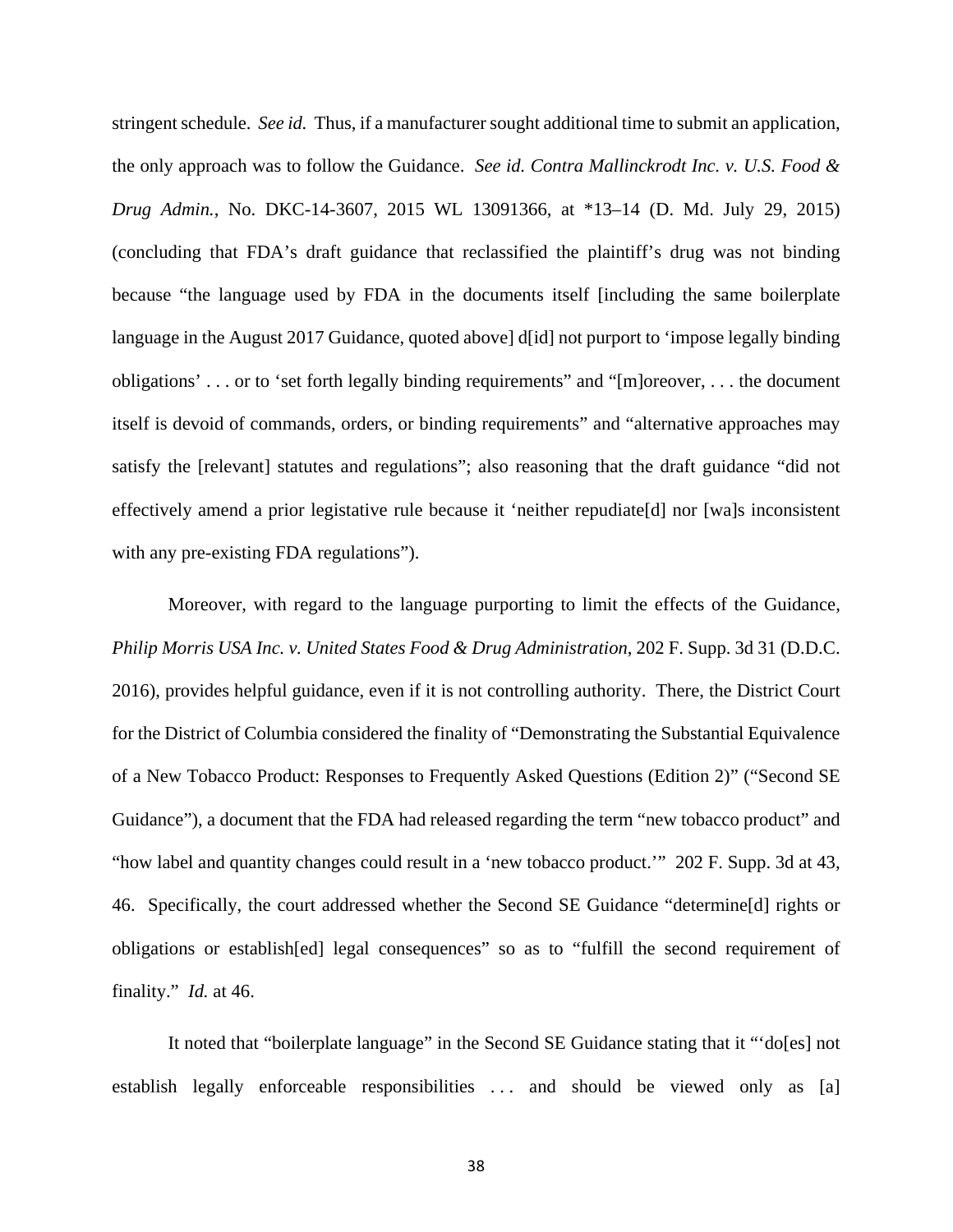recommendation[ ]'" and that it "'does not establish any rights for any person and is not binding on FDA or the public'"—language that is identical to language Defendants cite in the August 2017 Guidance, *see* Defs.' Mem. 31 (quoting Aug. 2017 Guidance, ECF No. 48-1, at 714)—could not "dictate whether the Second SE Guidance is a final agency action fit for review." *Philip Morris*, 202 F. Supp. 3d at 46 (citing *Appalachian Power Co. v. EPA*, 208 F.3d 1015, 1022–23 (D.C. Cir. 2000) (concluding that "boilerplate" language in guidance released by an agency does not determine whether an agency action has legal consequences)).

Rather, the court determines whether the guidance has legal consequences based on "the context and form in which the agency action arises." *Id.* at 46*.* The *Philip Morris* Court observed that, while "[n]on-legislative agency statements of the type at issue . . . generally do not qualify as a final agency action[,] . . . [t]hat does not mean, however, that such statements can *never* constitute final agency action." *Id.* (citing *Appalachian Power*, 208 F.3d at 1023). Indeed, agency statements "'can, as a practical matter, having a binding effect' which contributes to a finding that the action is 'final.'" *Id.* (quoting *Pharm. Research*, 138 F. Supp. 3d at 41).

To determine if an agency's interpretive rule or guidance is sufficiently final to warrant pre-enforcement review, the court may consider a host of factors. The three most important factors are: (1) whether the agency has taken a "definitive legal position" regarding its statutory authority; (2) whether the case presents a "purely legal question of statutory interpretation;" and (3) whether the action "imposes an immediate and significant practical burden on the regulated entity."

*Id.* (quoting *Pharm. Research*, 138 F. Supp. 3d at 41–43).

In *Philip Morris*, the court concluded that "the first two factors [we]re easily met," and it focused on "whether the action imposes a significant burden on tobacco companies." *Id.* As for that factor, it concluded that the action did impose a significant burden because "[t]he fact that the FDA is purporting merely to interpret a statute that vests it with regulatory authority does not mean . . . that its action is not final," and "the 'distinction' between whether the statute or the guidance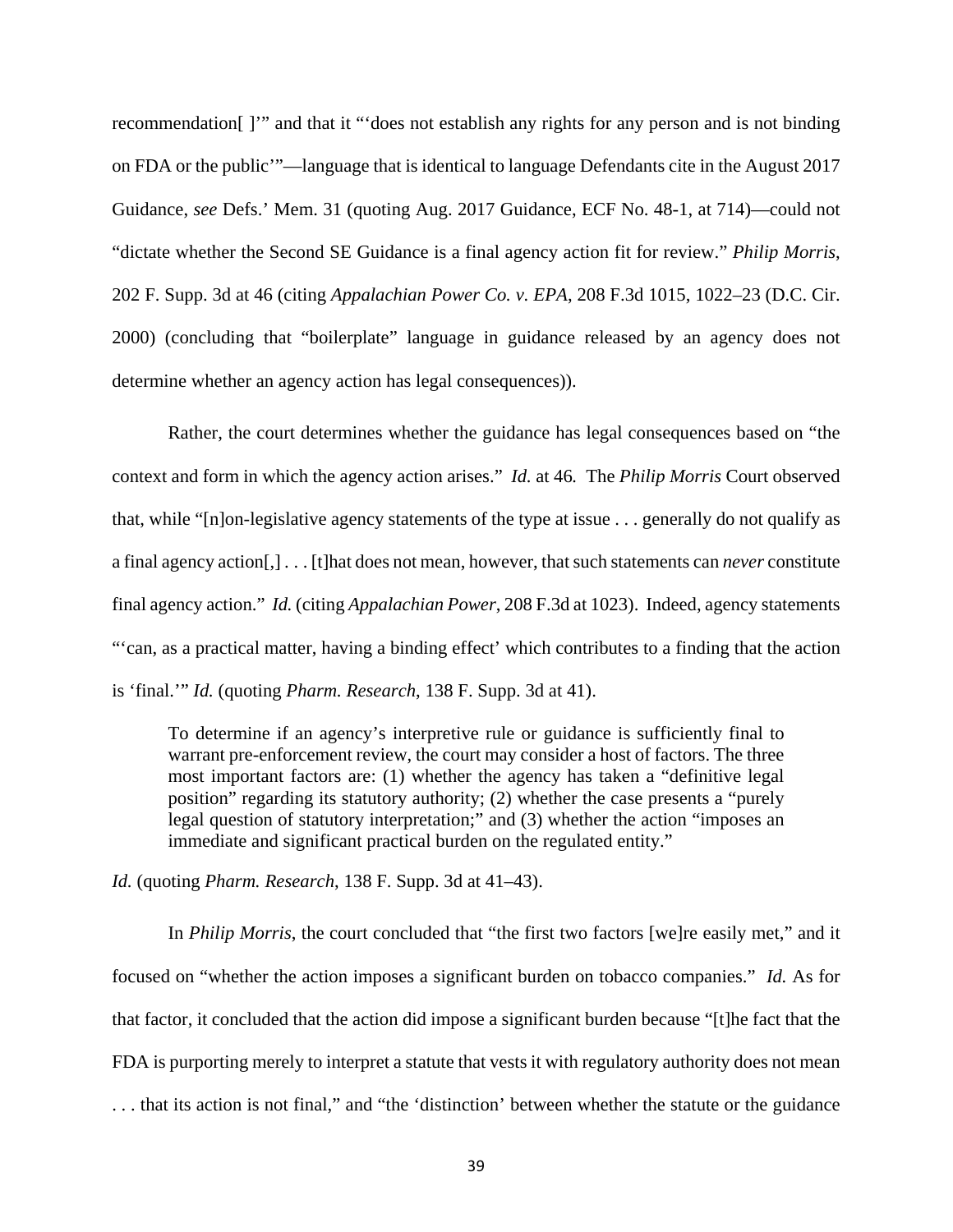is the actual source of binding authority is 'a hollow one without any meaningful difference.'" *Id.*  at 47 (quoting *Pharm. Research*, 138 F. Supp. 3d at 44).

Here, the statute requires premarket review for all tobacco products, 21 U.S.C.  $\S 387i(a)(2)$ , (c)(1)(A), and the FDA announced in the August 2017 Guidance that certain products that had been deemed to be tobacco products could remain on the market for five years or more without premarket review. Aug. 2017 Guidance 8, GAR 429, ECF No. 48-1, at 721. Thus, the FDA has "taken a 'definitive legal position' regarding its statutory authority," asserting that it has the authority under the Tobacco Control Act to delay the premarket review requirement. *See Philip*, 202 F. Supp. 3d at 46. Indeed, the August 2017 Guidance gave "notice of how [the Tobacco Control Act] will be applied . . . ." *See Int'l Refugee Assistance Project*, 883 F.3d at 285. And, this case concerns a legal question of statutory interpretation: can premarket review be postponed, permitting a product to be on the market prior to approval, and if so, for how long? The FDA's action did not "impose[] an immediate and significant practical *burden* on the regulated entity." *Id.* (quoting *Pharm. Research*, 138 F. Supp. 3d at 41–43). In fact, it did the exact opposite—it removed the burden of premarket review, allowing products to be on the market for five years or longer prior to approval. Aug. 2017 Guidance 8, GAR 429, ECF No. 48-1, at 721. But, this factor still weighs in favor of finality under the circumstances, as the effects (welcomed by the manufacturers) on the regulated entities were "immediate and significant." And, the agency action does impose a burden; it simply is on Plaintiffs, rather than the regulated agencies. Further, the August 2017 Guidance marked the culmination of the FDA's decision-making process, as it served as a definitive statement that immediately brought a number of new tobacco products into compliance. Thus, the answer is "yes" to the "core question" of "whether the agency has completed its decisionmaking process, and whether the result of that process is one that will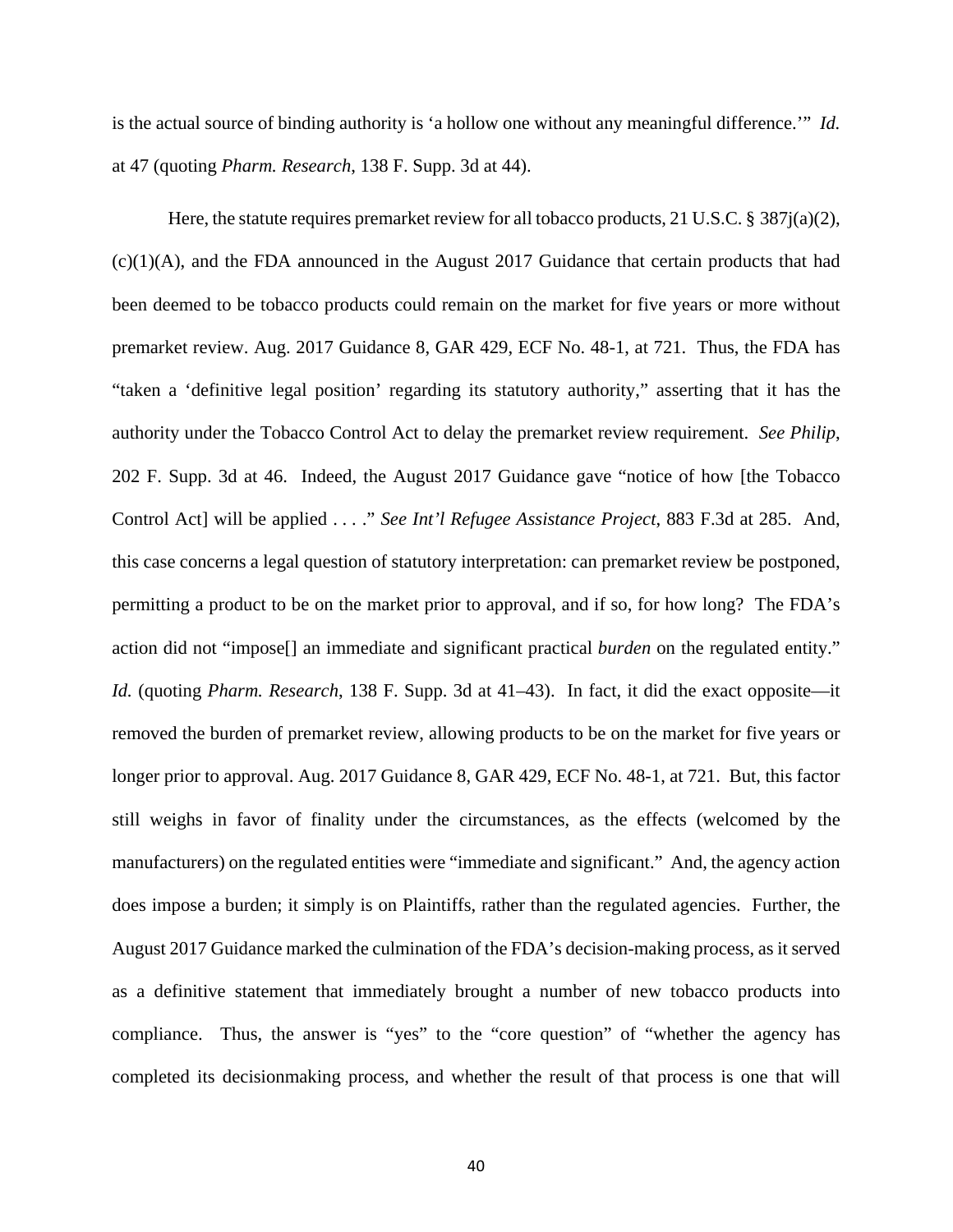directly affect the parties." *See Franklin v. Massachusetts,* 505 U.S. 788, 797 (1992). Therefore, the August 2017 Guidance constitutes final agency action subject to this Court's review. *See id.; Int'l Refugee Assistance Project*, 883 F.3d at 285; *Philip Morris*, 202 F. Supp. 3d at 46–47.

## **APA Claims**

Plaintiffs claim that the August 2017 Guidance "is ultra vires and unconstitutional," in violation of the APA, in that it "conflicts with the Tobacco Control Act; exceeds FDA's statutory authority; and violates the Constitution's Take Care clause, U.S. Const. art. II, § 3." Compl. ¶ 94; *see also id.* ¶¶ 92–102 (Count I). They also claim that, because the August 2017 Guidance "is a 'rule' within the meaning of the APA," the FDA violated the APA by issuing it without complying with the notice and comment requirements for rule-making. *Id.*  $\mathbb{I}$  105–07; *see also id.*  $\mathbb{I}$  103–10 (Count II). Additionally, Plaintiffs claim that the August 2017 Guidance "is arbitrary and capricious" because

FDA offered *no* contemporaneous explanation whatsoever in the Guidance to justify [its] decisions [regarding deadlines] or to explain how those decisions are remotely consistent with FDA's statutory obligations to protect the public health from the dangers of tobacco products, the purposes of the Tobacco Control Act, the administrative record before the agency in the Deeming Rule, or FDA's own prior findings.

*Id.* ¶ 113; *see id.* ¶¶ 111–18 (Count III); *see also id.* ¶¶ 115–17 (August 2017 Guidance is inconsistent with compliance policy adopted in Deeming Rule and the findings in the Deeming Rule and other FDA statements, and the inconsistencies are unexplained). Specifically, they claim that "FDA failed to address—much less explain—how an indefinite review period comports with the 180-day review period prescribed by Congress in the Tobacco Control Act. 21 U.S.C. §  $387j(c)(1)(A)$ ," and did not "identif[y] any basis on which it determined the length of the newly announced compliance periods, nor has it provided any reasoned basis for establishing different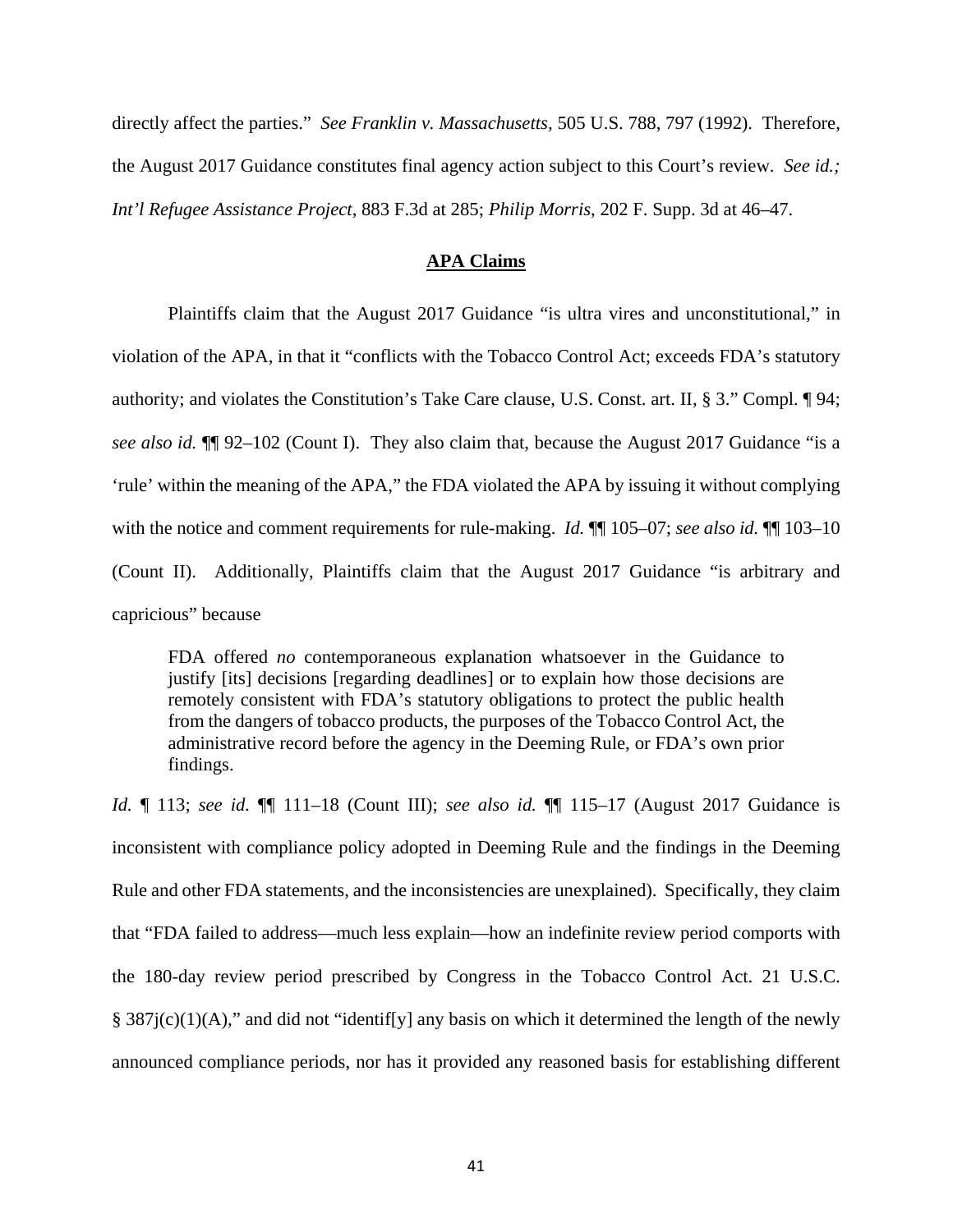compliance periods for different product types—an approach it had previously rejected." *Id.* ¶ 114. On these bases, Plaintiffs ask the Court to vacate the August 2017 Guidance.

Defendants counter that the August 2017 Guidance "is fully consistent with the statutory text, is a policy statement exempt from notice and comment, and reflects an entirely reasonable enforcement strategy." Defs.' Mem. 33. As they see it, the Guidance "does not purport to modify or interpret any provision of the TCA [Tobacco Control Act]. Rather, it simply states that the FDA 'does not intend to enforce a particular requirement' of the statute for a limited period," which they insist is "an entirely unexceptional exercise of enforcement discretion that conflicts with no legislative directive." *Id.* (citing Aug. 2017 Guidance 4, ECF No. 48-1, at 717, GAR 425). And, Defendants insist that its publication of the August 2017 Guidance was neither arbitrary nor capricious because it "rationally explained its updated enforcement policy," and its "explanation was more than sufficient." *Id.* at 43, 45.<sup>10</sup>

### Tobacco Control Act's Provisions and Extent of FDA's Statutory Authority

The power of an agency like the FDA "is 'not the power to make law. Rather, it is "the power to adopt regulations to carry into effect the will of Congress as expressed by the statute.""" *Brown & Williamson Tobacco Corp. v. Food & Drug Admin.*, 153 F.3d 155, 161 (4th Cir. 1998), *aff'd,* 529 U.S. 120 (2000) (quoting *Ernst & Ernst v. Hochfelder,* 425 U.S. 185, 213–14 (1976) (citation omitted)). Moreover, "neither federal agencies [like the FDA] nor the courts can substitute their policy judgments for those of Congress." *Id.* at 176. Stated differently, the court's "estimations, and the [agency's] estimations, of desirable policy cannot alter the meaning of [a

<u>.</u>

 $10$  Because the undisputed evidence establishes that the August 2017 Guidance conflicts with the Tobacco Control Act and needed to follow the APA's notice and comment requirements, but failed to do so, I will grant Plaintiffs' motion on those grounds. Therefore, I need not consider their argument regarding whether Defendants' actions were arbitrary and capricious.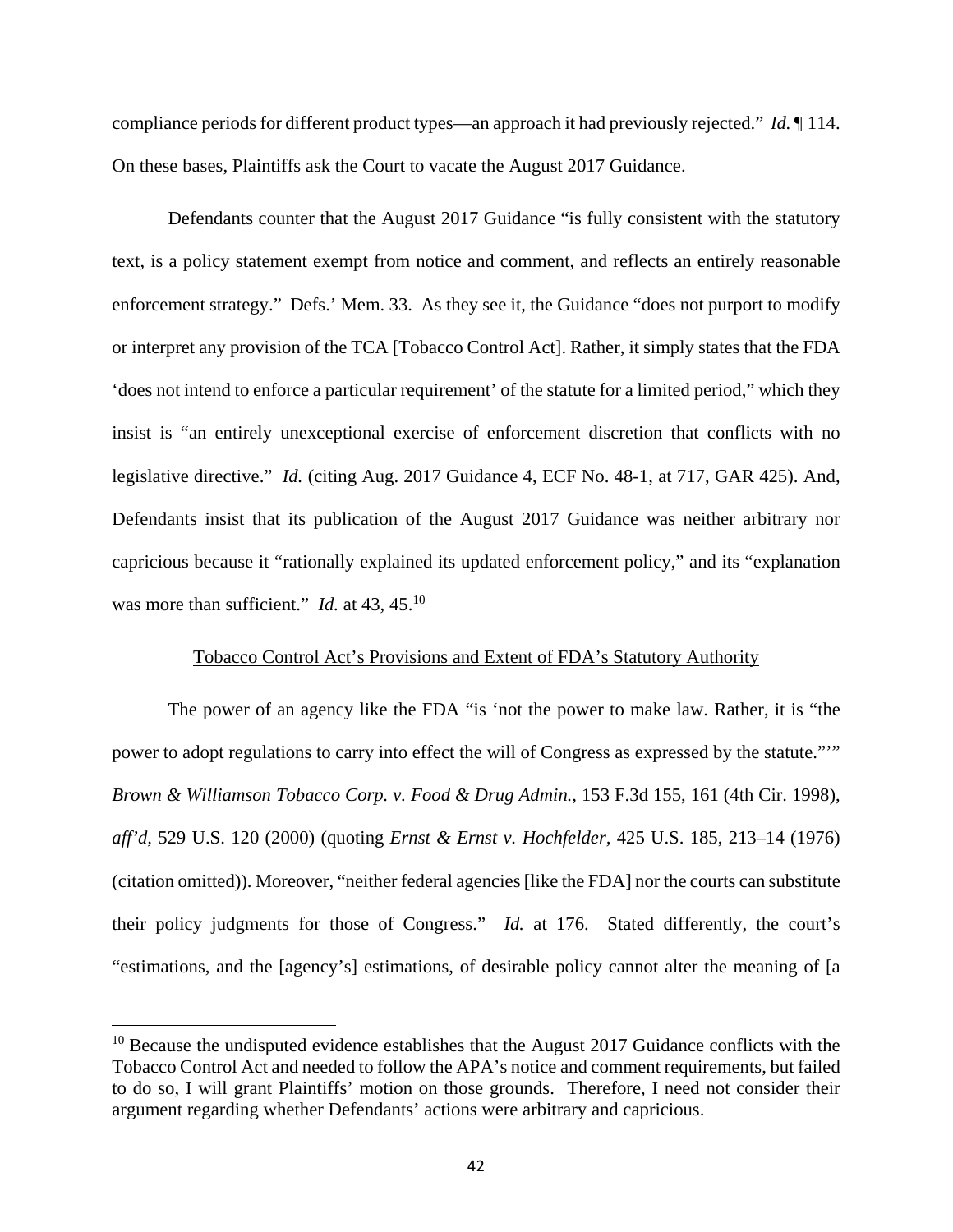federal statute]." *Id.* (quoting *MCI Telecomm'cns Corp. v. Am. Tel. & Tel. Co.*, 512 U.S. 218, 234 (1994)). Thus, when the FDA takes action contrary to the FDCA, through that *ultra vires* action the FDA "exceed[s] the authority granted to it by Congress, and its . . . action cannot stand." *Id.*

In *Brown*, decided more than a decade before the Tobacco Control Act went into effect and authorized the FDA to regulate tobacco products' manufacture and distribution, the Fourth Circuit considered a final rule that the FDA published that "set out regulations restricting the sale and distribution of cigarettes and smokeless tobacco (collectively referred to as tobacco products) to minors and limiting the advertising and promotion of tobacco products." *Id.* The court concluded that publishing the rule was *ultra vires* action, reasoning that, even though "Congress . . . charged the FDA with protecting the public health and . . . tobacco products present serious health risks for the public," Congress did not intend for the FDA to regulate tobacco products. *Id*. at 167. The court noted that "neither the [FDCA] nor its legislative history mention[s] tobacco products," and "[f]rom 1914 until the present rulemaking attempt, the FDA had consistently stated that tobacco products were outside the scope of its jurisdiction." *Id.* at 168. The court observed:

This is not a case about whether additional or different regulations are needed to address legitimate concerns about the serious health problems related to tobacco use, and particularly youth tobacco use, in this country. At its core, this case is about who has the power to make this type of major policy decision.

*Id.* at 176.

Here, as noted, FDA's across-the-board suspension of the Tobacco Control Act's premarket approval process, with regard to applications, substantial equivalence reports, exemption requests, approval and enforcement of these requirements, amounts to a rule amendment or revocation, as it is inconsistent with the statute. *See Acosta*, 363 F. Supp. 3d at 18. Through the August 2017 Guidance, the FDA is abdicating its statutory duty to review new tobacco products in the prompt fashion dictated by Congress in its *premarket* review requirements; as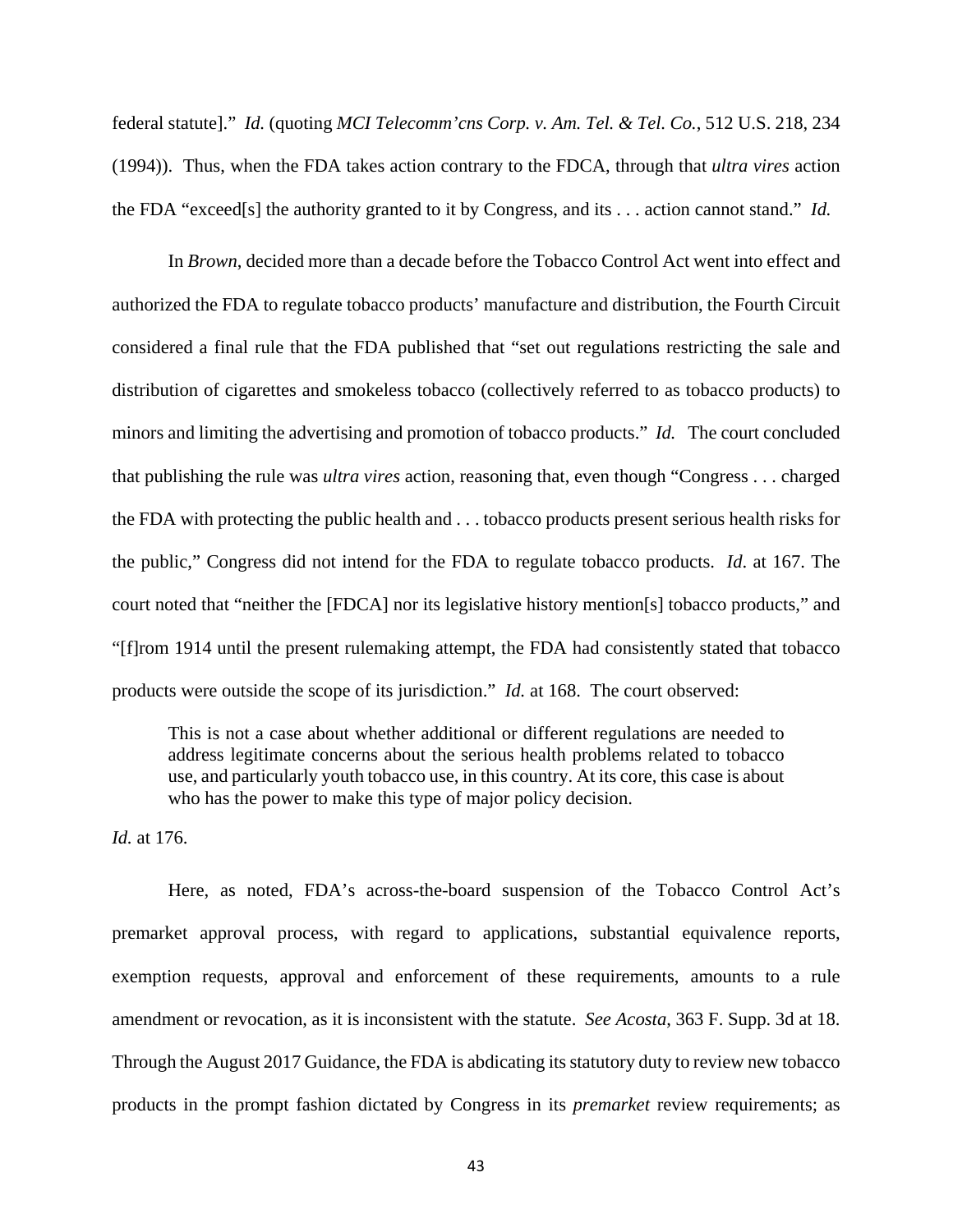Plaintiffs asserted, the FDA "will conduct a form of *post*market review, analyzing whether products should be introduced after they have been on the market for years." Pls.' Mem. 11. This is not simply a policy statement about how the FDA will act, within the confines of the Tobacco Control Act. I agree with Plaintiffs that "[t]hat is not the scheme envisioned by Congress and created by the Act," as "premarket review no longer operates as the gateway to the market that Congress intended." *Id.*

Moreover, the August 2017 Guidance defeats, rather than furthers, the purpose of the Tobacco Control Act by allowing unapproved tobacco products to be manufactured, advertised, and sold for five years or longer, and informing the manufacturers that the Tobacco Control Act requirements for premarket review will not be enforced. Instead of addressing public health concerns associated with tobacco use by minors and others, the August 2017 Guidance exacerbates the situation by stating, in essence, that manufacturers can continue to advertise and sell products that are addictive and that target a youth market, like the "Apple Juice" e-cigarette discussed in Plaintiffs' Complaint, at a time when minors' use of tobacco products like e-cigarettes is at an epidemic level and rising. Arguably, the five-year compliance safe-harbor has allowed the manufacturers enough time to attract new, young users and get them addicted to nicotine before any of their products, labels, or flavors are pulled from the market, at which time the youth are likely to switch to one of the other thousands of tobacco products that already are approved results entirely contrary to the express purpose of the Tobacco Control Act. The publication of the August 2017 Guidance clearly was contrary to the Tobacco Control Act's purpose and therefore an *ultra vires* action through which the FDA "exceeded the authority granted to it by Congress, and its . . . action cannot stand." *See Brown & Williamson*, 153 F.3d at 176.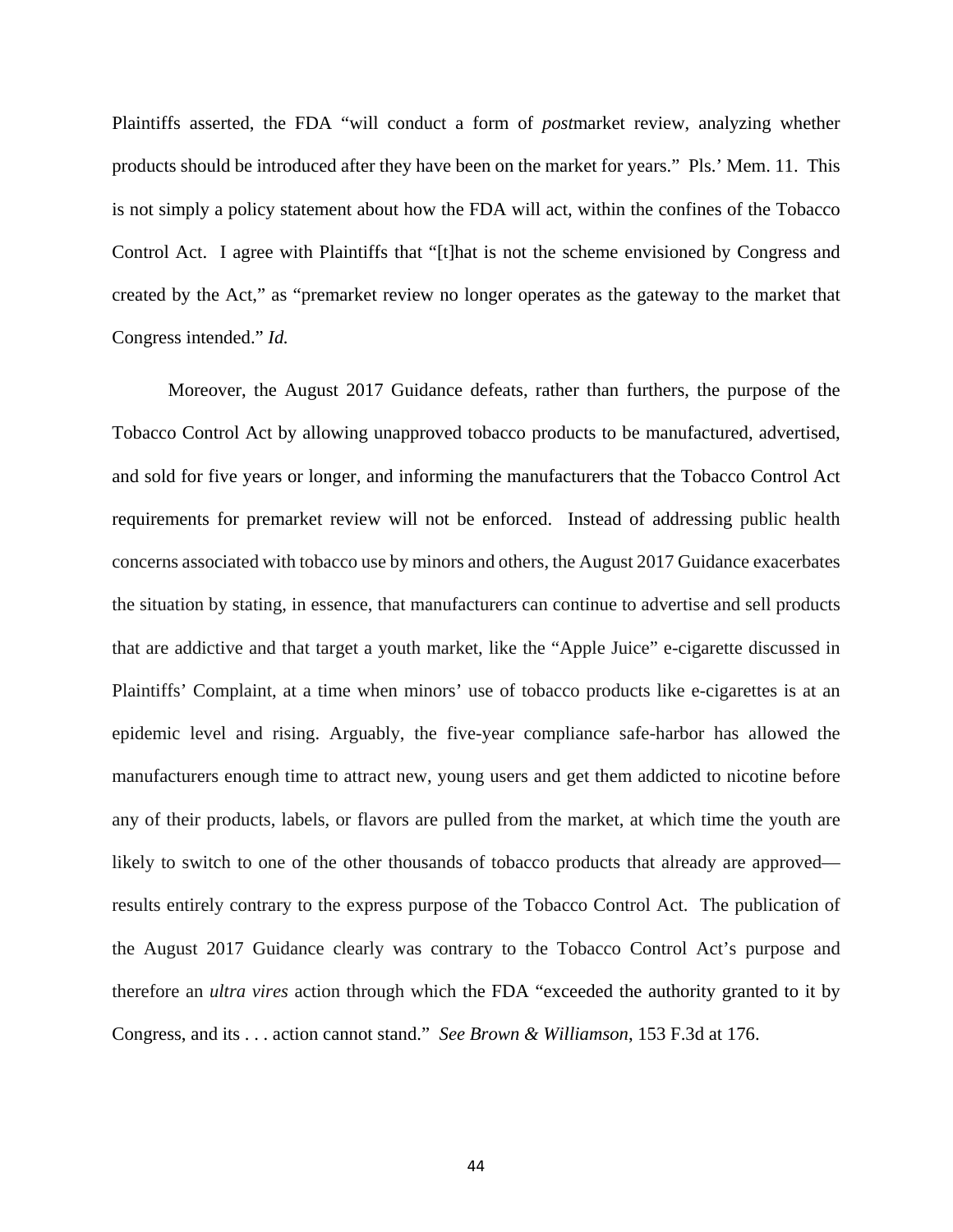Defendants argue—and indeed the August 2017 Guidance itself states—that it is an exercise of "enforcement discretion." *See* Defs.' Mem. 33; Aug. 2017 Guidance 4, ECF No. 48- 1, at 717, GAR 425. Certainly, Plaintiffs themselves refer to Defendants' enforcement discretion, but Plaintiffs' use of the term does not mean that it is applicable under the facts of this case.

It is true that the Supreme Court "has recognized on several occasions over many years that an agency's decision not to prosecute or enforce, whether through civil or criminal process, is a decision generally committed to an agency's absolute discretion." *Chaney,* 470 U.S. at 831 (collecting cases). Therefore, as a matter of its "enforcement discretion," the FDA may decide not to enforce the provisions of the Tobacco Control Act with regard to specific products. *See id.* But, "if the court could find that "the agency ha[d] 'consciously and expressly adopted a general policy' that is so extreme as to amount to an abdication of its statutory responsibilities $[,] \ldots$  the statute conferring authority on the agency might indicate that such decisions were not 'committed to agency discretion.'" *Chaney*, 470 U.S. at 833 n.4. Such is the case here. Defendants are not deciding, on a case-by-case basis, to enforce or not enforce provisions of the Tobacco Control Act. Rather, they decided not to enforce the premarket review provisions *at all* for five years or longer. Moreover, the Tobacco Control Act makes clear that, insofar as the FDA has enforcement discretion, that discretion is circumscribed by the language of the Act itself, requiring applications, requests, and reports to be filed *before* products enter commerce and requiring an agency ruling within 180 days of the filing.

Further, the "enforcement discretion" argument is a red herring, because the August 2017 Guidance does not fulfill the purpose for which an agency is granted enforcement discretion. As for why an agency has enforcement discretion, the Supreme Court explained:

[A]n agency decision not to enforce often involves a complicated balancing of a number of factors which are peculiarly within its expertise. Thus, the agency must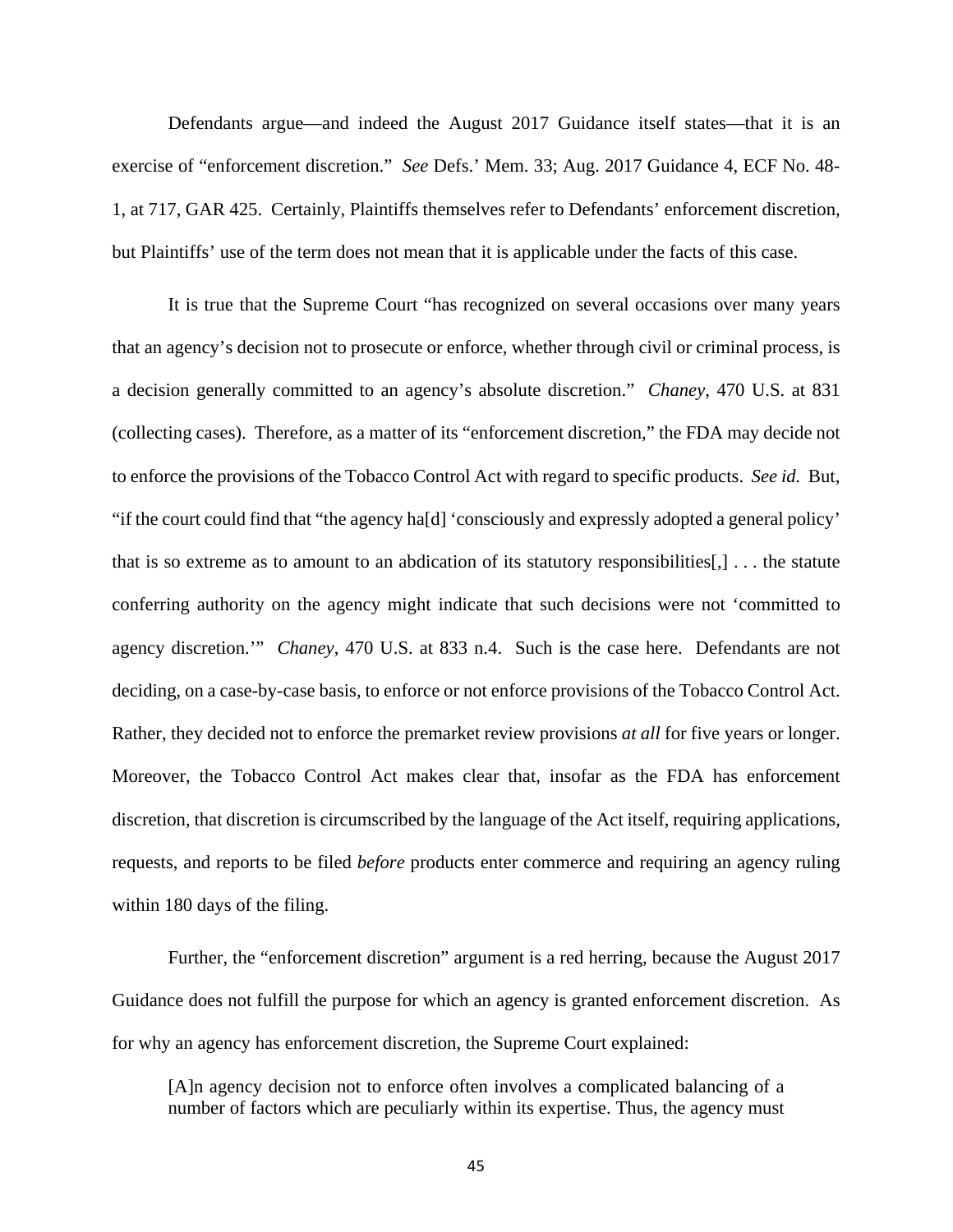not only assess whether a violation has occurred, but whether agency resources are best spent on this violation or another, whether the agency is likely to succeed if it acts, whether the particular enforcement action requested best fits the agency's overall policies, and, indeed, whether the agency has enough resources to undertake the action at all. An agency generally cannot act against each technical violation of the statute it is charged with enforcing. The agency is far better equipped than the courts to deal with the many variables involved in the proper ordering of its priorities. . . .

*Chaney*, 470 U.S. at 831–32. Simply put, an agency may decide whether to exercise its enforcement discretion as to one or more discrete violations, in light of the circumstances surrounding a particular violation and considering other responsibilities and resources that the agency has at that time. But this bears no relation to a decision to hold in abeyance enforcement of mandatory provisions of a statute that Congress viewed as integral to address public health dangers that the agency itself acknowledges are alarming for five or more years while it tries to figure out how it will implement the statute, all the while affording those manufacturers responsible for the public harm a holiday from meeting the obligations of the law.

## The *Chaney* Court also observed that

an agency's refusal to institute proceedings shares to some extent the characteristics of the decision of a prosecutor in the Executive Branch not to indict—a decision which has long been regarded as the special province of the Executive Branch, inasmuch as it is the Executive who is charged by the Constitution to "take Care that the Laws be faithfully executed." U.S. Const., Art. II, § 3.

*Chaney*, 470 U.S. at 832. But, the decision here, not to enforce the premarket review requirements against any manufacturers, does not "share . . . the characteristics of the decision of a prosecutor . . . not to indict" to any extent; it is more akin to an across-the-board statement that *no one* will be indicted for a certain crime for a period of time. In sum, the FDA's action cannot fall within its enforcement discretion. Its action is inconsistent with the Tobacco Control Act and in excess of its statutory authority, and it cannot stand.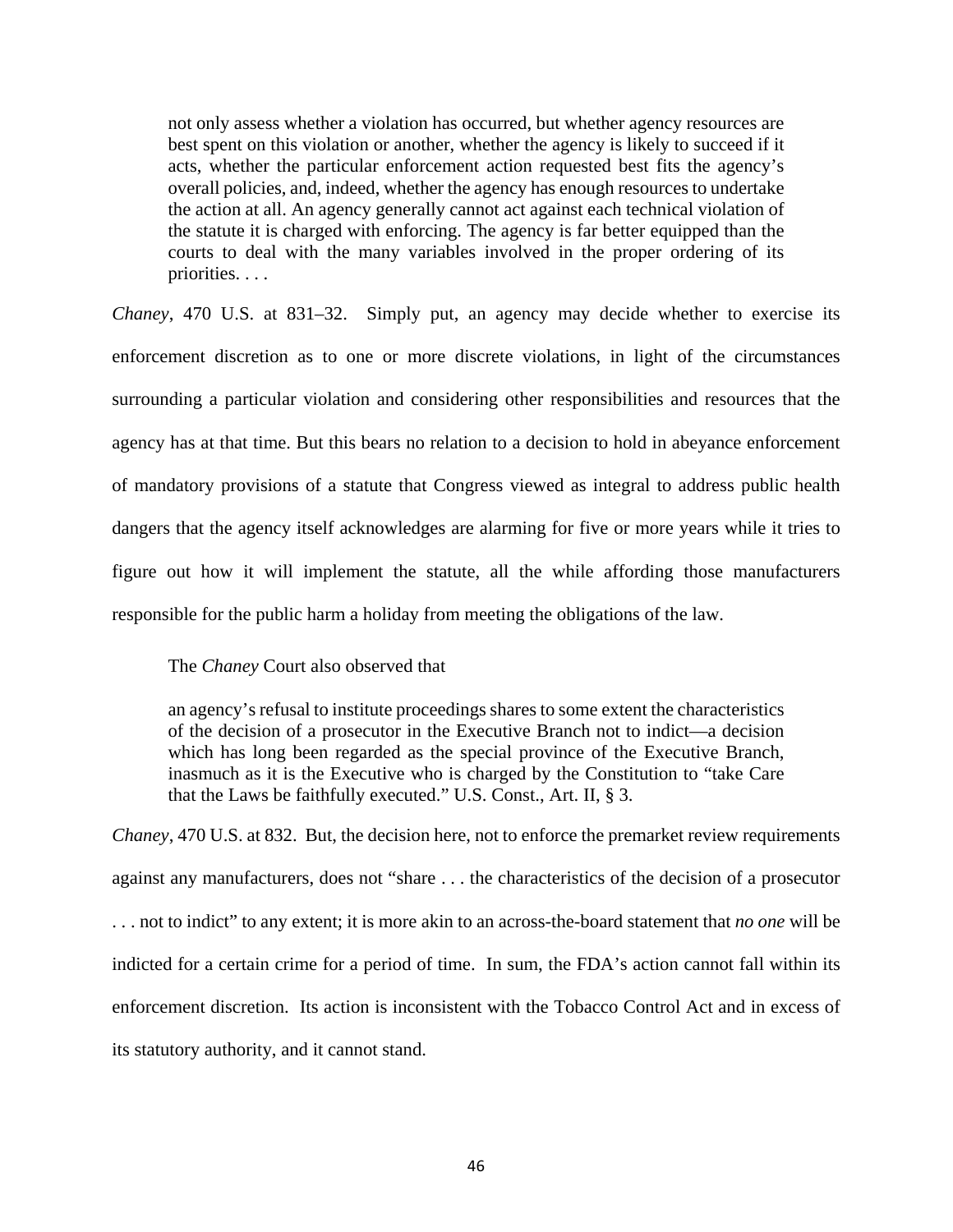#### Notice and Comment

Plaintiffs contend that the August 2017 Guidance must be vacated because the FDA did not follow the APA's notice and comment requirements in issuing it. Pls.' Mem. 16. Defendants counter that the August 2017 Guidance "is a policy statement exempt from notice and comment." Defs.' Mem. 33.

"[W]hen an agency issues new 'legislative' or 'substantive' rules that establish binding norms having the force of law," it must follow the APA's notice and comment requirements. *Mallinckrodt Inc. v. United States Food & Drug Admin.*, No. DKC-14-3607, 2015 WL 13091366, at \*11 (D. Md. July 29, 2015) (quoting *Berlex Labs., Inc. v. Food & Drug Admin.,* 942 F. Supp. 19, 26 (D.D.C. 1996) (quoting 5 U.S.C. § 553)); *see also Perez v. Mortg. Bankers Ass'n*, 135 S. Ct. 1199, 1206 (2015). In contrast, "'[i]nterpretive' rules . . . are expressly excused from the notice-and-comment requirements." *Mallinckrodt*, 2015 WL 13091366, at \*11 (quoting *Berlex Labs.*, 942 F. Supp. at 26 (quoting 5 U.S.C. § 553(b)(3)(A))). Thus, the issue is whether the August 2017 Guidance qualifies as a legislative rule or an interpretive rule.

A rule is "the whole or a part of an agency statement of general or particular applicability and future effect designed to implement, interpret, or prescribe law or policy." 5 U.S.C. § 551(4). A rule is interpretive if it is "issued by an agency to advise the public of the agency's construction of the statutes and rules which it administers." *Mallinckrodt*, 2015 WL 13091366, at \*11 (quoting *Berlex*, 942 F. Supp. at 26 (quoting *Shalala v. Guernsey Memorial Hosp.,* 514 U.S. 87, –––– (1995))). A rule is legislative

if any one of the following four questions is answered in the affirmative:

(1) whether in the absence of the rule there would not be an adequate legislative basis for ... agency action to confer benefits or ensure the performance of duties,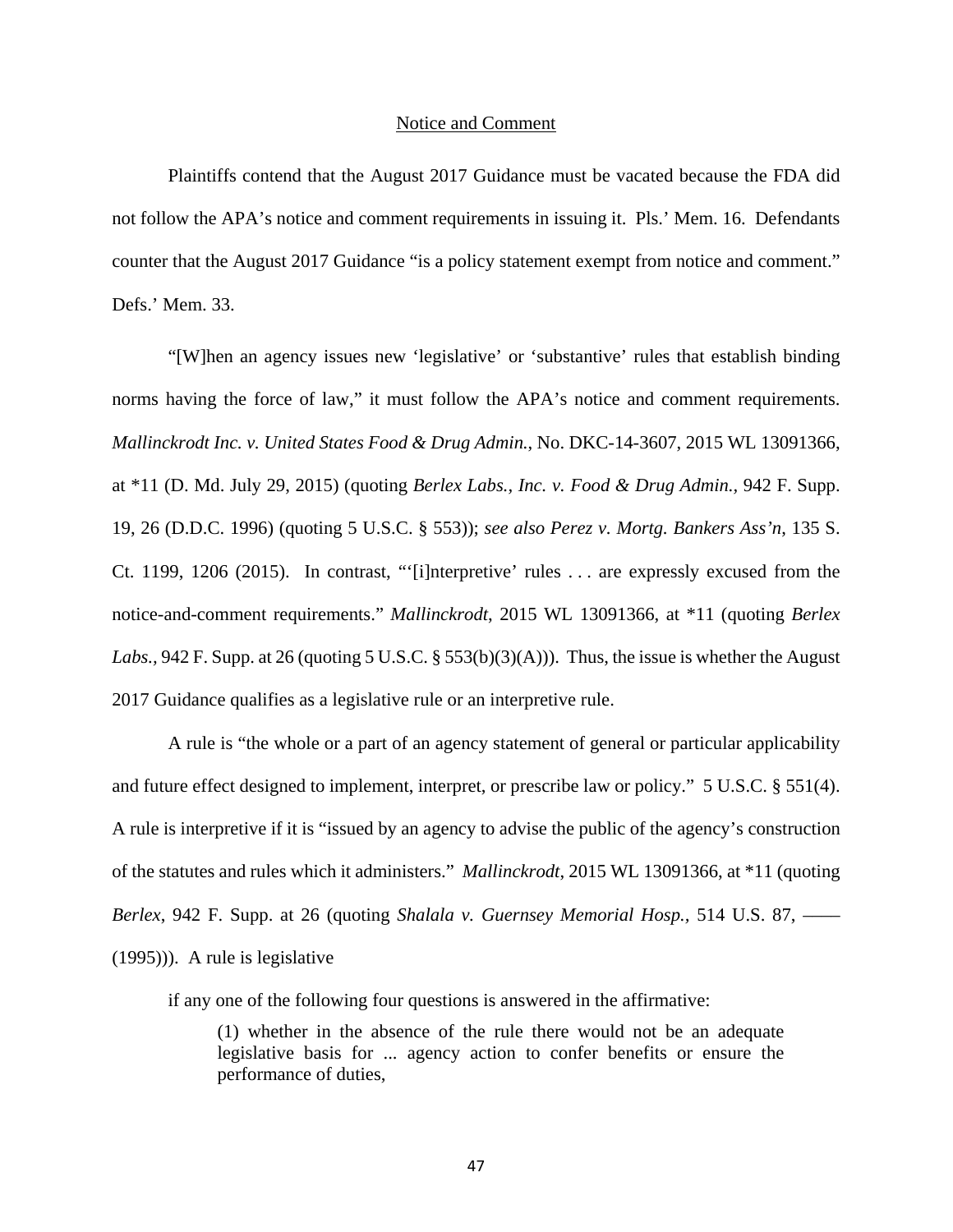(2) whether the agency has published the rule in the Code of Federal Regulations,

(3) whether the agency has explicitly invoked its general legislative authority, or

(4) whether the rule effectively amends a prior legislative rule.

*Id.* at \*11–12 (quoting *Berlex*, 942 F. Supp. at 26 (quoting *American Mining Congress v. Mine Safety & Health Admin.,* 995 F.2d 1106, 1112 (D.C. Cir. 1993))). The answer to the fourth question is "yes" if, through the rule, the "agency adopts a new position inconsistent with an existing regulation, or effects a substantive change in the regulation." *Nat'l Mining Ass'n v. Jackson*, 768 F. Supp. 2d 34, 48 (D.D.C. 2011) (observing that, under these circumstances, "notice and comment are required") (quoting *U.S. Telecom Ass'n v. FCC,* 400 F.3d 29, 35 (D.C. Cir. 2005)). "Such a rule 'grant[s] rights, impose[s] obligations, or *produce[s] other significant effects on private interests*;' 'narrowly constrict [s] the discretion of agency officials by largely determining the issue addressed'; and '[has] substantive legal effect.'" *Id.* (quoting *Batterton v. Marshall,* 648 F.2d 694, 701–02 (D.C. Cir. 1980)) (emphasis added). Notably, "the standard for determining whether an agency pronouncement is a legislative rule is very similar to the second element of the *Bennett* finality analysis."11 *Id*.

In *Mallinckrodt*, 2015 WL 13091366, this Court turned to *Berlex*, 942 F. Supp. 19, and *National Mining Ass'n v. McCarthy,* 758 F.3d 243 (D.C. Cir. 2014), for guidance. The *Berlex*  Court had considered whether an FDA guidance document was an interpretive or legislative rule and had determined that it was an interpretive rule "because all four of the criteria articulated in *American Mining Congress* were answered in the negative." *Mallinckrodt*, 2015 WL 13091366,

 $11$  As noted above, the second requirement for finality is that "the action must be one by which rights or obligations have been determined or from which legal consequences will flow." *Bennett v. Spear,* 520 U.S. 154, 178 (1997).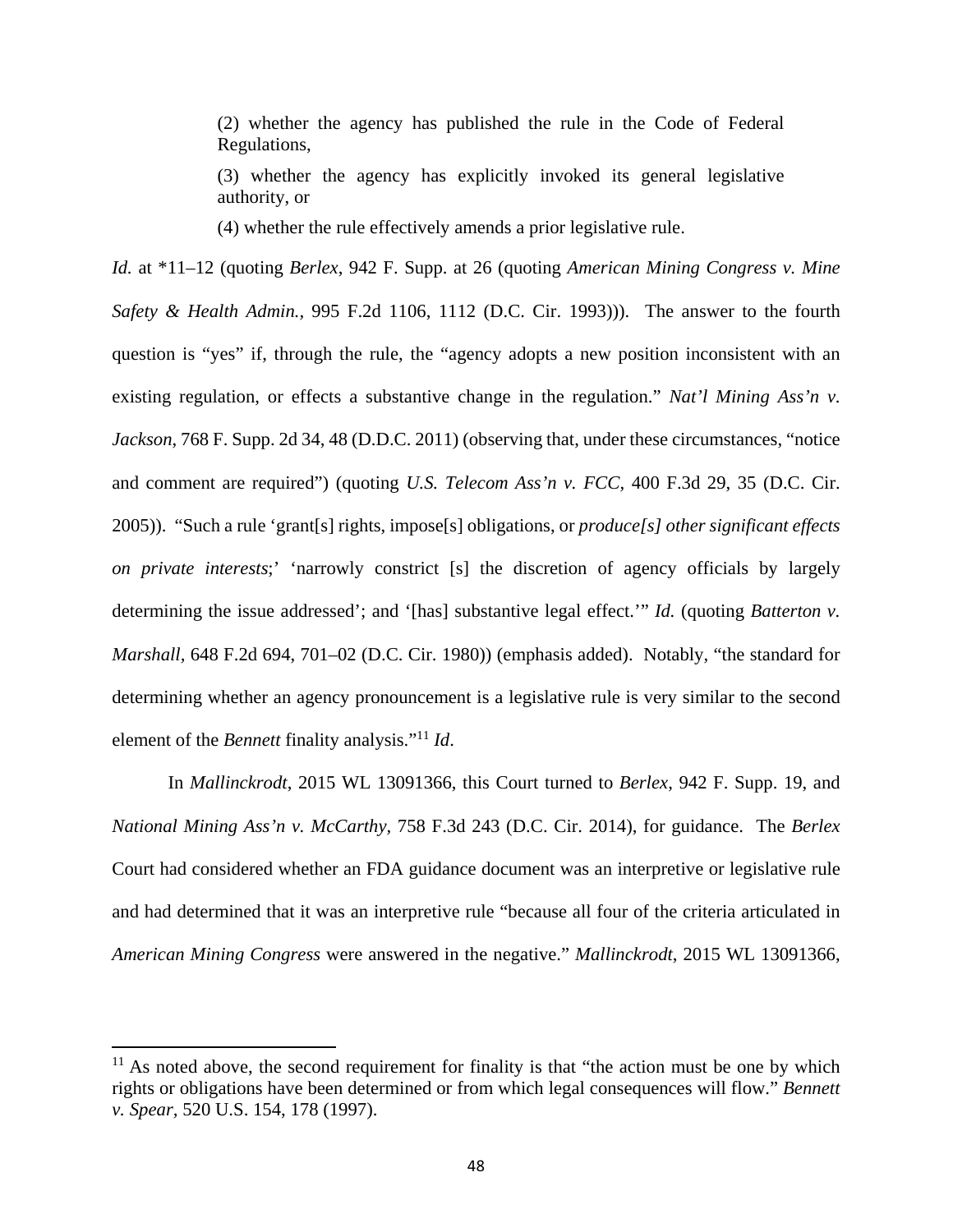at \*12. In concluding that the rule did not "effectively amend[] a prior legislative rule," the court reasoned:

The existing FDA regulation requires the submission of "data derived from nonclinical laboratory and clinical studies." 21 C.F.R. § 601.2(a). In the guidance document, FDA interpreted that language to include data from clinical studies completed on "comparable" biological products. Comparability Guidance Document, 3. That interpretation extended the boundaries of previous FDA actions and policies, to be sure, but it did not "run[ ] 180 degrees counter to the plain meaning of the regulation," as did the agency directive at issue in *National Family Planning and Reproductive Health Ass'n, Inc. v. Sullivan,* 979 F.2d 227, 235 (D.C. Cir. 1992).

*Id.* (quoting *Berlex*, 942 F. Supp. at 26). Thus, the guidance document "neither repudiate [d] nor

[wa]s inconsistent with any pre-existing FDA regulations." *Berlex*, 942 F. Supp. at 26.

In *McCarthy*, the appellate court similarly had considered whether an Environmental

Protection Agency ("EPA") guidance document "was a general policy statement or a legislative

rule subject to judicial review," concluding that it was a policy statement. *Mallinckrodt*, 2015 WL

13091366, at \*12.

The court emphasized that in determining whether something is a legislative rule "[t]he most important factor concerns the actual legal effect (or lack thereof) of the agency action in question on regulated entities." The court noted that the guidance document in question . . . did "not tell regulated parties what they must do or may not do in order to avoid liability[,]" did not impose "obligations or prohibitions on regulated entities[,]" could not serve as "the basis for an enforcement action against a regulated entity[,]" and did "not impose[] any requirements in order to obtain a permit or license." In addition, the court assessed the agency's characterization of the guidance, and noted that the document itself "disclaims any intent to require anyone to do anything" and the language used throughout the document was devoid of commands, requirements, or orders.

*Id.* (quoting *McCarthy*, 758 F.3d at 252–53).

The *Mallinckrodt* Court likewise concluded that the FDA draft guidance document before it, which reclassified a drug of Mallinckrodt's, "was an interpretive rule rather than a legislative rule." *Id.* at \*13. It reasoned that the FDA had a pre-existing duty to determine whether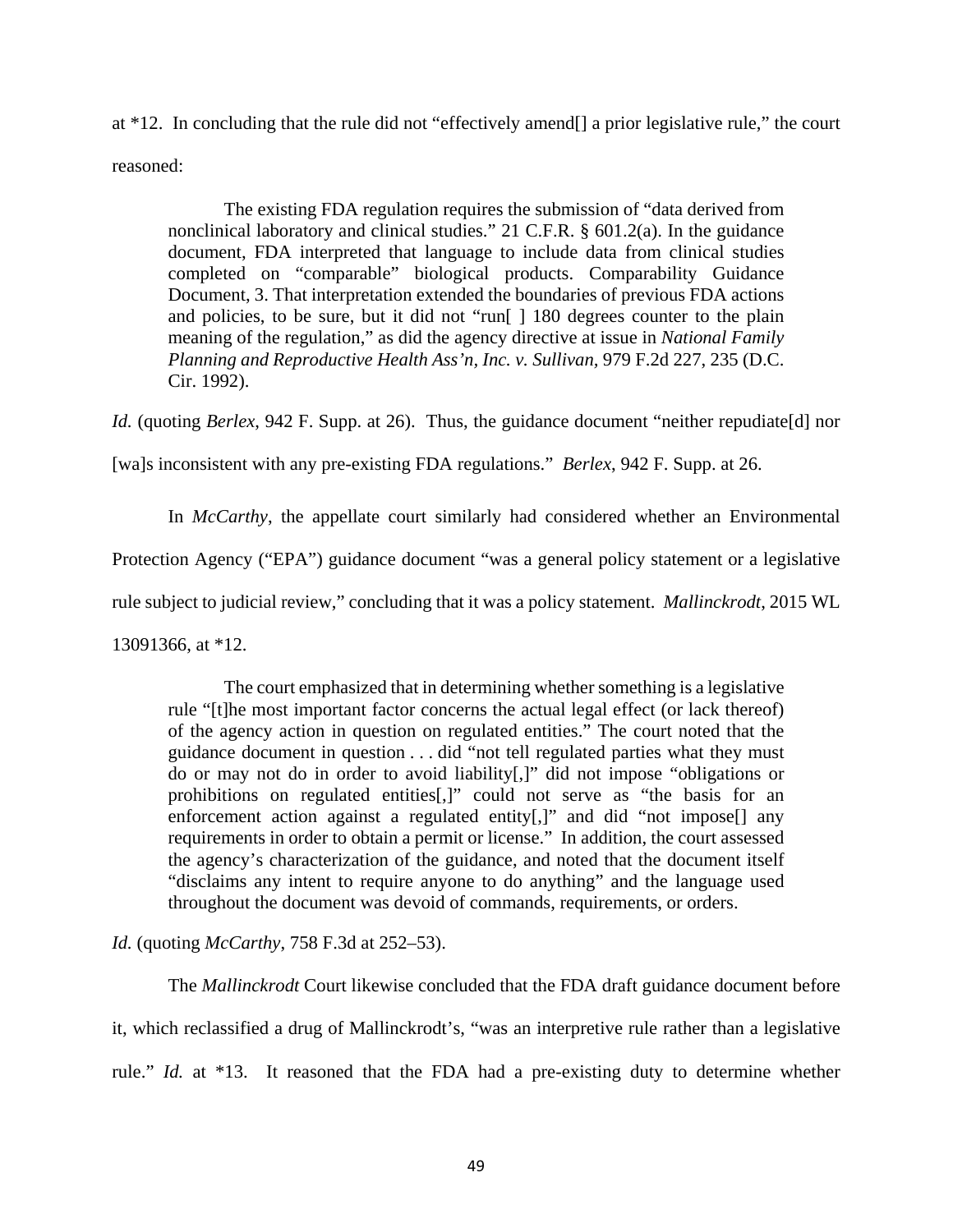bioequivalence had been established and therefore had "the authority to require Mallinckrodt to establish the bioequivalence of its drug using the criteria and measurements FDA f[ound] necessary for the given product"; the "FDA did not invoke its general authority" to publish the draft guidance document; the language of the draft guidance document stated that it did "not create or confer any right"; and "the document itself [wa]s devoid of commands, orders, or binding requirements." *Id.* Additionally, it found that the draft guidance document "did not effectively amend a prior legislative rule because it 'neither repudiate[d] nor [wa]s inconsistent with any preexisting FDA regulations"; rather, it "merely fine-tuned the measurements and metrics it believe[d] [we]re most useful in measuring bioequivalence" in the drug at issue. *Id.* at \*14. The court explained:

It has done so by altering its 2012 Guidance Document to tweak its recommendations on what measures are most helpful in determining this particular product's bioequivalence. The recommended studies and metrics in the 2014 Guidance Document are consistent with the agency's regulations on bioequivalence and with the recommendations made in the 2012 Guidance Document. The revised 2014 Guidance Document merely requests some additional metrics to ensure the drug's bioequivalence, as the prior metrics may not adequately capture the bioequivalence and efficacy of the drug in the later phases of the twelve-hour dose. The additional metrics requested by FDA fall within the normal range of evidence and measures that FDA may request as part of its process of assessing bioequivalence. Accordingly, FDA's 2014 Guidance Document is not irreconcilable with nor does it repudiate FDA's regulations on bioequivalence or FDA's prior 2012 Guidance Document. The Guidance Document merely clarifies the metrics FDA believes are helpful in showing bioequivalence.

*Id.* (citations to record and C.F.R. omitted).

*National Mining Association v. Jackson*, 768 F. Supp. 2d 34 (D.D.C. 2011), is on point with circumstances of the case before me. There, the plaintiff filed suit because the EPA had issued "a series of memoranda and a detailed guidance," which the plaintiff believed "unlawfully obstructed the Clean Water Act permitting process for coal mining." 768 F. Supp. 2d at 38. The court observed that, through the documents, "the EPA seem[ed] to be imposing an additional step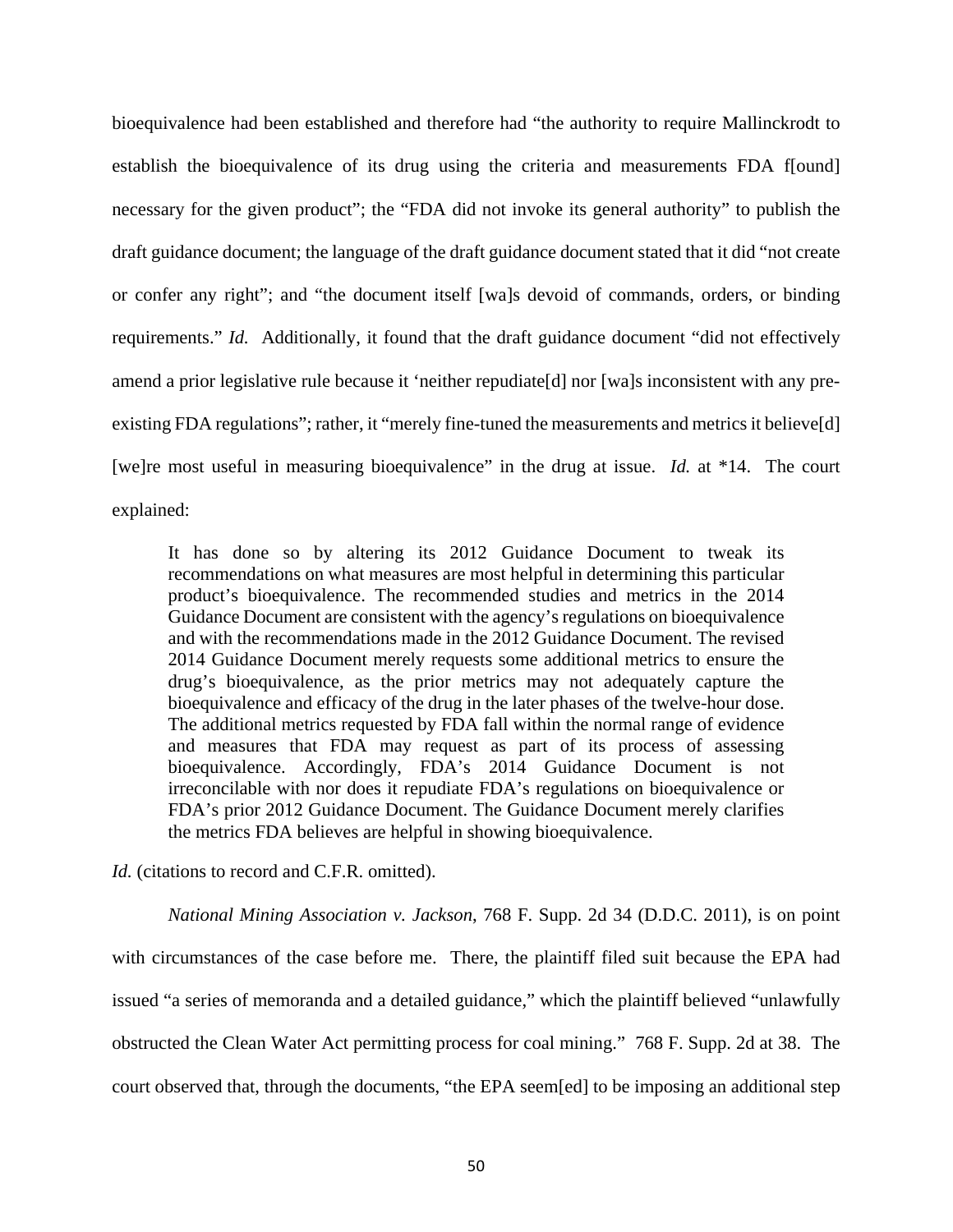to the permitting process that [wa]s not contemplated or set forth in the [Clean Water Act Section] 404(b)(1) guidelines," and "these changes to the statutorily established process g[a]ve rise to the legal consequences necessary to satisfy the second prong of the *Bennett* finality analysis." *Id.* at 44, 45. It noted that the EPA was applying the guidance memorandum "in a binding manner" and implementing it "in its current version even though the EPA continue[d] to receive comments about it," such that it "qualifie[d] as final agency action . . . despite the [EPA's] representation that it [wa]s an interim document." *Id.* at 45. The court concluded that, on the same basis, the documents constituted "legislative rules that were adopted in violation of the APA's notice and comment requirements." *Id.* at 49. It reasoned:

As explained above in regard to the Court's finality analysis, based on the record currently before the Court the MCIR Assessment, the EC Process Memoranda, and the Guidance Memorandum all appear to qualify as legislative rules because they seemingly have altered the permitting procedures under the Clean Water Act by changing the codified administrative review process. Thus, the MCIR Assessment, the EC Process, and the Guidance Memorandum all seem to "effectively amend" the Clean Water Act's permitting process, *Am. Mining Cong.,* 995 F.2d at 1112, and represent the EPA's adoption of a new position inconsistent with an existing regulation. *U.S. Telecom Ass'n,* 400 F.3d at 34–35.

## *Id.*

#### Finally, in *National Family Planning and Reproductive Health Ass'n, Inc. v. Sullivan*, 979

F.2d 227 (D.C. Cir. 1992), the plaintiff challenged a Department of Health and Human Services ("HHS") directive that, in its view, amended a 1998 HHS regulation. The regulation provided that a "Title X project may not provide counseling concerning the use of abortion as a method of family planning or provide referral for abortion as a method of family planning." 979 F.2d at 234 (quoting 42 C.F.R. § 59(a)(1)). The Department of Health and Human Services previously "interpreted [that] 1988 regulation . . . not to permit physicians to counsel patients on abortion." *Id*. The Supreme Court agreed. *Id.* at 236. Then, HHS issued a directive, without adhering to the APA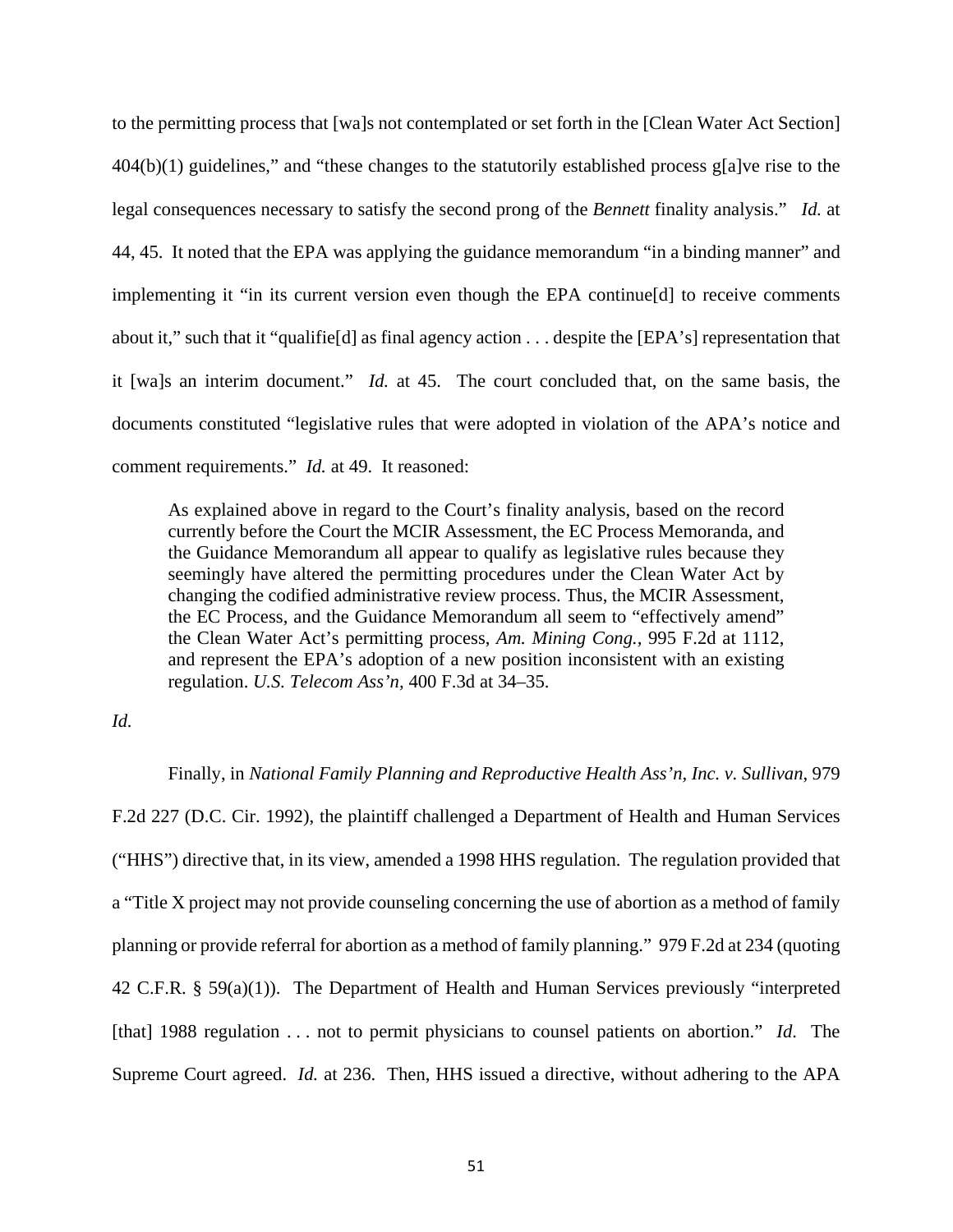notice and comment requirements, "announcing that [the] 1988 regulation . . . would thereafter be interpreted to permit doctors to counsel on abortion within the context of the doctor–patient relationship." *Id.* at 228–29; *see id.* at 234–35 ("The Directives say that Title X physicians may, pursuant to the same regulations, provide counseling and referrals for abortions when their medical judgment so dictates.").

Observing that "[i]t is a maxim of administrative law that: 'If a second rule repudiates or is irreconcilable with [a prior legislative rule], the second rule must be an amendment of the first; and, of course, an amendment to a legislative rule must itself be legislative,'" the court concluded that the directive was a legislative rule because its "interpretation of the [regulation ran] 180 degrees counter to the plain meaning of the regulation" and its earlier interpretation of the regulation. *Id*. at 235 (quoting Michael Asimow, *Nonlegislative Rulemaking and Regulatory Reform*, 1985 Duke L.J. 381, 396). The appellate court held that HHS could not "proceed[] with the enforcement of the new Directives without first adhering to the requirements of § 553 of the APA." *Id.* at 229.

Here, as discussed with regard to finality, the August 2017 Guidance is not a policy statement; it is tantamount to an amendment to the Tobacco Control Act. As with the guidance and other documents at issue in *Jackson*, the August 2017 Guidance implements "changes to the statutorily established process." 768 F. Supp. 2d at 45. Those changes have "legal consequences," and the agency has put the process established in the August 2017 Guidance into effect. *See id.* at 44–45. Certainly, its requirements are *more* favorable to manufacturers than the Tobacco Control Act, essentially lifting statutory prohibitions for five or more years and imposing obligations across a longer timeframe. Nevertheless, the language used in the August 2017 Guidance includes commands, requirements, and order: It tells manufacturers when they must submit their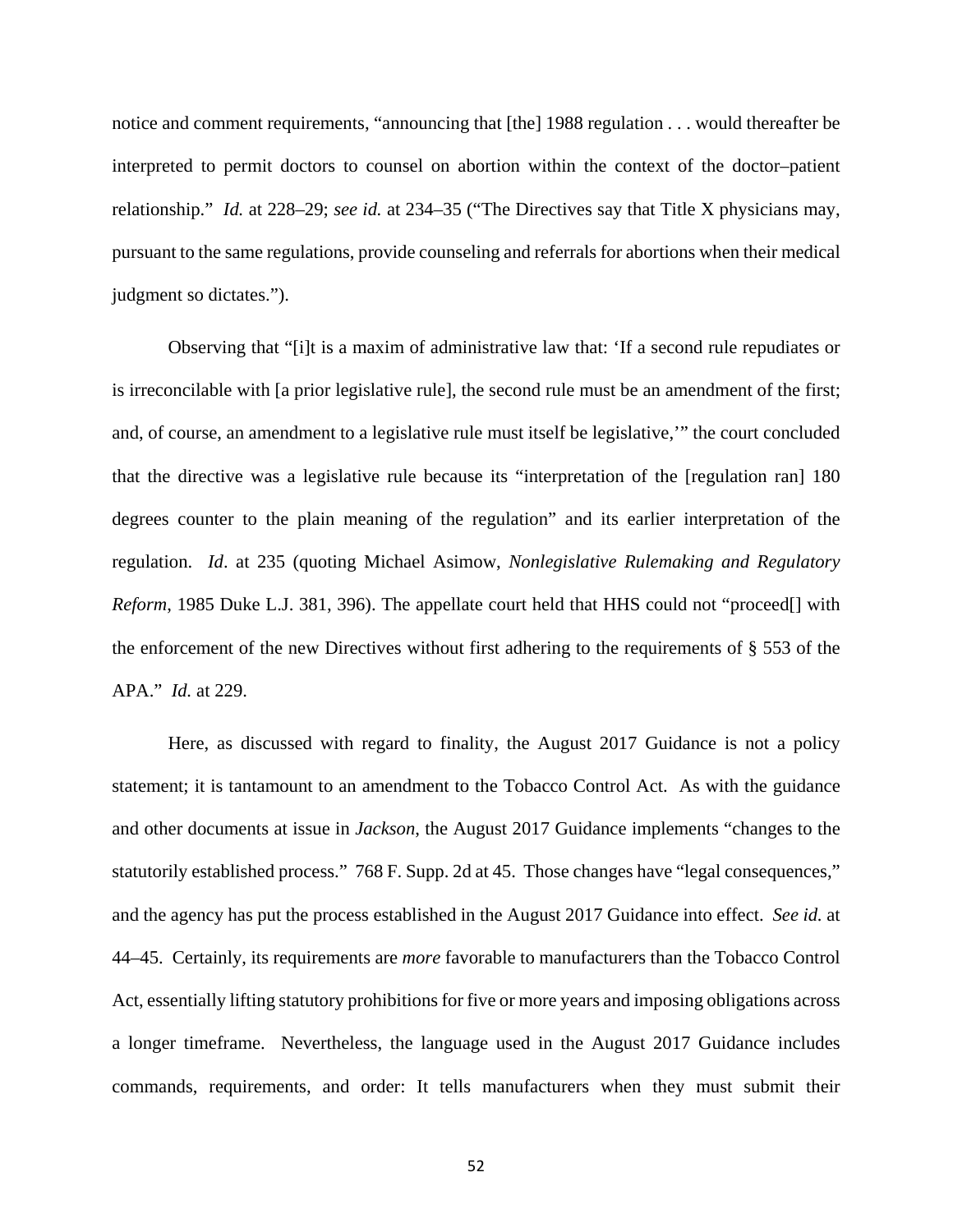applications, reports, and requests for new tobacco products. More fundamentally, these requirements cannot be reconciled with the Tobacco Control Act, as they "run[ ] 180 degrees counter to the plain meaning of the [statute]," which set much more stringent deadlines. *See Nat'l Family Planning*, 979 F.2d at 235; *see also Mallinckrodt*, 2015 WL 13091366, at \*12; *Berlex*, 942 F. Supp. at 26. Thus, applying the factors identified in *Mallinckrodt* confirms that the August 2017 Guidance is a rule amendment and therefore a legislative, rather than interpretive, rule. *See Mallinckrodt*, 2015 WL 13091366, at \*12.Even if the half-decade or longer extension were a rational decision within the FDA's discretion, the FDA could not have made that decision without adhering to the APA. Accordingly, the August 2017 Guidance must be vacated.

## **Conclusion**

In sum, Plaintiffs' Motion for Reconsideration, ECF No. 63, IS GRANTED and the parties' cross-motions, ECF Nos. 31 and 36, ARE REOPENED; Defendants' Motion to Dismiss or, in the Alternative, for Summary Judgment, treated as a motion for summary judgment, IS DENIED; and Plaintiffs' Motion for Summary Judgment, ECF No. 31, IS GRANTED. This Memorandum Opinion and the accompanying Order vacate the FDA's August 2017 Guidance.

Given that the application deadlines set in the Deeming Rule and the May 2017 Guidance have passed, Plaintiffs will submit additional briefing regarding a remedy (which should be specific, rather than generalized), in fifteen pages or less, within fourteen days of the date of this Memorandum Opinion. Defendants will have fourteen days to respond, in fifteen pages or less, and Plaintiffs will have five business days to reply, in ten pages or less. Any Guidance providing for a compliance period will, of course, have to adhere to the notice and comment requirements of the APA. Even so, manufacturers long have been on notice that they will have to file premarket approval applications, substantial equivalence reports, and exemption requests, and if they have